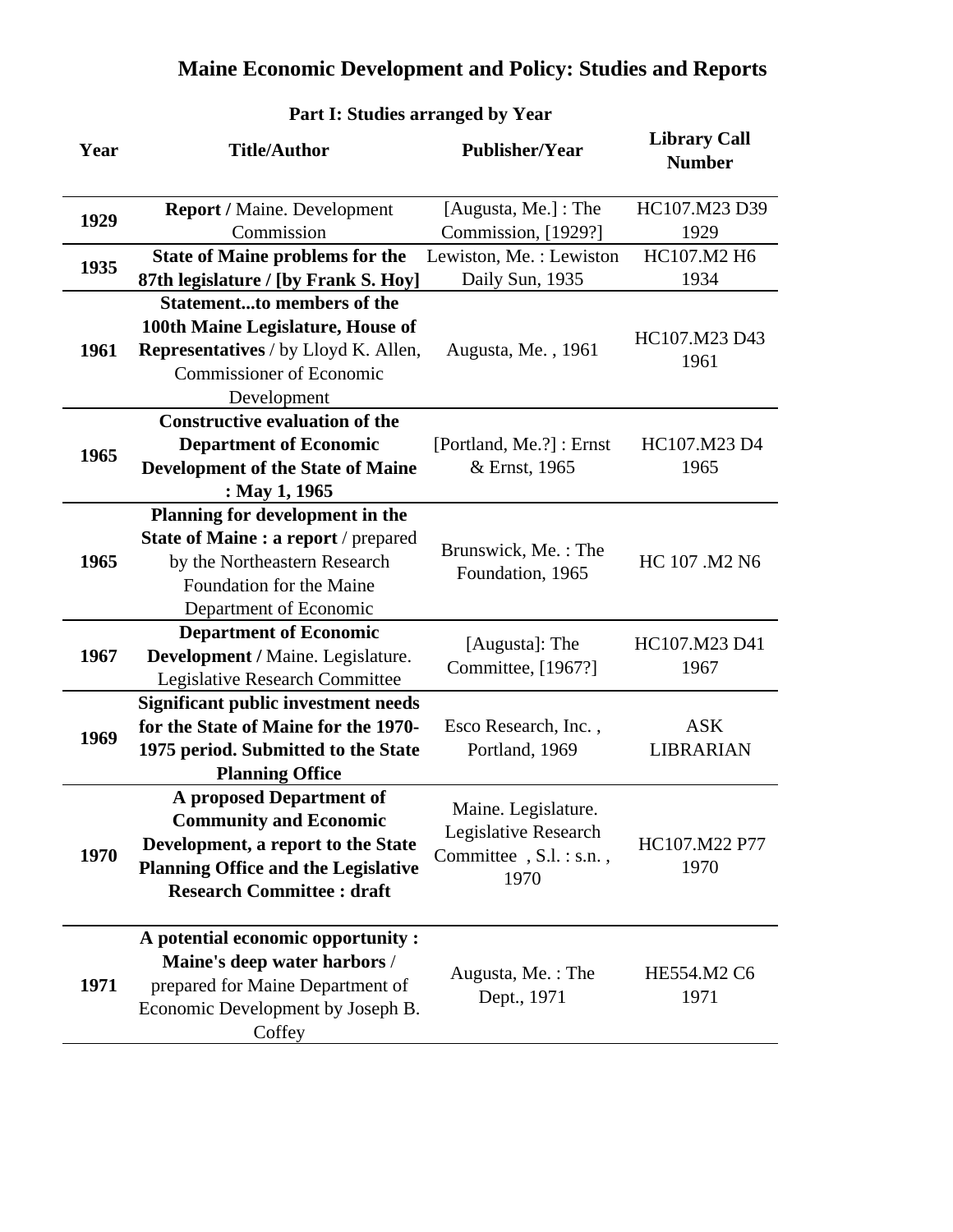|  |  |  | <b>Maine Economic Development and Policy: Studies and Reports</b> |
|--|--|--|-------------------------------------------------------------------|
|  |  |  |                                                                   |

| Year | <b>Title/Author</b>                                                                                                                                                                                                                         | <b>Publisher/Year</b>                                                               | <b>Library Call</b><br><b>Number</b> |
|------|---------------------------------------------------------------------------------------------------------------------------------------------------------------------------------------------------------------------------------------------|-------------------------------------------------------------------------------------|--------------------------------------|
| 1971 | <b>Presentation of Department of</b><br><b>Commerce and Industry to Joint</b><br><b>Select Special Committee on</b><br><b>Governmental Reorganization,</b><br>105th Legislature, State of Maine                                             | [Augusta, Me?]; 1971                                                                | HC107.M23 D42<br>1971                |
| 1972 | Analysis of poverty: chartbook for<br>social planning / prepared by Maine<br><b>State Office of Economic</b>                                                                                                                                | Augusta: The Office,<br>1972                                                        | HC107.M2 M3<br>1972                  |
| 1972 | A Maine manifest / by Richard<br>Barringer                                                                                                                                                                                                  | Portland, Me., Tower<br>Publishing Co. [c1972]                                      | HC107.M23 D47<br>1972                |
| 1972 | Maine state policies plan / Maine.<br><b>State Planning Office</b>                                                                                                                                                                          | [Augusta, Me.] : The<br>Office, 1972                                                | HC107.M2 M32<br>1972                 |
| 1974 | <b>Economic development and</b><br>resource conservation: a strategy<br>for Maine. A proposal and report<br>prepared by Philip David [and others]                                                                                           | Maine. Bureau of Public<br>Lands: [Augusta] 1974                                    | HD243.M2 E2<br>1974                  |
| 1975 | Maine state policies plan / Maine.<br><b>State Planning Office</b>                                                                                                                                                                          | Augusta, Me.: The<br>Office, 1975                                                   | HC107.M2 M32<br>1975                 |
| 1975 | <b>Report to James B. Longley,</b><br>Governor, State of Maine, from the<br><b>Governor's Economic Advisory</b><br><b>Committee, covering recommended</b><br>objectives and strategies for<br>economic development in the State<br>of Maine | [Augusta, Me.] : The<br>Committee, 1975                                             | HC107.M2 M322<br>1975                |
| 1976 | As envisioned by Maine's people :<br>a report to the Commission on<br>Maine's future / by Kenneth P.<br>Hayes                                                                                                                               | Orono, Me.: The<br>University. Social<br><b>Science Research</b><br>Institute, 1976 | HC107.M2 H3<br>1976                  |
| 1976 | Legislative recommendations of the<br><b>Governor's Task Force on</b><br><b>Economic Development:</b> report to<br>James B. Longley, Governor of the<br>State of Maine / John M. Daigle,<br>chairman                                        | [Augusta] : The Task<br>Force, 1976                                                 | HC107.M2 M33<br>1976                 |
| 1977 | Capital markets in Maine/Lloyd D.<br>Brace, Jr                                                                                                                                                                                              | [Augusta, Me.] : Maine<br>State Planning Office,<br>1977                            | HG4070.M2 B7<br>1977                 |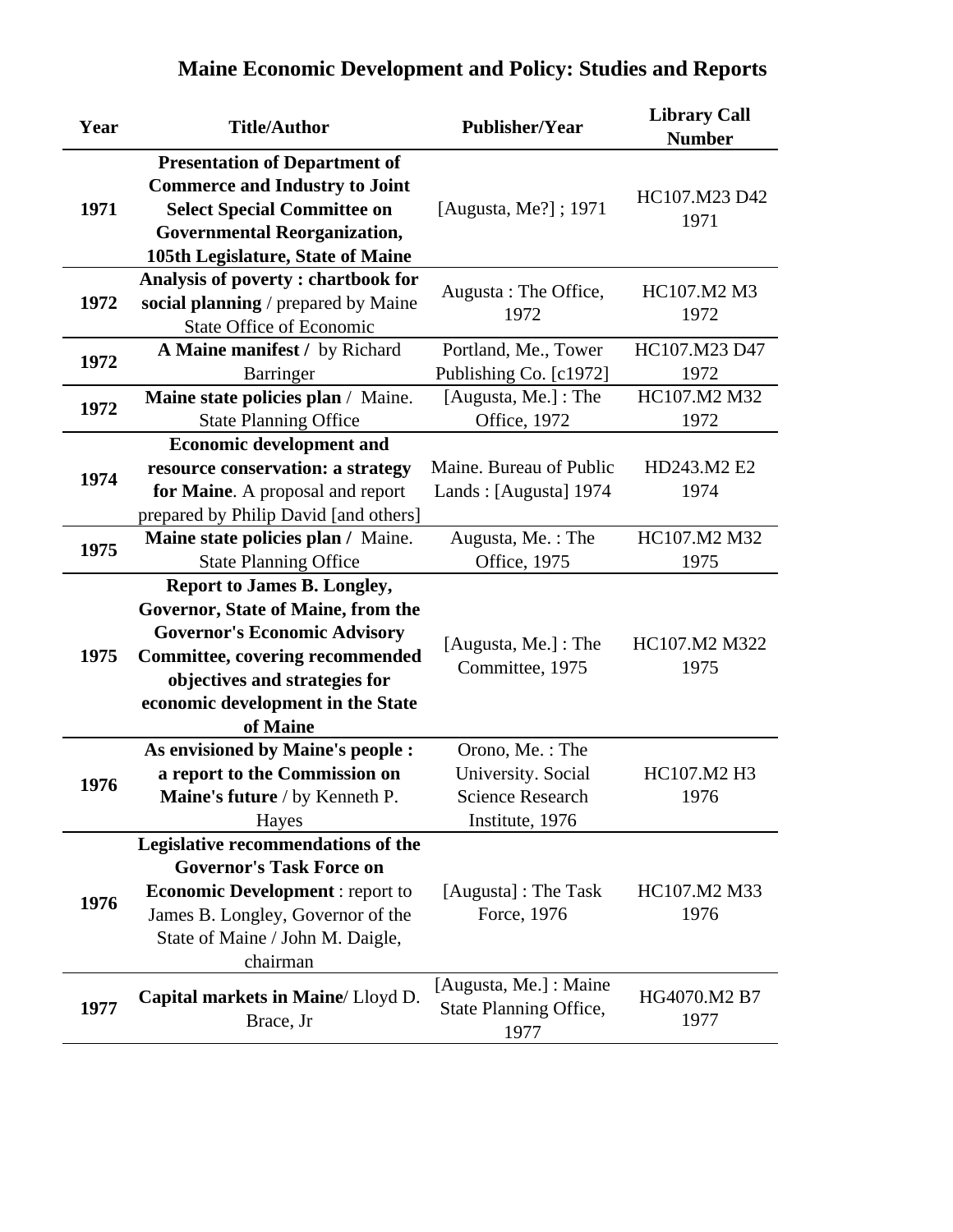| Year | <b>Title/Author</b>                                                                                                                                                               | <b>Publisher/Year</b>                                                                                             | <b>Library Call</b><br><b>Number</b> |
|------|-----------------------------------------------------------------------------------------------------------------------------------------------------------------------------------|-------------------------------------------------------------------------------------------------------------------|--------------------------------------|
| 1977 | <b>Final report / Commission on</b><br><b>Maine's Future</b>                                                                                                                      | <b>Commission on Maine's</b><br>Future (1975-1977):<br>[Augusta, Me.: The<br>Commission], 1977                    | HC107.M2 C6<br>1977                  |
| 1977 | <b>Preliminary report / Commission</b><br>on Maine's Future                                                                                                                       | [Augusta, Me.] : The<br>Commission, 1977                                                                          | HC107.M2 C599<br>1977                |
| 1978 | <b>State agency implementation plan</b><br>of the Commission on Maine's<br><b>Future final report</b>                                                                             | Augusta, Me.: Office of<br>the Governor, 1978                                                                     | HC107.M2 C621<br>1978                |
| 1978 | A status report on the<br>recommendations of the<br><b>Commission on Maine's Future:</b><br>draft                                                                                 | Augusta, Me.: Office of<br>the Governor, 1978                                                                     | HC107.M2 C62<br>1978                 |
| 1979 | <b>Economic distress and the</b><br>changing nature of rural Maine : a<br>new perspective for policy<br>development / Maine State Planning<br>Office, Technical Services Division | Maine. State Planning<br>Office. Technical<br><b>Services Division</b><br>:[Augusta, Me.] : The<br>Division, 1979 | HC107.M2 M352<br>1979                |
| 1979 | The economy of Maine : an overall<br>assessment / Maine State Planning<br>Office, Economic Planning and<br>Analysis Division; principal author,<br><b>Charles Lawton</b>          | [Augusta]: The Division, HC107.M2 M342<br>1979                                                                    | 1979                                 |
| 1979 | <b>Growth management in Maine /</b><br>Maine State Planning Office [and]<br>Maine Land and Water Resources<br>Council                                                             | [Augusta] : The Office,<br>1979                                                                                   | HC107.M2 M35<br>1979                 |
| 1979 | Improving planning at the state<br>level / Maine. State Planning Office                                                                                                           | [Augusta, Me.] : The<br>Office, 1979                                                                              | KF5692.Z99 M205<br>1979              |
| 1980 | Governor's report on the Maine<br>economy                                                                                                                                         | Maine. Office of the<br>Governor : Augusta, Me.<br>: The Office (1980, 1981)                                      | HC107.M2 M354                        |
| 1982 | The Maine economy: a forecast to<br>1990 / prepared by the Maine State<br><b>Planning Office</b>                                                                                  | [Augusta] : The Office,<br>[1982]                                                                                 | HC107.M2 M364<br>1982                |
| 1982 | <b>Maine small business</b>                                                                                                                                                       | Cambridge, MA.:<br><b>Counsel for Community</b><br>Development, 1982                                              | HG4057.M2.C67<br>1982                |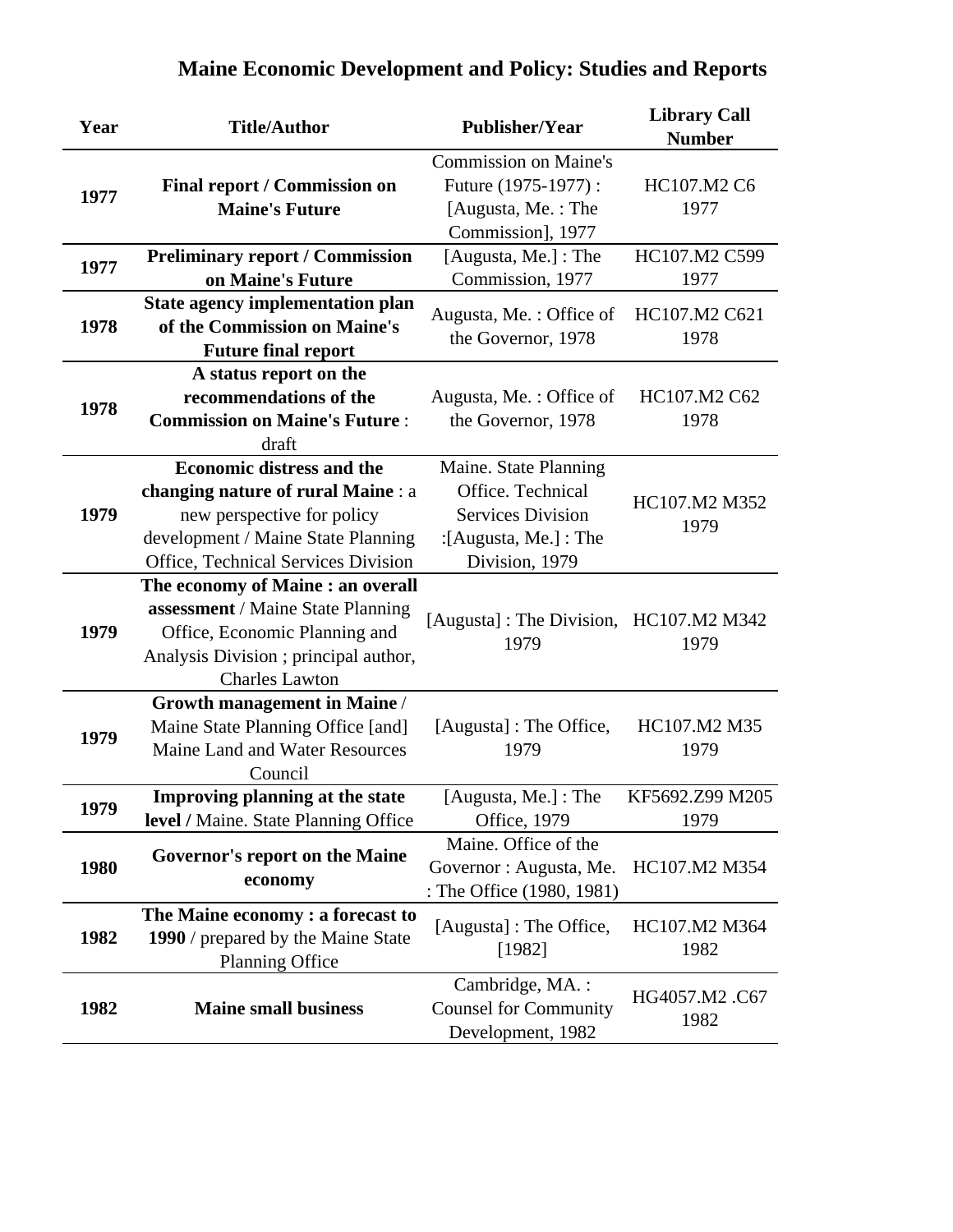| Year | <b>Title/Author</b>                                                                                                                                                                                                                                                                                                            | <b>Publisher/Year</b>                                                   | <b>Library Call</b><br><b>Number</b> |
|------|--------------------------------------------------------------------------------------------------------------------------------------------------------------------------------------------------------------------------------------------------------------------------------------------------------------------------------|-------------------------------------------------------------------------|--------------------------------------|
| 1982 | <b>Report of the Joint Standing</b><br><b>Committee on Taxation on its</b><br>study of the Maine Development<br>Foundation / Maine. Legislature.<br>Joint Standing Committee on                                                                                                                                                | [Augusta, Me.: The<br>Committee, 1982?]                                 | HF1401 .M2 1982                      |
| 1983 | The economic dimensions of<br>tourism in Maine / by Sherman<br>Hasbrouck, Galen L. Rose                                                                                                                                                                                                                                        | [Augusta, Me.: Maine<br>State Planning Office],<br>1983                 | G155.U6 H3 1983                      |
| 1983 | Maine, fifty years of change, 1940-<br>1990 / prepared by the University of<br>Maine with the Maine State Planning<br>Office and the State Employment and<br>Training Council of the Maine State<br>Department of Labor; edited by<br>Allen Pease and Wilfred Richard;<br>principal authors include Maureen<br>Byrne  [et al.] | [Orono, Me.?]:<br>University/State<br>Government Partnership<br>Program | HC107.M23 D46<br>1983                |
| 1983 | Maine small business development<br><b>finance: final report</b> / Counsel for<br>Community Development, Inc                                                                                                                                                                                                                   | Cambridge, Ma.: The<br>Counsel, 1983                                    | HG4057.M2 C68<br>1983                |
| 1984 | Charting the economic future of<br>northeastern Maine : a blueprint<br>for action / prepared by Pro-Maine                                                                                                                                                                                                                      | [Orono, Me.?; Pro-<br>Maine] 1984                                       | HC107.M2 P7<br>1984                  |
| 1984 | <b>Report of the Joint Standing</b><br><b>Committee on State Government</b><br>with respect to its study of the need<br>for an economic development<br>strategy for the state of Maine                                                                                                                                         | Augusta, Me.: The<br>Committee, 1984 (1985<br>printing)                 | HC107.M2 M36<br>1984                 |
| 1985 | The Economy of Maine / prepared<br>by the Center for Research and<br>Advanced Study, University of<br>Southern Maine in cooperation with<br>the Land and Water Resources<br>Center, University of Maine at Orono                                                                                                               | Portland, Me.: Center<br>for Research and<br>Advanced Study, 1985       | HC107.M2 E37<br>1985                 |
| 1985 | The people of Maine. Statistical<br>supplement / prepared by the Center<br>for Research and Advanced Study,<br>University of Southern Maine in<br>cooperation with the Land and Water<br>Resources Center, University of<br>Maine at Orono                                                                                     | Portland, Me.: Center<br>for Research and<br>Advanced Study, 1985       | HB3525.M2 P466<br>$1986$ supp        |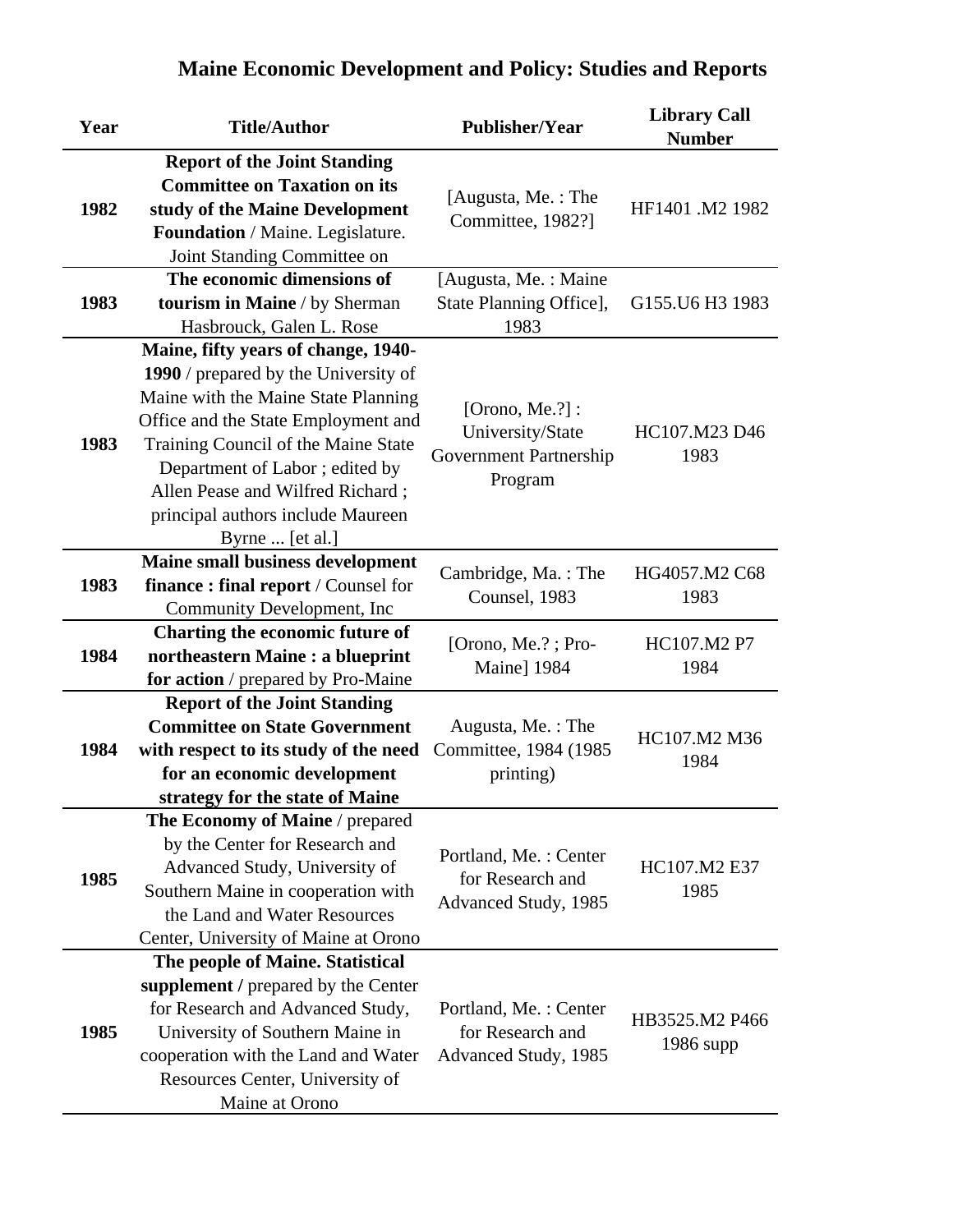| Year | <b>Title/Author</b>                                                                                                                                                                                             | <b>Publisher/Year</b>                                                                     | <b>Library Call</b><br><b>Number</b> |
|------|-----------------------------------------------------------------------------------------------------------------------------------------------------------------------------------------------------------------|-------------------------------------------------------------------------------------------|--------------------------------------|
| 1986 | <b>Alternative approaches to</b><br>economic development in Maine : a<br>theoretical inquiry / Mark W.<br>Anderson editor                                                                                       | [Orono]: Maine<br><b>Agricultural Experiment</b><br>Station, University of<br>Maine, 1986 | HC107.M2 A47<br>1986                 |
| 1986 | The changing work force : its<br>impact on Maine's economy:<br>resource paper for the Governor's<br>Forum / prepared by the State<br><b>Planning Office</b>                                                     | [Augusta, Me.: The<br>Office, 1986]                                                       | HD5727.M2 M369<br>1986               |
| 1986 | <b>Economic distress and the</b><br>changing nature of rural Maine : a<br>research update and assessment,<br>1986 : summary                                                                                     | [Augusta, Me.] :<br>Executive Dept., Maine<br>State Planning Office,<br>1986              | HC107.M2 M359<br>1986 summ           |
| 1986 | <b>Final report the Governor's Forum</b><br>on the Changing Workforce, its<br><b>Impact on Maine's Economy</b>                                                                                                  | [Augusta, Me.: The<br>Forum, 1986]                                                        | HD5725.M2 M37<br>1986                |
| 1986 | The people of Maine / prepared by<br>the Center for Research and<br>Advanced Study, University of<br>Southern Maine in cooperation with<br>the Land and Water Resources<br>Center, University of Maine at Orono | Portland, Me.: Center<br>for Research and<br>Advanced Study, 1986                         | HB3525.M2 P466<br>1986               |
| 1986 | <b>Maine business climate rankings:</b><br>a summary / Business Information<br>Resource Center, College of Business<br>Administration, University of Maine                                                      | Orono, Me.: The Center,<br>1986                                                           | HF5343 .M34 1986                     |
| 1986 | <b>Maine business climate satisfaction</b><br>survey / Runyon, Kersteen, Ouellette Portland, Me.: Runyon,<br>& Co., Ridgefield Consulting Group,<br>College of Business Administration,<br>University of Maine  | Kersteen, Ouellette &<br>Co., 1986                                                        | HF5343.R8 1986                       |
| 1986 | The Maine economy: a forecast to<br>1995 / prepared by the Maine State<br>Planning Office by Stephen J. Adams                                                                                                   | [Augusta, Me.] : The<br>Office, [1986]                                                    | HC107.M2 M365<br>1986                |
| 1986 | Maine's tourist industry : a potent<br>force for economic development /<br><b>State of Maine Maine Vacation</b><br><b>Travel Commission and State</b><br>Development Office, Division of                        | Augusta, Me. : Division<br>of Tourism, 1986                                               | G155.U6 M252<br>1986                 |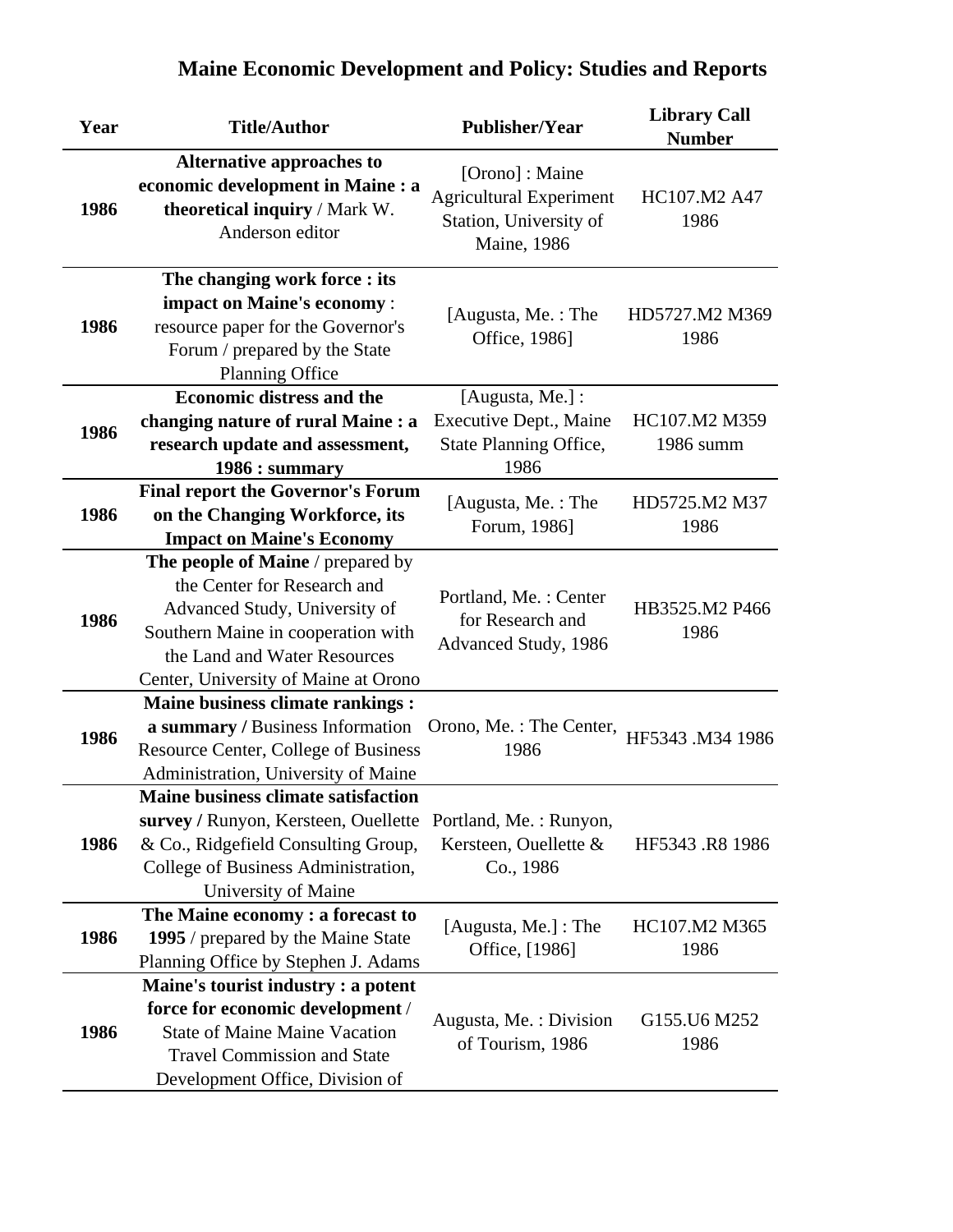| Year | <b>Title/Author</b>                                                                                                                           | <b>Publisher/Year</b>                                                                                                                       | <b>Library Call</b><br><b>Number</b> |
|------|-----------------------------------------------------------------------------------------------------------------------------------------------|---------------------------------------------------------------------------------------------------------------------------------------------|--------------------------------------|
| 1986 | <b>Review of public investment</b><br>strategies and practices in rural<br>Maine, 1970-84 / Joyce Benson                                      | [Augusta, Me.] :<br>Executive Dept., Maine<br>State Planning Office,<br>1986                                                                | HC107.M2 M367<br>1986                |
| 1987 | <b>Establishing the Maine advantage:</b><br>an economic development strategy<br>for the State of Maine                                        | Maine. Governor's<br><b>Economic Development</b><br><b>Strategy Task Force:</b><br>[Augusta, Me.: Maine<br>Development<br>Foundation], 1987 | HC107.M2 M368<br>1987                |
| 1987 | <b>Final report of the Joint Select</b><br><b>Committee on Economic</b><br><b>Development</b>                                                 | Maine. Legislature. Joint<br>Select Committee on<br><b>Economic Development:</b><br>[Augusta, Me.: The<br>Committee], 1987                  | HC107.M2 M37<br>1987                 |
| 1987 | <b>Preliminary report of the Joint</b><br><b>Select Committee on Economic</b><br><b>Development</b>                                           | Maine. Legislature. Joint<br>Select Committee on<br><b>Economic Development</b><br>[Augusta, Me.: The<br>Committee], 1987                   | HC107.M2 M369<br>1987                |
| 1987 | The western mountains of Maine:<br>toward balanced growth / Richard<br>Barringer  [et al.]                                                    | [Augusta, Me.] :<br>MaineWatch Institute,<br>1987                                                                                           | HC107.M22 W47<br>1987                |
| 1987 | Working papers prepared for the<br><b>Economic Development Strategy</b><br>Task Force / Blaine House<br>Conference on Economic<br>Development | [Augusta, Me.: Office of<br>the Governor], 1987                                                                                             | HC107.M2 B4<br>1987                  |
| 1988 | <b>Coastal choices : deciding our</b><br>future                                                                                               | Augusta, Me.: Maine<br>Coastal Program, [1988]                                                                                              | HT393.M2 M356<br>1988                |
| 1988 | <b>Commission on Land Conservation</b><br>and Economic Development :<br>[legislative recommendations]                                         | Maine. Commission on<br>Land Conservation and<br>Economic Development :<br>Augusta, Me.: [The<br>Commission, 1988]                          | KF5698.3.Z99 M22<br>1988             |
| 1988 | A strategy to assist regional<br>economies of Maine during<br>structural economic change and<br>growth                                        | Augusta, Me. : [Joint<br><b>Standing Committee on</b><br>Economic Development],<br>1988                                                     | HC107.M2 M372<br>1988                |
| 1989 | Maine at the millennium / the<br><b>Commission on Maine's Future</b>                                                                          | [Augusta, Me.: The<br>Commission, 1989]                                                                                                     | HC107.M2 C635<br>1989                |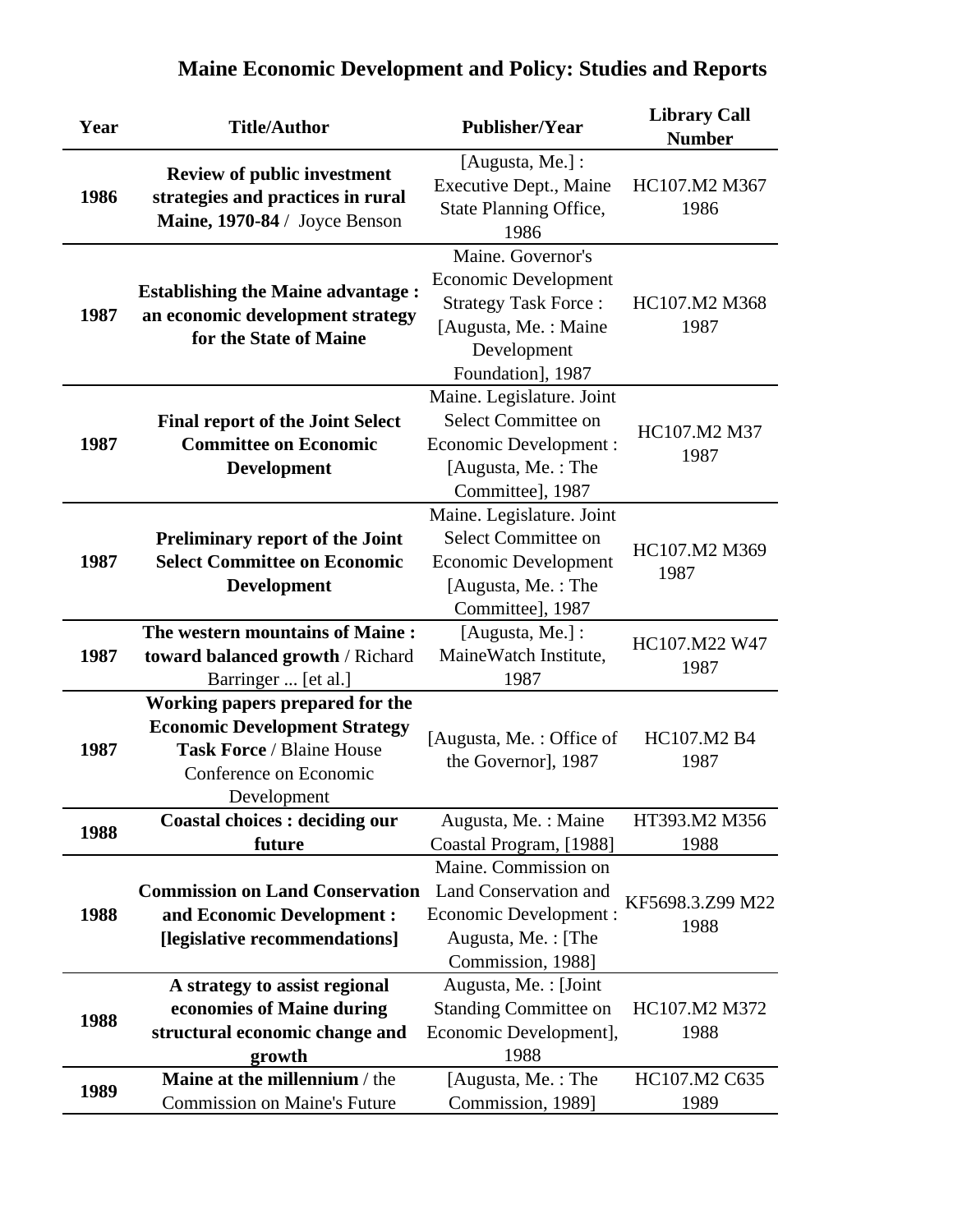| Year | <b>Title/Author</b>                                                                                                         | <b>Publisher/Year</b>                                           | <b>Library Call</b><br><b>Number</b> |
|------|-----------------------------------------------------------------------------------------------------------------------------|-----------------------------------------------------------------|--------------------------------------|
| 1989 | <b>Maine Coastal Program : the first</b><br>decade and beyond                                                               | [Augusta, Me.: Maine<br>State Planning Office,<br>1989]         | HT393.M2 M358<br>1989                |
| 1989 | Maine's economic heritage / by<br>Lloyd C. Irland                                                                           | [Augusta, Me.:<br><b>Commission on Maine's</b><br>Future], 1989 | HC107.M2 I753<br>1989                |
|      | The Maine Job Opportunity Zone                                                                                              |                                                                 |                                      |
| 1989 | <b>Program : an update / Department</b><br>of Economic and Community<br>Development                                         | [Augusta, Me.: The<br>Dept.], 1989                              | HC107.M2 M376<br>1989                |
|      | Maine people speak : summary of                                                                                             |                                                                 |                                      |
|      | regional hearings of the                                                                                                    | Augusta, Me.: The                                               |                                      |
| 1989 | <b>Commission on Maine's Future,</b>                                                                                        | Commission], 1989                                               | HC107.M2 C633                        |
|      | October 4 - November 15, 1988                                                                                               |                                                                 |                                      |
|      | <b>Working papers for Maine's future</b>                                                                                    |                                                                 |                                      |
| 1989 | : research reports of the                                                                                                   | [Augusta, Me.: The                                              | HC107.M2 C636                        |
|      | subcommittees of the Commission                                                                                             | Commission], 1989                                               | 1989                                 |
|      | on Maine's Future                                                                                                           |                                                                 |                                      |
|      | The Canada-U.S. free trade                                                                                                  |                                                                 |                                      |
|      | agreement : potential effects on                                                                                            | Augusta, Maine: Maine                                           | HC107.M2 A72                         |
| 1990 | major sectors of the Maine                                                                                                  | <b>Office of Business</b>                                       | 1990                                 |
|      | economy / Kevin Archer; with the<br>assistance of Charles Colgan  [et al]                                                   | Development, c1990                                              |                                      |
| 1990 | <b>Changing Maine / Richard</b><br>Barringer, editor.                                                                       | [Portland, ME:<br>University of Southern<br>Maine], c1990       | HC107.M2 C43<br>1990                 |
|      | The productivity imperative and                                                                                             |                                                                 |                                      |
| 1990 | the new Maine economy / Maine<br><b>State Planning Office, Economics</b><br>Division; principal author, Stephen<br>J. Adams | [Augusta, Me.: The<br>Office], 1990                             | HC107.M2 P76<br>1990                 |
|      | <b>Report for Maine Development</b>                                                                                         |                                                                 |                                      |
|      | <b>Foundation : Institute on the</b>                                                                                        | Portland, Me.: Strategic                                        | HC107.M23 R46                        |
| 1990 | Maine Economy participant study /                                                                                           | Marketing Services, 1990                                        | 1990                                 |
|      | prepared by Strategic Marketing                                                                                             |                                                                 |                                      |
|      | Services                                                                                                                    | Maine. Governor's                                               |                                      |
|      | Report to John R. McKernan Jr.<br>governor of the state of Maine :                                                          | <b>Business Task Force on</b>                                   |                                      |
| 1990 | situation analysis and                                                                                                      | the Maine Economy:                                              | HC107.M2 M38                         |
|      | recommendations / Business Task                                                                                             | [Augusta, Me.?: The                                             | 1990                                 |
|      | Force on the Maine Economy                                                                                                  | Task Force], 1990                                               |                                      |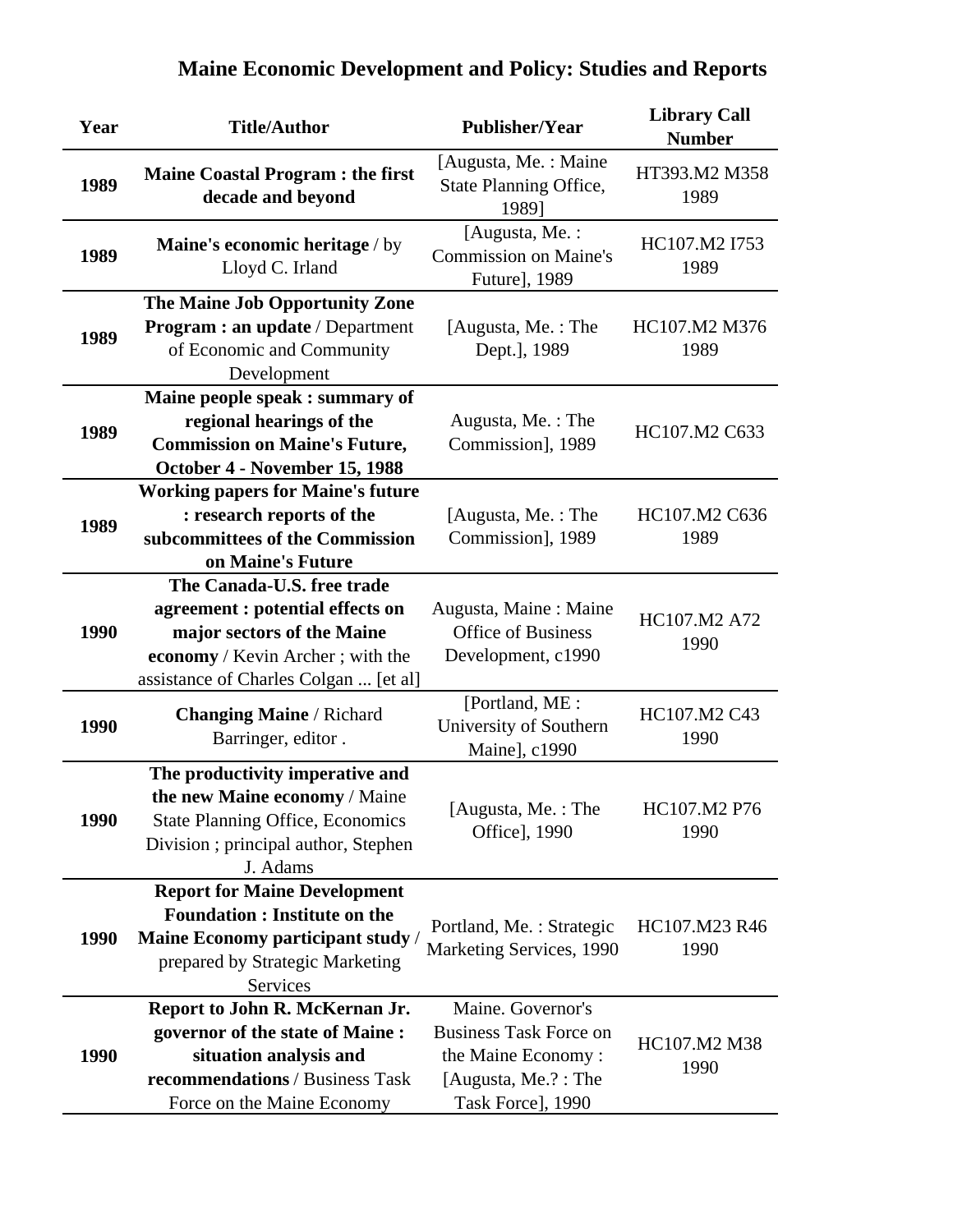| Year | <b>Title/Author</b>                                            | <b>Publisher/Year</b>       | <b>Library Call</b><br><b>Number</b> |
|------|----------------------------------------------------------------|-----------------------------|--------------------------------------|
|      | After the recession: learning the                              | Augusta, Me.: Maine         | HC107.M2 V3                          |
| 1991 | economic rules for the 21st century                            | Development                 | 1991                                 |
|      | / by Roger J. Vaughan                                          | Foundation, 1991            |                                      |
|      |                                                                | Maine. Dept. of             |                                      |
|      | <b>Biennial report</b> / Department of                         | Economic and                | HC107.M2 M375                        |
| 1991 | <b>Economic and Community</b>                                  | Community                   | 1991                                 |
|      | Development                                                    | Development . Augusta,      |                                      |
|      |                                                                | Me.]: The Department,       |                                      |
| 1991 | <b>Business agenda for Maine / Maine</b>                       | [Augusta, Me]: The          | HC107.M2 B87                         |
|      | Chamber of Commerce and Industry                               | Chamber, [1991]             | 1991                                 |
|      | <b>Maine Job Opportunity Zone</b>                              | [Augusta, Me. : Maine       | HC 107 .M2 M377                      |
| 1991 | program: 1991 evaluation /                                     | <b>Job Opportunity Zone</b> | 1991                                 |
|      | prepared by: Market Decisions, Inc                             | Commission?, 1991]          |                                      |
|      | <b>An evaluation of the Maine Small</b>                        |                             |                                      |
|      | <b>Business Development Center</b>                             | [Portland, Me?: The         | HG4027.7.B74                         |
| 1992 | Program, 1990-1991 / prepared by                               | Commission?], 1992          | 1992                                 |
|      | Alan P. Brigham for the Maine Small                            |                             |                                      |
|      | <b>Business Commission</b>                                     |                             |                                      |
|      | Jobs for today--jobs for tomorrow                              |                             |                                      |
| 1992 | : the Democratic plan to recapture Introduced by Legislative   |                             | HJ2949.7 .M362                       |
|      | Maine's economic momentum /                                    | Democrats, 1992             | 1992                                 |
|      | introduced by Legislative Democrats                            |                             |                                      |
| 1992 | Jobs commission final report / Jobs Maine. Jobs Commission     |                             | HC107.M2 M658                        |
|      | <b>Commission, Dana Connors, Chair</b>                         | , 1992                      | 1992                                 |
|      | Maine's science and technology<br>plan : a first step toward a |                             |                                      |
| 1992 | productive future / prepared by the                            | [Augusta, Me.: The          | HC107.M2 M381                        |
|      | Maine Science and Technology                                   | Commission], 1992           | 1992                                 |
|      | Commission                                                     |                             |                                      |
|      | <b>Final recommendations / Maine</b>                           | [Augusta, Me.?] : The       | HC107.M2 M382                        |
| 1993 | <b>Economic Growth Council</b>                                 | Council, 1993               | 1993                                 |
|      | A job development strategy for                                 |                             |                                      |
|      | Maine: target industries,                                      |                             |                                      |
|      | competitive analysis,                                          |                             |                                      |
| 1993 | communications plan / prepared                                 | [Augusta, Me.: The          | HD5725.M2 M38                        |
|      | for the State of Maine, Department of                          | Dept.], 1993                | 1993                                 |
|      | <b>Economic and Community</b>                                  |                             |                                      |
|      | Development by J.P. Harkins, Inc.                              |                             |                                      |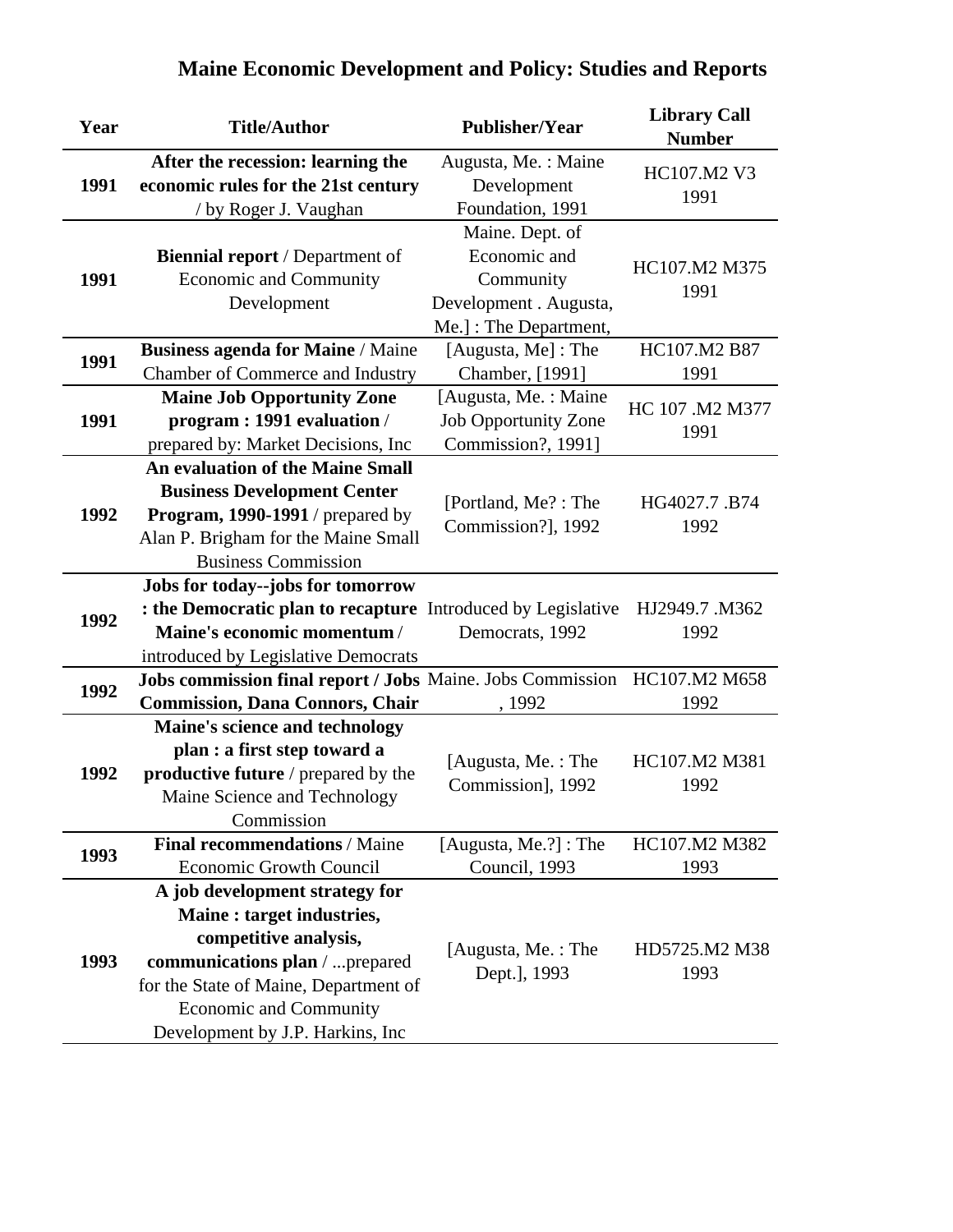| Year                                                                                                                                                                                                    | <b>Title/Author</b>                                      | <b>Publisher/Year</b>           | <b>Library Call</b><br><b>Number</b> |
|---------------------------------------------------------------------------------------------------------------------------------------------------------------------------------------------------------|----------------------------------------------------------|---------------------------------|--------------------------------------|
|                                                                                                                                                                                                         | <b>Sustainable development for</b>                       | Presented to the Maine          |                                      |
|                                                                                                                                                                                                         | Maine - about choices and                                | <b>Rural Development</b>        | HC107.M2 M383                        |
| 1993                                                                                                                                                                                                    | commitments to those choices /                           | Council, 1993 annual            | 1993                                 |
|                                                                                                                                                                                                         | presented by George N. Campbell                          | forum, 1993                     |                                      |
|                                                                                                                                                                                                         | 1992 Northern New England                                |                                 |                                      |
|                                                                                                                                                                                                         | manufacturing business climate                           | Orono, Me.: University          |                                      |
| 1993                                                                                                                                                                                                    | satisfaction survey / Runyon,                            | of Maine, College of            | HC107.M2 N5                          |
|                                                                                                                                                                                                         | Kersteen, Ouellette, and Lessard,                        | <b>Business Administration,</b> | 1993                                 |
|                                                                                                                                                                                                         | [and] University of Maine, College of                    | 1993                            |                                      |
|                                                                                                                                                                                                         | <b>Business Administration</b>                           |                                 |                                      |
|                                                                                                                                                                                                         |                                                          | Presented collaboratively       |                                      |
|                                                                                                                                                                                                         |                                                          | by the Edmund S.                |                                      |
|                                                                                                                                                                                                         |                                                          | Muskie Institute of             |                                      |
|                                                                                                                                                                                                         |                                                          | Public Affairs at the           | HC107.M2 N46                         |
| 1993                                                                                                                                                                                                    | 1993 legislative policy seminars /                       | University of Southern          | 1993                                 |
|                                                                                                                                                                                                         | University of Maine System                               | Maine, and the Margaret         |                                      |
|                                                                                                                                                                                                         |                                                          | <b>Chase Smith Center for</b>   |                                      |
|                                                                                                                                                                                                         |                                                          | Public Policy at the            |                                      |
|                                                                                                                                                                                                         |                                                          | University of Maine,            |                                      |
|                                                                                                                                                                                                         |                                                          | Bangor, Me.?]: The              |                                      |
|                                                                                                                                                                                                         | <b>Charting Maine's economic future</b>                  |                                 |                                      |
|                                                                                                                                                                                                         | / a joint venture of the Maine                           | [Augusta, Me.?: The             | HC107.M2 C44                         |
|                                                                                                                                                                                                         | Alliance and the Maine Chamber of                        | Chamber?], 1994                 | 1994                                 |
|                                                                                                                                                                                                         | Commerce and Industry                                    |                                 |                                      |
|                                                                                                                                                                                                         | <b>Charting Maine's economic future</b>                  |                                 |                                      |
|                                                                                                                                                                                                         |                                                          | [Augusta, Me.?: The             | HC107.M2 C441                        |
| 1994                                                                                                                                                                                                    |                                                          | Task Force?, 1994?]             | 1994                                 |
|                                                                                                                                                                                                         | <b>Commerce and Industry Research</b>                    |                                 |                                      |
|                                                                                                                                                                                                         | and Development Task Force                               |                                 |                                      |
|                                                                                                                                                                                                         |                                                          | [Augusta, Me. :                 | HC107.M2 M39                         |
|                                                                                                                                                                                                         |                                                          | Governor's Office], 1994        | 1994                                 |
| 1994<br>/ a joint venture of the Maine<br>Alliance and the Maine Chamber of<br>Economic growth for the state of<br>1994<br>Maine / John R. McKernan, Jr.,<br>Governor<br>A job development strategy for |                                                          |                                 |                                      |
|                                                                                                                                                                                                         |                                                          |                                 |                                      |
|                                                                                                                                                                                                         | Maine: Executive summary of a                            | [Augusta, Me.] : The            | HD5725.M2 M381                       |
| 1994                                                                                                                                                                                                    | report by J.P. Harkins / Office of                       | Bureau, 1994                    | 1994                                 |
|                                                                                                                                                                                                         | <b>Business Development, Department</b>                  |                                 |                                      |
|                                                                                                                                                                                                         | of Economic & Community                                  |                                 |                                      |
|                                                                                                                                                                                                         | The costs of doing business and                          | Orono, Me.: Dept. of            |                                      |
| 1995                                                                                                                                                                                                    | economic performance in Maine : a Resource Economics and |                                 | HC107.M2 A55                         |
|                                                                                                                                                                                                         | regional comparison / Thomas G.                          | Policy, University of           | 1995                                 |
|                                                                                                                                                                                                         | Allen and Dennis A. Watkins                              | Maine, [1995]                   |                                      |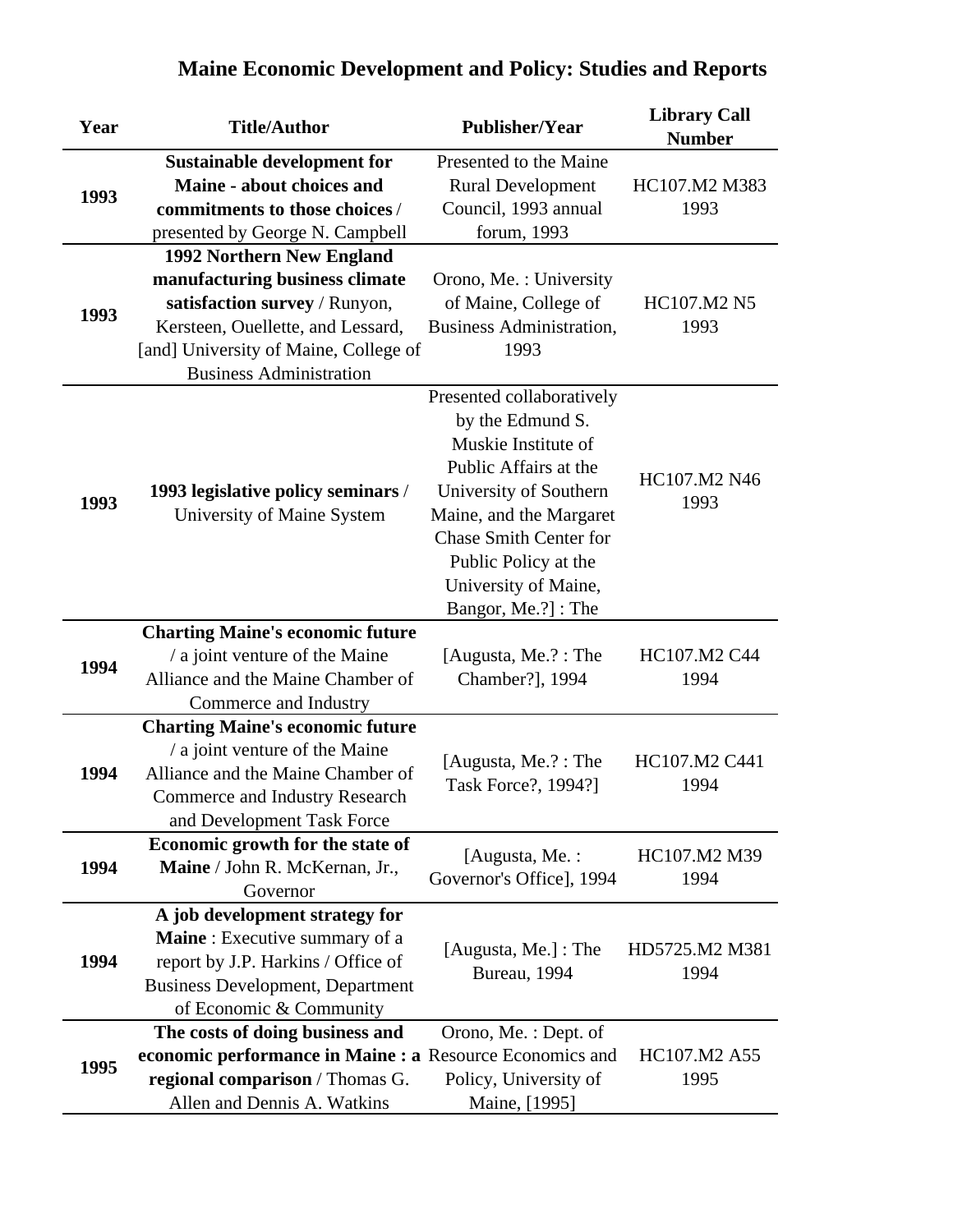| Year | <b>Title/Author</b>                                                                                                                                                                                                                      | <b>Publisher/Year</b>                                                               | <b>Library Call</b><br><b>Number</b> |
|------|------------------------------------------------------------------------------------------------------------------------------------------------------------------------------------------------------------------------------------------|-------------------------------------------------------------------------------------|--------------------------------------|
|      | Economic & social trends and                                                                                                                                                                                                             |                                                                                     |                                      |
| 1995 | conditions in rural Maine / Maine<br>State Planning Office, Evan D.<br>Richert, AICP, Director; Joyce<br>Benson, senior planner and principal<br>author; Richard Kelley, Cartographer                                                    | Maine] : Maine Rural<br>Development Council,<br>[1995]                              | HC107.M2 B46<br>1995                 |
|      | <b>Goals for growth : progress 95 :</b>                                                                                                                                                                                                  | Maine Economic Growth                                                               |                                      |
| 1995 | first report of the Maine Economic                                                                                                                                                                                                       | Council : [Augusta,                                                                 | HC107.M2 M384                        |
|      | <b>Growth Council</b>                                                                                                                                                                                                                    | Me.?] : The Council,                                                                | 1995                                 |
| 1995 | Goals for growth : report of the<br><b>Goal Committees to the Maine</b><br><b>Economic Growth Council</b>                                                                                                                                | Maine Economic Growth<br>Council : [Augusta,<br>Me.?]: The Council,                 | HC107.M2 M385<br>1995                |
| 1995 | <b>Goals for growth : summary :</b><br>report of the Maine Economic<br><b>Growth Council</b>                                                                                                                                             | Maine Economic Growth<br>Council: [Augusta,<br>Me.?] : The Council,                 | HC107.M2 M386<br>1995                |
| 1995 | <b>Report of the Commission to Study</b><br>the Future of Maine's Paper<br><b>Industry</b>                                                                                                                                               | Augusta, Me.: The<br>Commission, 1995                                               | HD9827.M2 M3<br>1995                 |
| 1996 | <b>Final report of the Task Force on</b><br><b>Tax Increment Financing /</b><br>members, Rep. G. Steven Rowe,<br>chair  [et. al] ; staff, Kevin                                                                                          | Augusta, Me.: Office of<br>Fiscal & Program<br>Review, 1996                         | HD1389 .M2 1996                      |
| 1996 | <b>Measures of growth  / prepared</b><br>by the Maine Development<br>Foundation                                                                                                                                                          | Augusta, ME : Maine<br>Development Foundation HC107.M2 M3871<br>$(1996-)$           |                                      |
| 1996 | <b>Measures of growth: setting</b><br>performance measures to achieve<br>Maine's long term economic goals :<br>progress '96 : second report of the<br>Maine Economic Growth Council /<br>prepared by the Maine Development<br>Foundation | [Augusta, Me.] (45<br>Memorial Circle,<br>Augusta 04330): The<br>Foundation, [1996] | HC107.M2 M387<br>1996                |
| 1997 | The balanced budget debate: what<br>would a balanced budget<br>amendment mean for Maine? / by<br>Josephine M. LaPlante                                                                                                                   | New York: Twentieth<br>Century Fund, c1997                                          | HJ476 .L36 1997                      |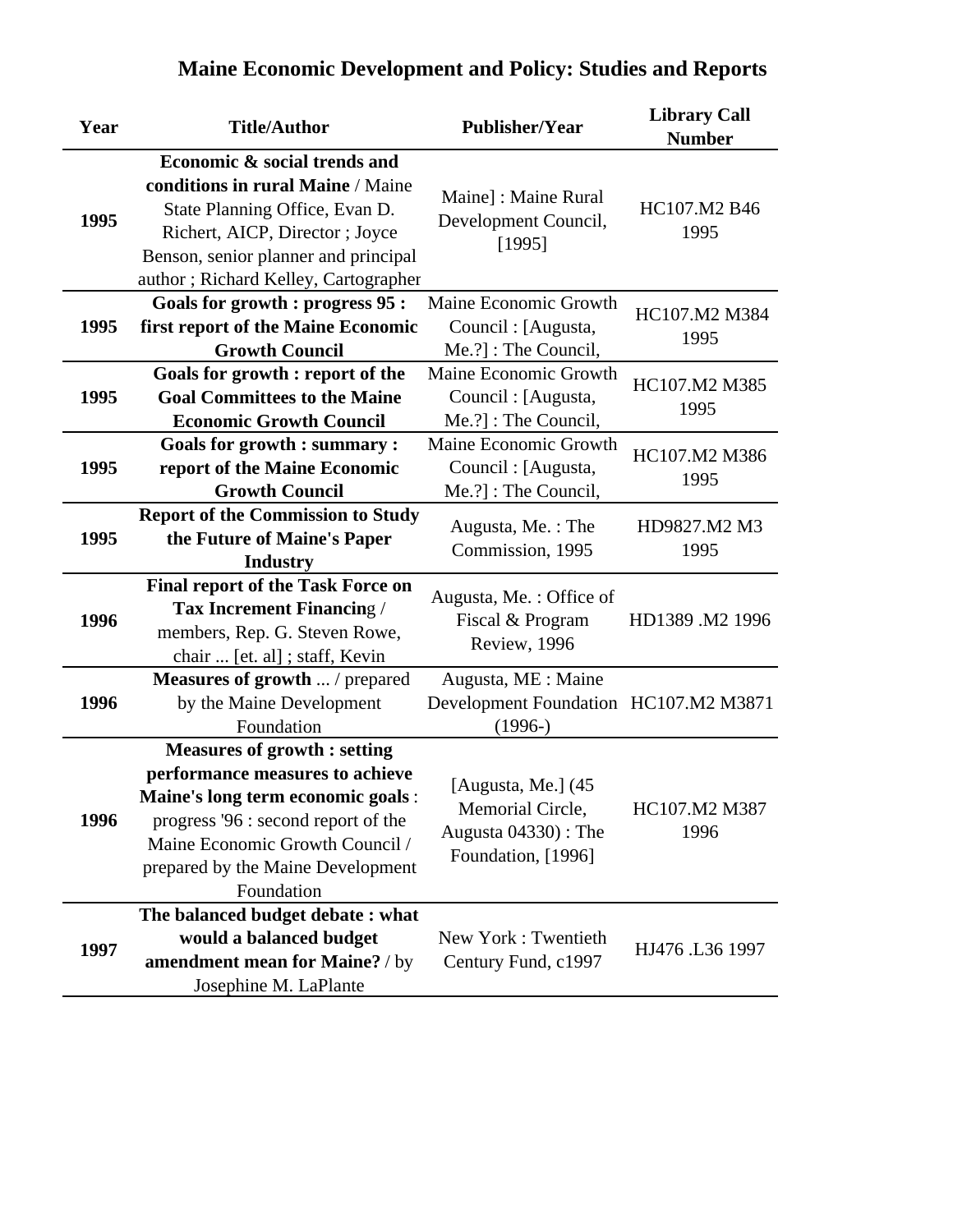| Year | <b>Title/Author</b>                       | <b>Publisher/Year</b>             | <b>Library Call</b><br><b>Number</b> |
|------|-------------------------------------------|-----------------------------------|--------------------------------------|
|      | <b>Business development incentives in</b> | By Linda J. Butler;               |                                      |
|      | Maine: an inventory and                   | Augusta, Me.: Maine               |                                      |
| 1997 | statistical analysis / Maine              | Dept. of Economic and             | HC107.M2 B88                         |
|      | Department of Economic and                | Community                         | 1997                                 |
|      | <b>Community Development, Finance</b>     | Development : Finance             |                                      |
|      | Authority of Maine (FAME)                 | Authority of Maine, 1997          |                                      |
|      | The current status of                     | Maine. Dept. of                   |                                      |
|      | microenterprise development in            | Economic and                      |                                      |
| 1997 | Maine / prepared by Department of         | Community                         | HG4027.7 .M34                        |
|      | Economic and Community                    | Development Augusta,              | 1997                                 |
|      | Development with the assistance of        | Me., 1997                         |                                      |
|      | <b>Enterprise Resources Corporation</b>   |                                   |                                      |
|      | A golden opportunity : how Maine          | Augusta, Me.: Maine               | HQ1063.2.M2 G65                      |
| 1997 | can enhance the retirement                | State Planning Office,            | 1997                                 |
|      | industry / Maine State Planning           | 1997                              |                                      |
|      | <b>State of Maine business incentive,</b> |                                   |                                      |
|      | business assistance and business          |                                   |                                      |
| 1997 | climate information / Department of       | Augusta, Me.: The<br>Office, 1997 | HC107.M2 S731<br>1997                |
|      | Economic and Community                    |                                   |                                      |
|      | Development, Office of Business           |                                   |                                      |
|      | Development                               |                                   |                                      |
|      | Status report on the state's              |                                   |                                      |
|      | economic development strategy /           | [Augusta, Me.] : The              | HC107.M2 S73<br>1997                 |
| 1997 | prepared by the Department of             | Dept., 1997                       |                                      |
|      | <b>Economic and Community</b>             |                                   |                                      |
|      | Development                               |                                   |                                      |
|      | Working hard falling behind : a           | Augusta, Me.: Maine               | HC107.M23 P6144                      |
| 1997 | report on the Maine Working Poor          | Center for Economic               | 1997                                 |
|      | Parents Survey / John Fitzgerald          | Policy, c1997                     |                                      |
|      |                                           |                                   | KF4270.Z99 M2                        |
|      |                                           |                                   | 1998<br>For                          |
|      | <b>Final report of the Joint Select</b>   |                                   | electronic access                    |
|      | <b>Committee on Research and</b>          | Augusta, Me.: Office of           | use the following                    |
| 1998 | <b>Development</b> (Established pursuant  | Policy and Legal                  | link:                                |
|      | to Senate Paper 831)                      | Analysis, 1998                    | http://www.state.m                   |
|      |                                           |                                   | e.us/legis/opla/rdfin                |
|      |                                           |                                   | al.htm not all                       |
|      |                                           |                                   | appendices are                       |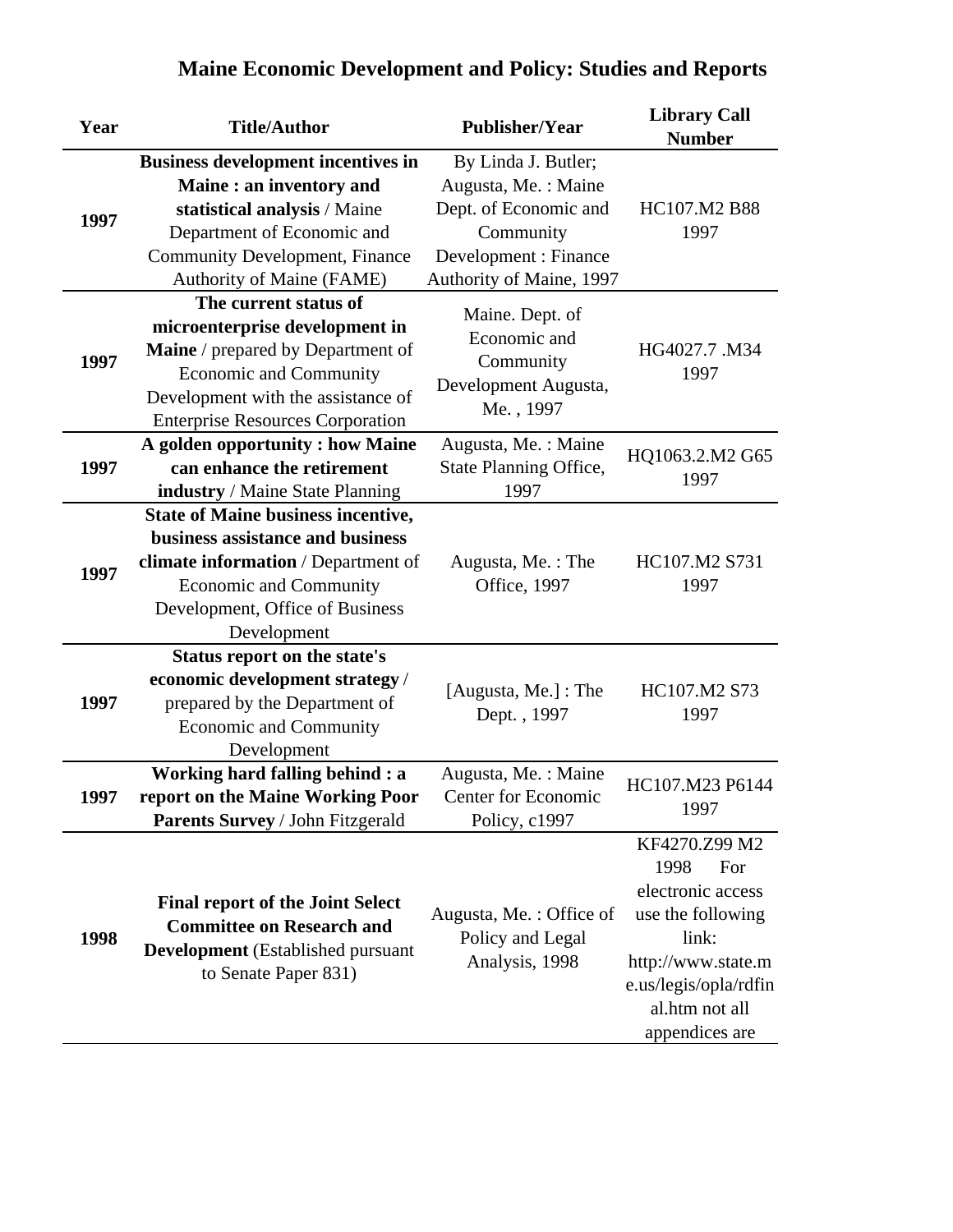| Year | <b>Title/Author</b>                                                                                                                                                          | <b>Publisher/Year</b>                                                                     | <b>Library Call</b><br><b>Number</b>                                                                                                 |
|------|------------------------------------------------------------------------------------------------------------------------------------------------------------------------------|-------------------------------------------------------------------------------------------|--------------------------------------------------------------------------------------------------------------------------------------|
| 1998 | <b>Final report of the Task Force to</b><br><b>Study Equal Economic</b><br><b>Opportunity for All Regions of the</b><br><b>State</b>                                         | Augusta, Me.: Office of<br>Policy & Legal Analysis,<br>1998                               | HC107.M2 M356<br>1998<br>For electronic<br>access use the<br>following link:<br>http://www.state.m<br>e.us/legis/opla/eeor<br>pt.htm |
| 1998 | <b>OneMaine : a rural development</b><br>initiative for Maine / Maine<br>Department of Economic and<br><b>Community Development</b>                                          | [Augusta, Me.: Office of<br>the Governor], 1998                                           | HC107.M2 O53<br>1998                                                                                                                 |
| 1998 | <b>Reviving service centers:</b> report of<br>the Task Force on Regional Service<br><b>Center Communities</b>                                                                | Augusta, Me.: Maine<br>State Planning Office,<br>1998                                     | HT393.M2 M342<br>1998                                                                                                                |
| 1998 | Why marketing funding is needed<br>to attract new & expanding<br>business to Maine / Maine &<br>Company                                                                      | [Me.] : Maine $&$<br>Company, 1998                                                        | HC107.M23 E44<br>W59 1998                                                                                                            |
| 1999 | <b>Beyond the ballot : Maine people</b><br>on Maine's future                                                                                                                 | [Portland, Me.] : Blethen<br>Maine Newspapers, 1999                                       | JK2889 .B49 1999                                                                                                                     |
| 1999 | <b>Economic development subsidies in</b><br>Maine: modest job gains at high<br>cost / by Marc Breslow                                                                        | Cambridge, Mass.:<br>Commonwealth Institute, HC79.S9 B73 1999<br>1999                     |                                                                                                                                      |
| 1999 | Getting by in 1999 : basic needs<br>and livable wages in Maine / Lisa<br>Pohlmann, Christopher St. John,<br>Wade Kavanaugh                                                   | Augusta, Me.: Maine<br><b>Center for Economic</b><br>Policy, 1999                         | HC107.M2 P65<br>1999                                                                                                                 |
| 1999 | A golden opportunity II : how<br>Maine can enhance the retirement<br>industry / Maine State Planning                                                                         | Augusta, Me.: The<br>Office, 1999                                                         | HQ1063.M2 G65<br>1999                                                                                                                |
| 2000 | The effects of business assistance<br>programs on employment growth<br>in Maine establishments / report<br>written by Todd M. Gabe                                           | [Orono, Me.] :<br>Department of Resource<br>Economics and Policy,<br>University of Maine, | HJ2330.G3 2000                                                                                                                       |
| 2000 | The Maine economy: conditions,<br>outlook, and issues / presentation of<br>Laurie G. LaChance to the MEREDA<br>2000 real estate forecast conference<br>by Laurie G. LaChance | Augusta, Me.: State<br>Planning Office, 2000                                              | HC107.M2 L33<br>2000                                                                                                                 |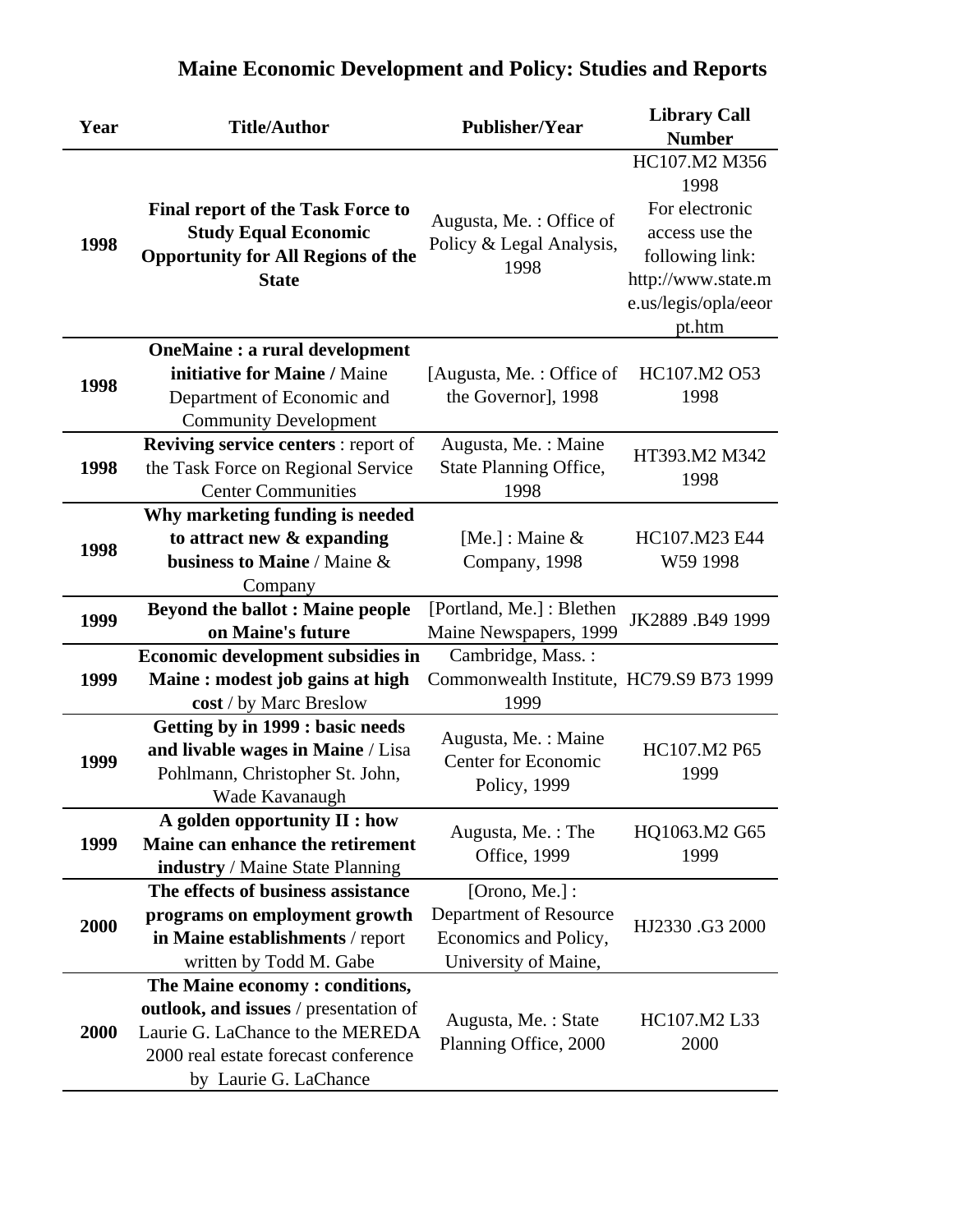| Year | <b>Title/Author</b>                                                                                                                               | <b>Publisher/Year</b>                                                           | <b>Library Call</b><br><b>Number</b> |
|------|---------------------------------------------------------------------------------------------------------------------------------------------------|---------------------------------------------------------------------------------|--------------------------------------|
|      | <b>Report / Economic Development</b>                                                                                                              | Augusta, Me.: The                                                               | HC107.M2 R46                         |
| 2000 | <b>Incentive Commission</b>                                                                                                                       | Commission, 2000                                                                | 2000                                 |
| 2000 | <b>Smart growth : the competitive</b><br>advantage / recommendations of<br>Governor Angus S. King's Cabinet<br><b>Committee on Smart Growth</b>   | [Augusta, Me.: The<br>Committee, 2000]                                          | HC107.M2 S62<br>2000                 |
| 2000 | <b>State of Maine business assistance</b><br>and business climate information                                                                     | Augusta, Me.: Office of<br><b>Business Development,</b><br>2000                 | HC107.M2 S732<br>2000                |
| 2000 | <b>State of working Maine 2000 /</b><br>Christopher St. John                                                                                      | Augusta, Me.: Maine<br><b>Center for Economic</b><br>Policy, 2000               | HC107.M2 S733<br>2000                |
| 2000 | Tourism and livable wages in<br>Maine ? / David Vail, Wade<br>Kavanaugh                                                                           | Augusta, Me.: Maine<br><b>Center for Economic</b><br>Policy, 2000               | HD4966.T64 V35<br>2000               |
| 2002 | Maine coastal program : progress<br>report July 1, 2001 - December 31,<br>2001 / Maine State Planning Office                                      | [Augusta, Me.] : The<br>Office, [2002?]                                         | HT393.M2 C63                         |
| 2002 | The Maine innovation index 2002 :<br>measuring Maine's performance in<br>the new economy / Maine Science $\&$<br><b>Technology Foundation</b>     | [Augusta, Me.] : The<br>Foundation, 2002                                        | HC107.M2 N562<br>2002                |
| 2002 | <b>Maine Technology Institute July</b><br>2001-June 2002 : third annual report<br>to the Maine Legislature / Maine<br><b>Technology Institute</b> | Gardiner, Me.: The<br>Institute, 2002?                                          | HC107.M2 M388<br>2002                |
| 2002 | No place to hide: confronting<br>Maine's economic future / Institute<br>for a Strong Maine Economy                                                | Portland, Me.: The<br>Institute, [2002?]                                        | HC107.M2 N59<br>2002                 |
| 2002 | <b>Tax policy and economic</b><br>development in Maine : a survey of<br>the issues / by Matthew N. Murray                                         | [Orono, Me.] : Margaret<br><b>Chase Smith Center for</b><br>Public Policy, 2002 | HC107.M2 M87<br>2002                 |
| 2002 | 2002 midcoast Maine<br>comprehensive economic<br>development strategy / prepared by<br>the 2002 Midcoast Economic<br><b>Strategy Committee</b>    | : The Committee, 2002                                                           | HC107.M2 L46<br>2002                 |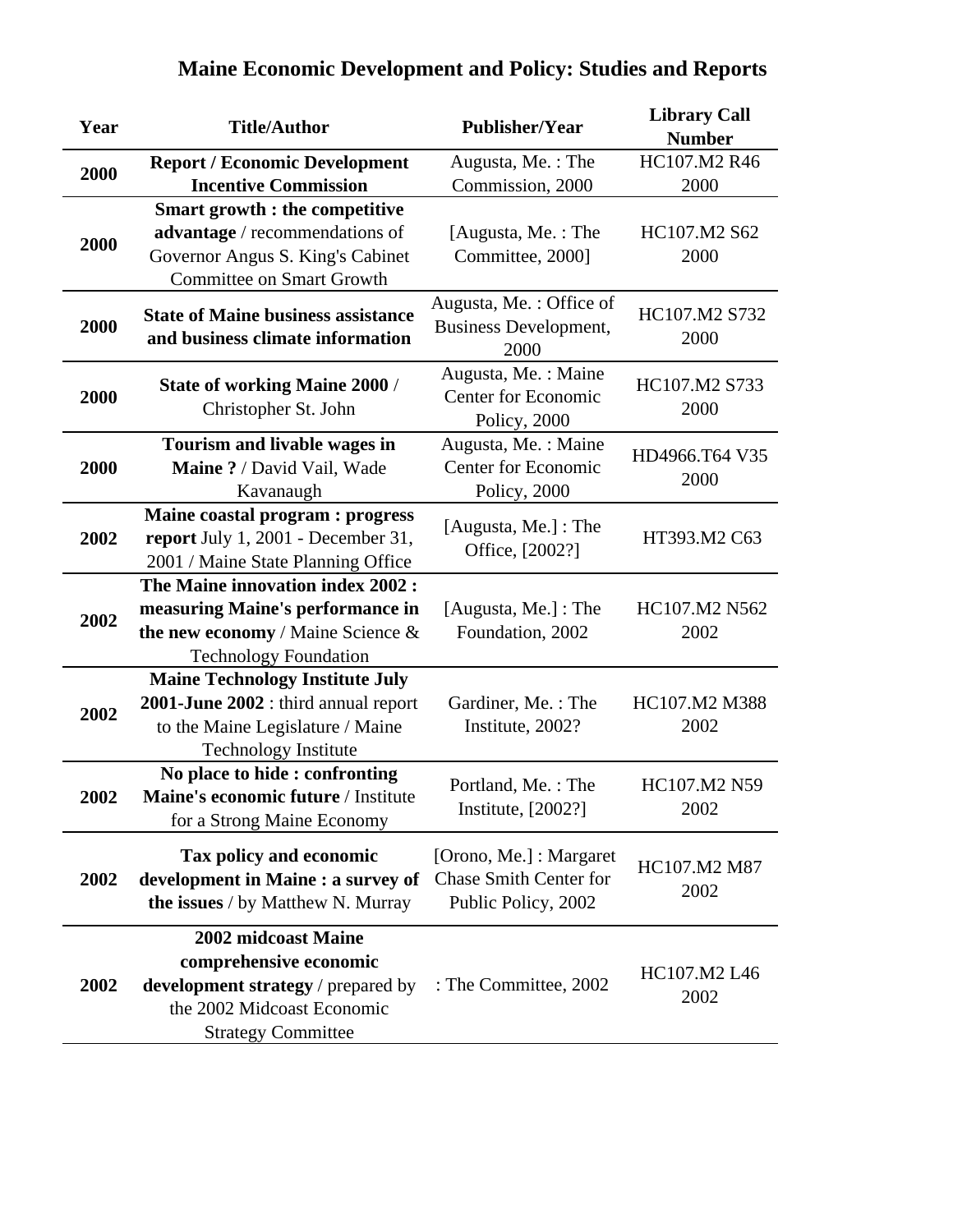| Year | <b>Title/Author</b>                                                                                                                                                                                                                            | <b>Publisher/Year</b>                                                                                                                                                                                   | <b>Library Call</b><br><b>Number</b>                                                                             |
|------|------------------------------------------------------------------------------------------------------------------------------------------------------------------------------------------------------------------------------------------------|---------------------------------------------------------------------------------------------------------------------------------------------------------------------------------------------------------|------------------------------------------------------------------------------------------------------------------|
| 2002 | <b>Year 1 evaluation of the Maine</b><br><b>Technology Institute grant</b><br>programs for development awards<br>and seed grants ending as of June<br>30, 2002 / Center for Business and<br>Economic Research, University of<br>Southern Maine | [Portland, Me.?] : The<br>Center, 2002                                                                                                                                                                  | HC107.M2 Y32<br>2002                                                                                             |
| 2003 | <b>Charting a new course:</b><br>Conference report : with<br>recommendations to Governor John<br>E. Baldacci / submitted by the<br><b>Conference Planning Committee</b>                                                                        | <b>Blaine House Conference</b><br>on Maine's Natural<br>Resource-based industry:<br>Charting a New Course<br>(November 17, 2003:<br>Augusta, Me.) Augusta,<br>Me.: Maine State<br>Planning Office, 2004 | HC107.M2 B43<br>2003                                                                                             |
| 2003 | The effects of NAFTA on the<br>Maine economy : project report /<br><b>Planning Decisions</b>                                                                                                                                                   | South Portland, Me.:<br>Planning Decisions, Inc., HF1746 .E44 2003<br>2003                                                                                                                              |                                                                                                                  |
| 2003 | <b>Getting by: Maine livable wages in</b><br>2002 / Lisa Pohlmann, Christopher<br>St. John                                                                                                                                                     | Augusta, Me.: Maine<br><b>Center for Economic</b><br>Policy, 2003                                                                                                                                       | HD4918.P64 2003                                                                                                  |
| 2003 | Maine's investment imperative / by<br>Laurie G. Lachance                                                                                                                                                                                       | [Augusta, Me.?: State<br>Planning Office?, 2003?]                                                                                                                                                       | HC107.M2 L332<br>2003                                                                                            |
| 2003 | <b>Where we stand 2003 / Maine State</b><br><b>Chamber of Commerce</b>                                                                                                                                                                         | Augusta, Me.: The<br>Chamber, 2002                                                                                                                                                                      | HC107.M2 W4<br>2003                                                                                              |
| 2004 | <b>Changing Maine, 1960-2010/</b><br>edited and with an introduction by<br>Richard Barringer.                                                                                                                                                  | Gardiner, Me.: Tilbury<br>House; Portland, Me.:<br>Muskie School of Public<br>Service, University of<br>Southern Maine, c2004                                                                           | HN79.M2 C53<br>2004                                                                                              |
| 2004 | The creative economy in Maine<br>[electronic resource] : measurement<br>$\&$ analysis / by the research team of<br>Richard Barringer  [et al.]                                                                                                 | Portland, ME : Center for<br><b>Business and Economic</b><br>Research, University of<br>Southern Maine, 2004                                                                                            | For electronic<br>access use the<br>following link:<br>http://efc.muskie.us<br>m.maine.edu/docs/<br>CEreport.pdf |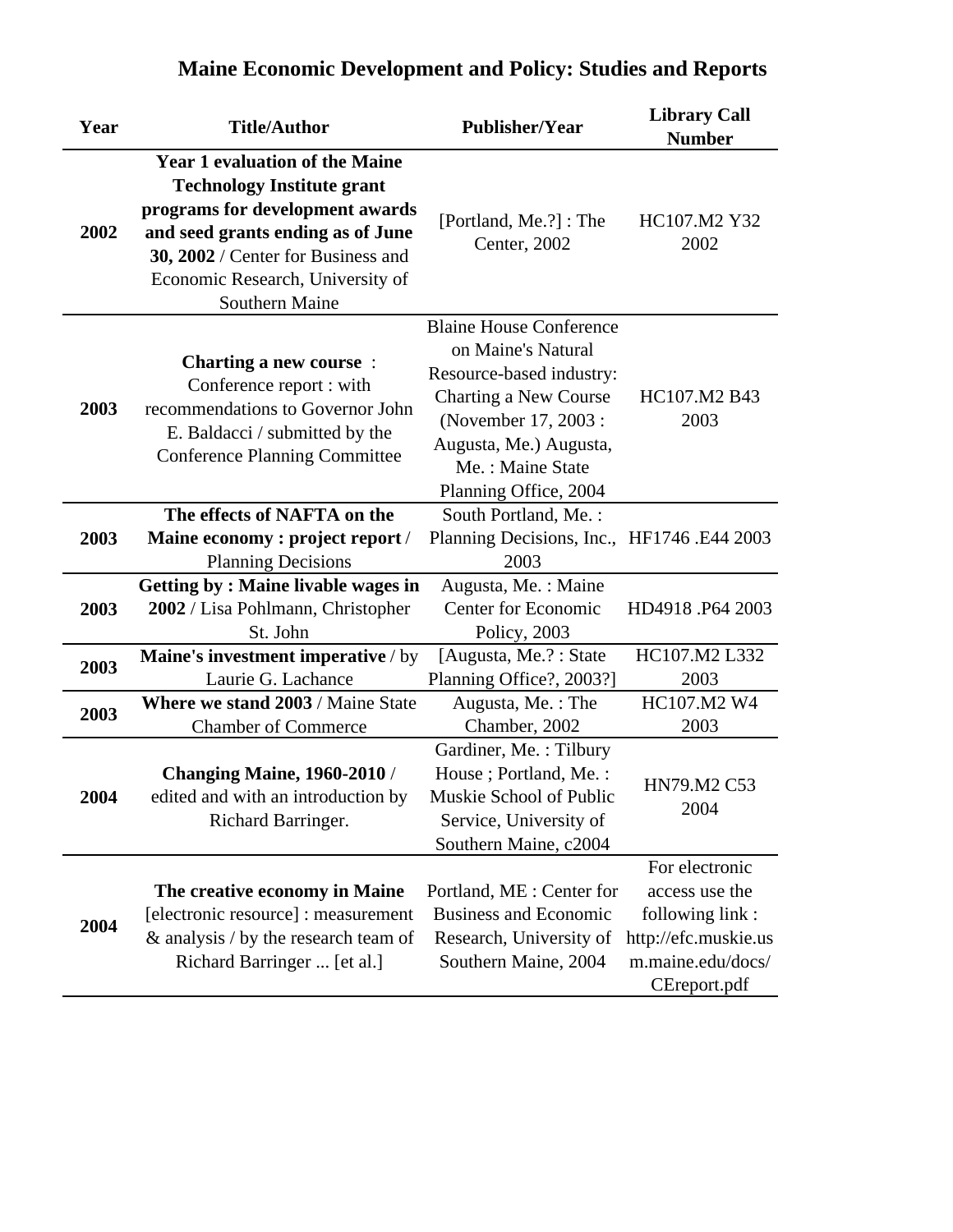| Year | <b>Title/Author</b>                                                                                                                                                                                                                                      | <b>Publisher/Year</b>                                                                                                                                                        | <b>Library Call</b><br><b>Number</b> |
|------|----------------------------------------------------------------------------------------------------------------------------------------------------------------------------------------------------------------------------------------------------------|------------------------------------------------------------------------------------------------------------------------------------------------------------------------------|--------------------------------------|
| 2004 | <b>Evaluation of Maine's public</b><br>investments in research &<br>development : interim report 2003<br>/ Michael I. Luger, Irwin Feller,<br>Catherine S. Renault                                                                                       | Chapel Hill, NC : Office<br>of Economic<br>Development, University<br>of North Carolina at<br>Chapel Hill: Kenan<br><b>Institute of Private</b><br>Enterprise, [2004]        | HC107.M23 L84<br>2004                |
| 2004 | <b>Final report of the Presiding</b><br><b>Officers' Advisory Task Force on</b><br><b>Creating a Future for Youth in</b><br>Maine / Maine. Legislature.<br>Presiding Officers' Advisory Task<br>Force on Creating a Future for Youth                     | [Augusta, Me. : The Task]<br>Force], 2004                                                                                                                                    | LA230 .M34 2004                      |
| 2004 | <b>Fiscal effects of a one-percent</b><br>property tax cap on Maine<br>municipalities and the state<br><b>government</b> / Todd Gabe  [et al.]                                                                                                           | Orono, Me.] : Margaret<br><b>Chase Smith Center for</b><br>Public Policy: Dept. of<br>Resource Economics and HJ2410.F47 2004<br>Policy, University of<br><b>Maine</b> , 2004 |                                      |
| 2004 | Maine's changing population : a<br>summary of structural changes,<br>mobility and regional variations :<br>white paper $\prime$ prepared by the Maine<br><b>State Planning Office for</b><br>REALIZE!Maine ; [authors] Joyce<br>Benson, Richard Sherwood | [Augusta, Me.] : Maine<br>State Planning Office,<br>2004                                                                                                                     | HB3525.M2 B4<br>2004                 |
| 2004 | <b>Maine's Creative Economy:</b><br><b>Conference proceedings / Blaine</b><br>House Conference on Maine's<br>Creative Economy (2004 : Lewiston,<br>$Me.$ )                                                                                               | Augusta, Me.: Maine<br>Arts Commission, 2004                                                                                                                                 | HC107.M2 B44<br>2004                 |
| 2004 | <b>Maine innovation index 2004 /</b><br>prepared by PolicyOne Research                                                                                                                                                                                   | [Augusta, Me.] : Maine<br>Department of Economic<br>and Community<br>Development, 2004                                                                                       | HC107.M2 N562<br>2004                |
| 2004 | <b>Maine's natural resource-based</b><br>industries 2004 : indicators of<br><b>health</b> / [prepared by State Planning<br>Office]                                                                                                                       | [Augusta, Me.: Office of HC107.M2 M222<br>the Governor], 2004                                                                                                                | 2004                                 |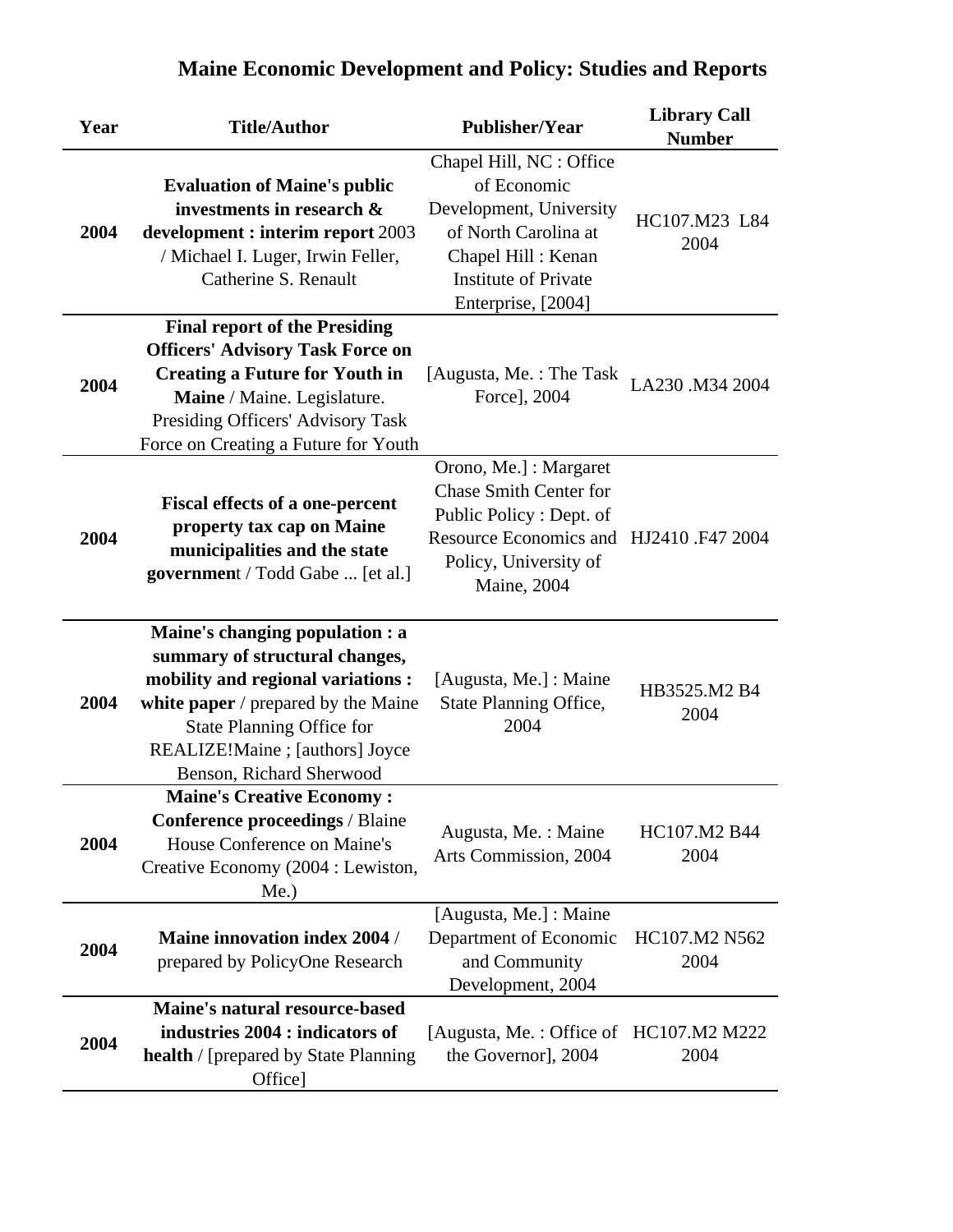| Year | <b>Title/Author</b>                                                                                                                                                 | <b>Publisher/Year</b>                                                                                                                                             | <b>Library Call</b><br><b>Number</b>                                                                                                                                         |
|------|---------------------------------------------------------------------------------------------------------------------------------------------------------------------|-------------------------------------------------------------------------------------------------------------------------------------------------------------------|------------------------------------------------------------------------------------------------------------------------------------------------------------------------------|
| 2004 | Maine trends in perspective :<br>measuring change in the "Pine<br>Tree State" / Kathleen O'Leary<br>Morgan and Scott Morgan, editors                                | Lawrence, KS : Morgan<br>Quitno Press, 2004                                                                                                                       | HA214 .S82 2004                                                                                                                                                              |
| 2004 | <b>Maine youth migration profiles</b><br>1995-2000 / Charles S. Colgan, Joyce<br>Benson                                                                             | [Augusta, Me.]:<br>REALIZE!Maine, 2004?                                                                                                                           | HB3525.M2 C63<br>2004                                                                                                                                                        |
| 2004 | <b>Ranking Maine's business climate /</b><br>Charles Lawton, Frank O'Hara                                                                                           | Augusta, Me.: Maine<br><b>Center for Economic</b><br>Policy, 2004                                                                                                 | HC107.M2 L38<br>2004                                                                                                                                                         |
| 2005 | <b>Evaluation of Maine's public</b><br>investments in research &<br>development : interim report 2004-<br>05 / Michael I. Luger, Irwin Feller,<br><b>Brent Lane</b> | Chapel Hill, N.C. :<br>Carolina Center for<br>Competitive Economics,<br>University of North<br>Carolina: Kenan<br><b>Institute of Private</b><br>Enterprise, 2005 | HC107.M23 L84<br>2005                                                                                                                                                        |
| 2005 | <b>Getting by: Maine livable wages in</b><br>2004 / Lisa Pohlmann, Christopher<br>St. John                                                                          | Augusta, Me.: Maine<br><b>Center for Economic</b><br>Policy, 2005                                                                                                 | HD4918.P64 2004                                                                                                                                                              |
| 2005 | <b>Grading Places: What Do the</b><br><b>Business Climate Rankings Really</b><br>Tell Us? / Peter Fisher                                                            | Washington, D.C. :<br><b>Economic Policy</b><br>Institute, 2005                                                                                                   | HC103 .F57 2005<br>For electronic<br>access use the<br>following link:<br>http://www.maine.g<br>ov/legis/opla/BRE<br>DJSCREPORT.pdf                                          |
| 2005 | Report on an economic<br>development strategy for<br>Washington County / prepared by<br>David Flanagan                                                              | [Augusta, Me.: Office of<br>the Governor], 2005                                                                                                                   | HC107.M2 W36<br>2005<br>For electronic<br>access use the<br>following link<br>http://www.maine.g<br>ov/governor/baldac<br>ci/issues/washingto<br>n%5Fcounty/wcind<br>ex.html |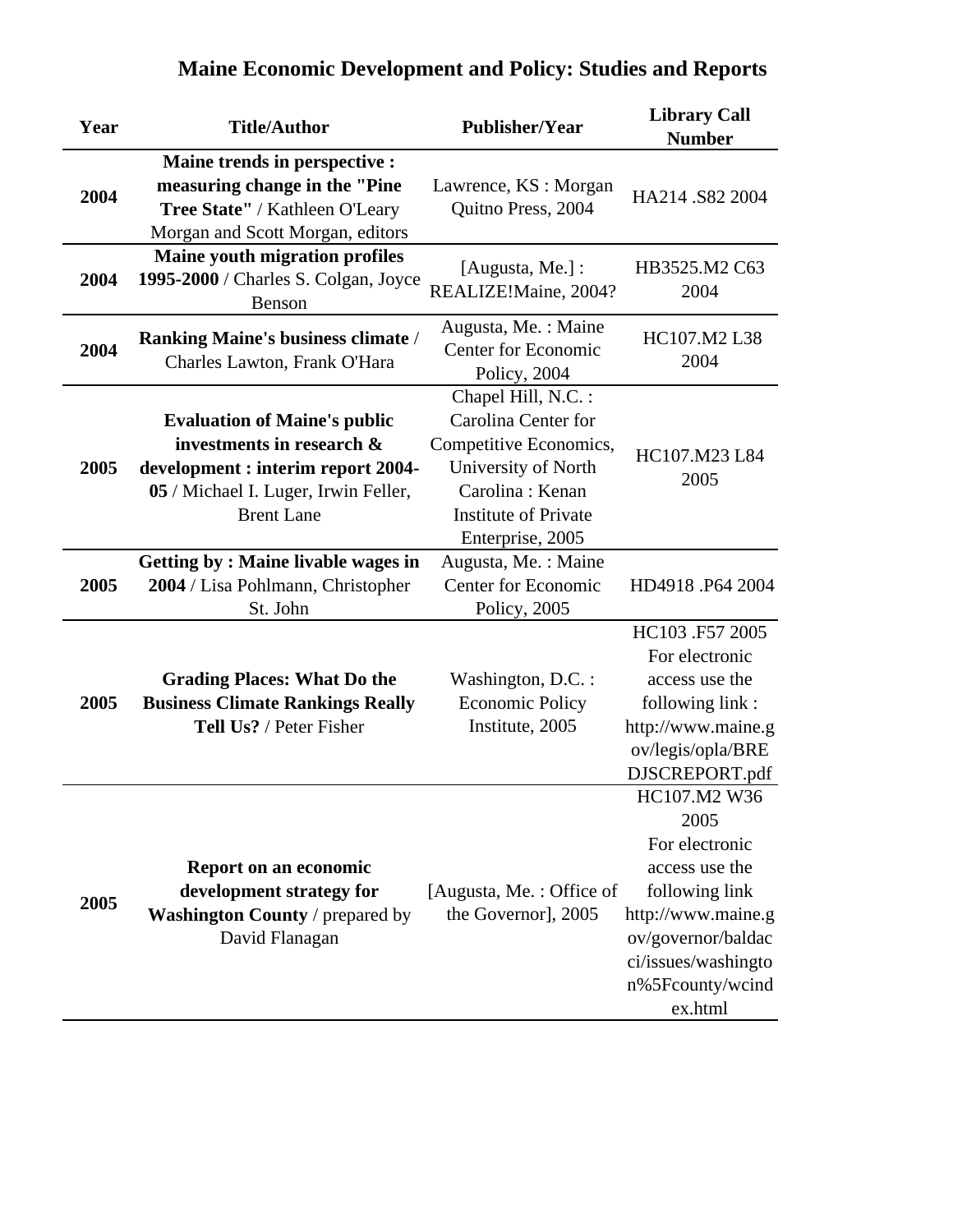| Year | <b>Title/Author</b>                                                                                                                                                                                                                                                                                                        | <b>Publisher/Year</b>                                                                                    | <b>Library Call</b><br><b>Number</b>                                                                                                                                                                                                    |
|------|----------------------------------------------------------------------------------------------------------------------------------------------------------------------------------------------------------------------------------------------------------------------------------------------------------------------------|----------------------------------------------------------------------------------------------------------|-----------------------------------------------------------------------------------------------------------------------------------------------------------------------------------------------------------------------------------------|
| 2005 | A science and technology action<br>plan for Maine 2005 / Office of<br>Innovation, DECD                                                                                                                                                                                                                                     | Augusta, Me.: Maine<br>Office of Innovation,<br>Maine Department of<br>Economic and<br>Community         | HC107.M2 S36<br>2005                                                                                                                                                                                                                    |
| 2005 | Spreading prosperity to the "other<br>Maines" : reflections on regional<br>disparities / Lisa Pohlmann and<br>David Vail, editors                                                                                                                                                                                          | Augusta, Me.: Maine<br><b>Center for Economic</b><br>Policy, c2005                                       | HC107.M2 S64<br>2005                                                                                                                                                                                                                    |
| 2005 | Where we stand 2005 / Maine State<br><b>Chamber of Commerce</b>                                                                                                                                                                                                                                                            | Augusta, Me.: The<br>Chamber, 2005                                                                       | HC107.M2 W4<br>2005                                                                                                                                                                                                                     |
| 2006 | <b>Charting Maine's future : an</b><br>action plan for promoting<br>sustainable prosperity and quality<br>places / Brookings Institution<br>Metropolitan Policy Program                                                                                                                                                    | [Washington, D.C.] : The<br><b>Brookings Institution</b><br><b>Metropolitan Policy</b><br>Program, c2006 | HC79.E5 C43<br>2006                                                                                                                                                                                                                     |
| 2006 | <b>Economic development programs</b><br>in Maine: EDPs still lack elements<br>critical for performance evaluation<br>and public accountability : a<br>report to the Government<br><b>Oversight Committee / from the</b><br>Office of Program Evaluation and<br>Government Accountability of the<br>Maine State Legislature | Augusta, Me.: The<br>Office, 2006                                                                        | KF4943.Z99 M35<br>2006e<br>For electronic<br>access use the<br>following link:<br>http://www.maine.g<br>ov/legis/opega/repo<br>rts/Economic%20D<br>evelopment%20Pro<br>grams%202006/Fin<br>al%20Report%20-<br>%20Economic%20<br>Dev.pdf |
| 2006 | <b>Final Report of the Joint Select</b><br><b>Committee on Research, Economic</b><br>Development and the Innovation<br><b>Economy</b>                                                                                                                                                                                      | [Augusta, Me.] : Office<br>of Policy and Legal<br>Analysis, 2006                                         | HC107.M23 R45<br>2006<br>For electronic<br>access use the<br>following link:<br>http://www.maine.g<br>ov/legis/opla/BRE<br>DJSCREPORT.pdf                                                                                               |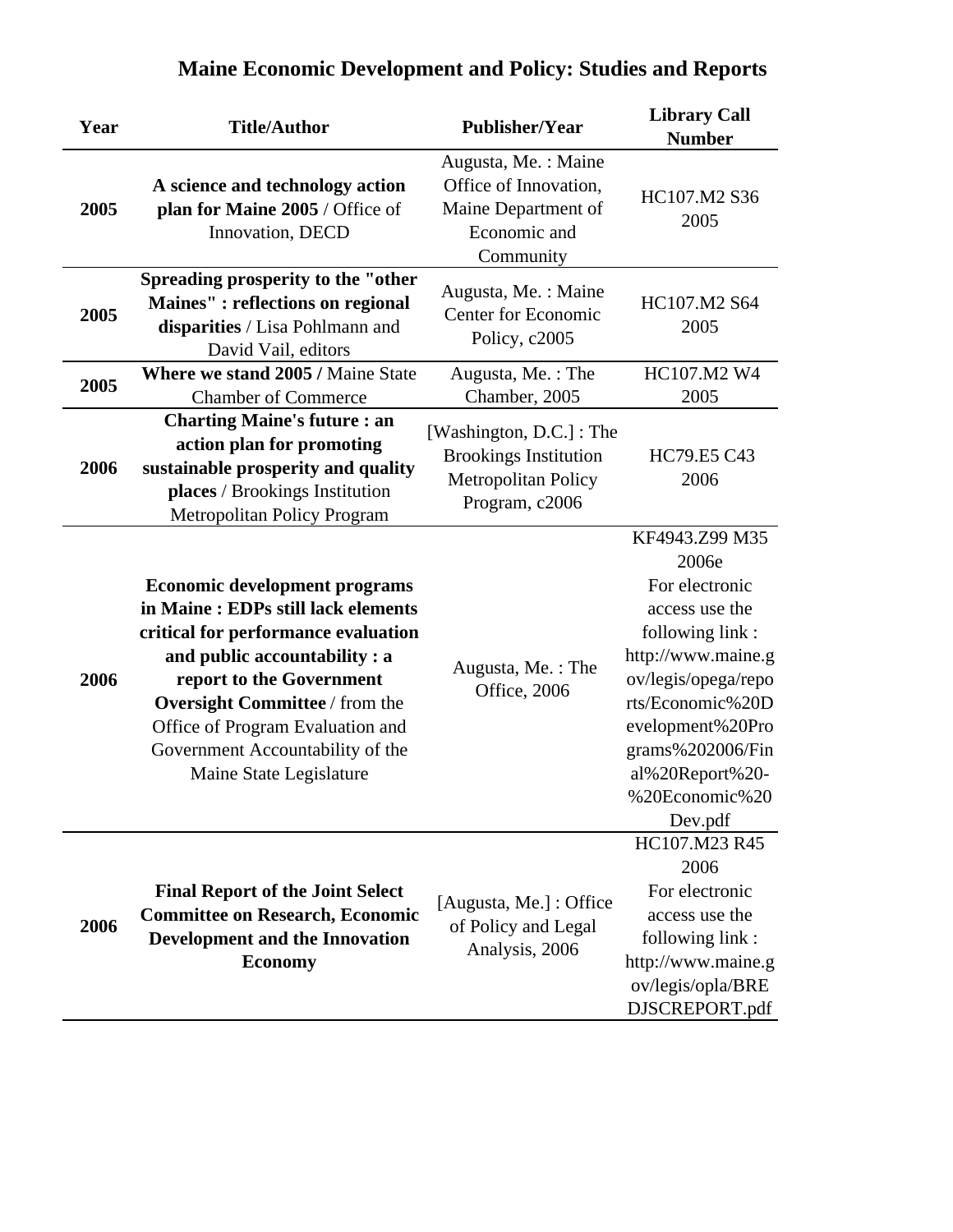| Year | <b>Title/Author</b>                                                                                                                                                                                                                                                                                                                                                                                          | <b>Publisher/Year</b>                                                          | <b>Library Call</b><br><b>Number</b>                                                                                                                   |
|------|--------------------------------------------------------------------------------------------------------------------------------------------------------------------------------------------------------------------------------------------------------------------------------------------------------------------------------------------------------------------------------------------------------------|--------------------------------------------------------------------------------|--------------------------------------------------------------------------------------------------------------------------------------------------------|
| 2006 | <b>Final report of the Study</b><br><b>Commission Regarding Liveable</b><br><b>Wages</b>                                                                                                                                                                                                                                                                                                                     | [Augusta, Me.] : Office<br>of Policy and Legal<br>Analysis, 2006               | HD4919.M2 M3<br>2006<br>For electronic<br>access use the<br>following link<br>http://mainegov-<br>images.informe.org<br>/legis/opla/livwager<br>pt.pdf |
| 2006 | In search of silver buckshot: thirty<br>years of economic development in<br>Maine / Laurie Lachance                                                                                                                                                                                                                                                                                                          | S.I.: [Brookings<br>Institution, c2006]                                        | HC107.M2 L333<br>2006                                                                                                                                  |
| 2006 | The Maine economy: yesterday,<br>today, and tomorrow / Charles S.<br>Colgan                                                                                                                                                                                                                                                                                                                                  | 2006                                                                           | HC107.M2 C642<br>2006                                                                                                                                  |
| 2006 | <b>State of Maine selected service</b><br>center development capacity<br>analyses / organized by<br>Androscoggin Valley Council of<br>Governments (AVCOG) in<br>partnership with Southern Maine<br><b>Regional Planning Commission</b><br>(SMRPC), Greater Portland Council<br>of Governments (GPCOG),<br>Kennebec Valley Council of<br>Governments (KVCOG), Northern<br><b>Maine Development Commission</b> | S.l. : [Brookings]<br>Institution, c2006]                                      | HC107.M2 S734<br>2006                                                                                                                                  |
| 2006 | 10 reasons why Maine's<br>homegrown economy matters : and<br>50 proven ways to revive it / by<br>Stacy Mitchell, Institute for Local<br>Self-Reliance                                                                                                                                                                                                                                                        | [Belfast, Me.] : Maine<br><b>Businesses for Social</b><br>Responsibility, 2006 | HC107.M2 M57<br>2006 For electronic<br>access use the<br>following link:<br>http://www.newrule<br>s.org/retail/mainelo<br>caleconomy.pdf               |
| 2006 | 2006 creative industries reports<br>[electronic resource] : state<br>legislative districts, Maine /<br>Americans for the Arts                                                                                                                                                                                                                                                                                | S.l. : Americans for the<br>Arts, 2006?                                        | HC107.M2 C7<br>2006                                                                                                                                    |
| 2007 | Final report / Council on Jobs,<br><b>Innovation and the Economy</b>                                                                                                                                                                                                                                                                                                                                         | [Augusta, Me.] : The<br>Council, 2007                                          | HD5725.M2 M383<br>2007                                                                                                                                 |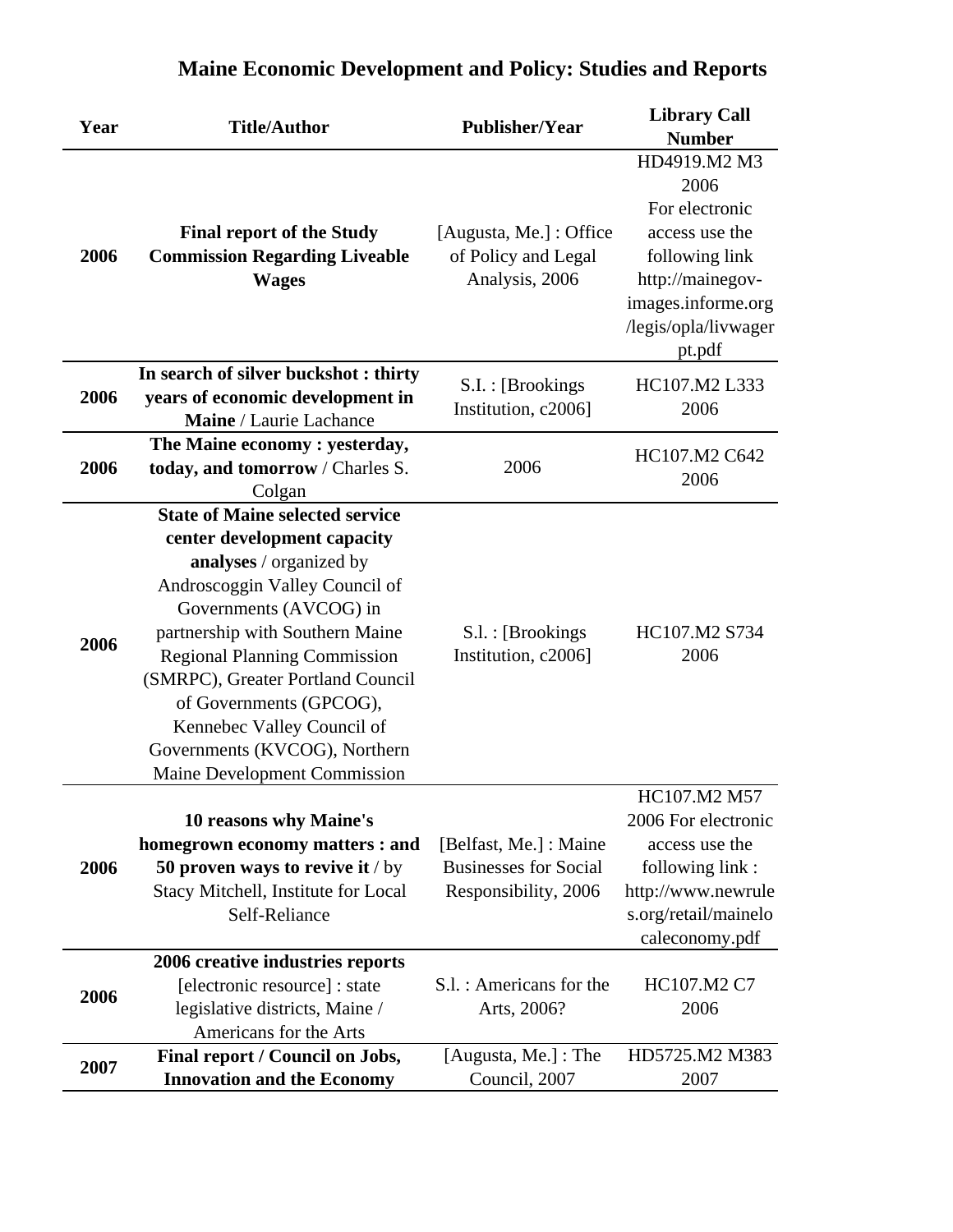| Year | <b>Title/Author</b>                                                                                                                                                                                        | <b>Publisher/Year</b>                                                           | <b>Library Call</b><br><b>Number</b>                                                                                                                                                |
|------|------------------------------------------------------------------------------------------------------------------------------------------------------------------------------------------------------------|---------------------------------------------------------------------------------|-------------------------------------------------------------------------------------------------------------------------------------------------------------------------------------|
|      | Interim report / Council on Jobs,                                                                                                                                                                          | [Augusta, Me.] : The                                                            | HD5725.M2 M382                                                                                                                                                                      |
| 2007 | <b>Innovation and the Economy</b>                                                                                                                                                                          | Council, 2007                                                                   | 2007                                                                                                                                                                                |
| 2007 | People, place, and prosperity : 1st<br>report of the Governor's Council<br>on Maine's Quality of Place /<br>prepared by the Governor's Council<br>on Maine's Quality of Place                              | [Augusta, Me.: Office of<br>the Governor], 2007                                 | HN79.M2 M34<br>2007                                                                                                                                                                 |
| 2008 | <b>Energy efficiency, business</b><br>competitiveness, and untapped<br>economic potential in Maine /<br>Charles Colgan, Samuel Merrill,<br>Jonathan Rubin                                                  | [Portland, Me?]: Muskie<br>School of Public Service,<br>2008                    | HD9502.U53 M236<br>2008<br>For electronic<br>access use the<br>following link:<br>http://mainegov-<br>images.informe.org<br>/governor/baldacci/<br>policy/energy_effici<br>ency.pdf |
| 2008 | <b>Getting to the middle: policy</b><br>prescriptions for Maine's working<br>families / Kurt Wise                                                                                                          | Augusta, Me. : Maine<br><b>Center for Economic</b><br>Policy, 2008              | HC107.M23 P65<br>2008 For electronic<br>access use the<br>following link:<br>http://www.mecep.<br>org/view.asp?news<br>$=419$                                                       |
| 2008 | Governor sets policy to promote<br>Maine quality of place / the Maine<br><b>Quality of Place Council / Maine.</b><br>Governor's Council on Maine's<br><b>Quality of Place</b>                              | [Augusta, Me.: Office of<br>the Governor], 2008                                 | HN79.M2 M341<br>2008                                                                                                                                                                |
| 2008 | Maine comprehensive economic<br>development evaluation 2008 : a<br>report to the Maine Department of<br><b>Economic and Community</b><br><b>Development</b> / developed by<br>EntreWorks Consulting, et al | [Augusta, Me.] : The<br>Dept., 2009<br>[Augusta, Me.] : Maine                   | HC107.M23 E35<br>2008                                                                                                                                                               |
| 2008 | <b>Maine innovation index </b> /<br>prepared by PolicyOne Research                                                                                                                                         | Department of Economic<br>and Community<br>Development, Office of<br>Innovation | HC107.M2 N562<br>2008                                                                                                                                                               |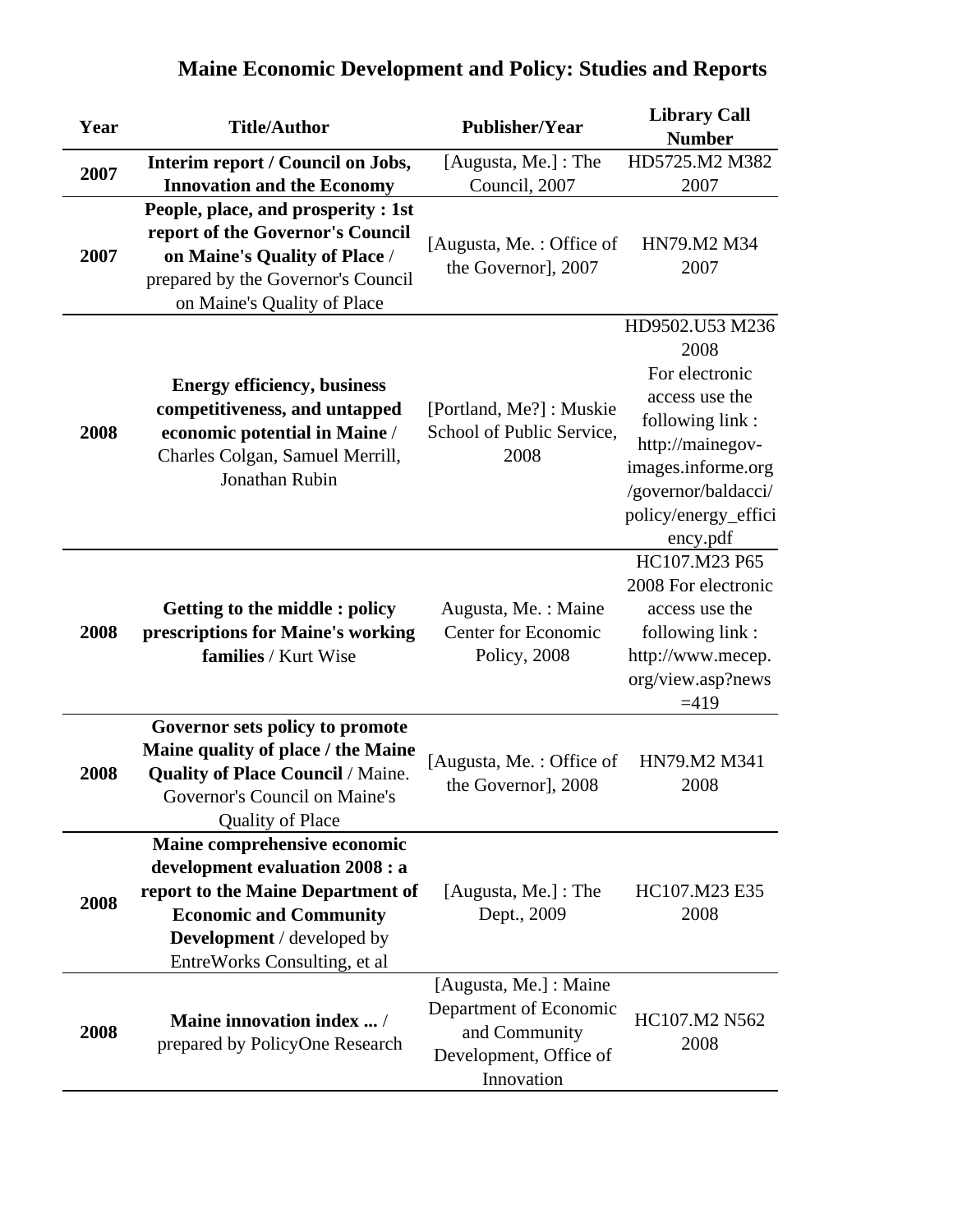#### **Year Title/Author Publisher/Year Library Call Number 2008 Maine's technology sectors and clusters : status and strategy** / Maine Center for Business and Economic Research, Battelle Technology Partnership Practice, Planning Decisions Inc., Policy One Research [Augusta, Me.] : Dept. of Economic and Community Development, 2008 HC107.M2 M262 2008 **2008 Quality of place and job growth : a new and needed Maine investment strategy : 2nd report of the Governor's Council on Maine's Quality of Place** Maine. Governor's Council on Maine's Quality of Place / [Augusta, Me. : Office of the Governor], 2008 HN79.M2 M34 2008 **2008 Report re: Resolve 2007 Ch. 123 directing the Department of Economic and Community Development to review and report on whether a state tax increment financing structure should be established to support economic development in Washington County** / prepared by the Department of Economic and Community Development [Augusta, Me.] : The Dept., 2008 HJ2331.U5 M3 2008 **2008 Time for change : final report of the Committee on Future Maine Prosperity** [Augusta, Me.] : Office of Policy and Legal Analysis, 2008 HC79.E5 M2 2008 For electronic access use the following link : http://www.maine.g ov/legis/opla/prosp erityreport.pdf **2009 Annual report of the Maine Regulatory Fairness Board : submitted to the Business, Research & Economic Development Committee and to the State & Local Government Committee** [Augusta, Me.?] : The Board, 2007-<br>Board, 2007-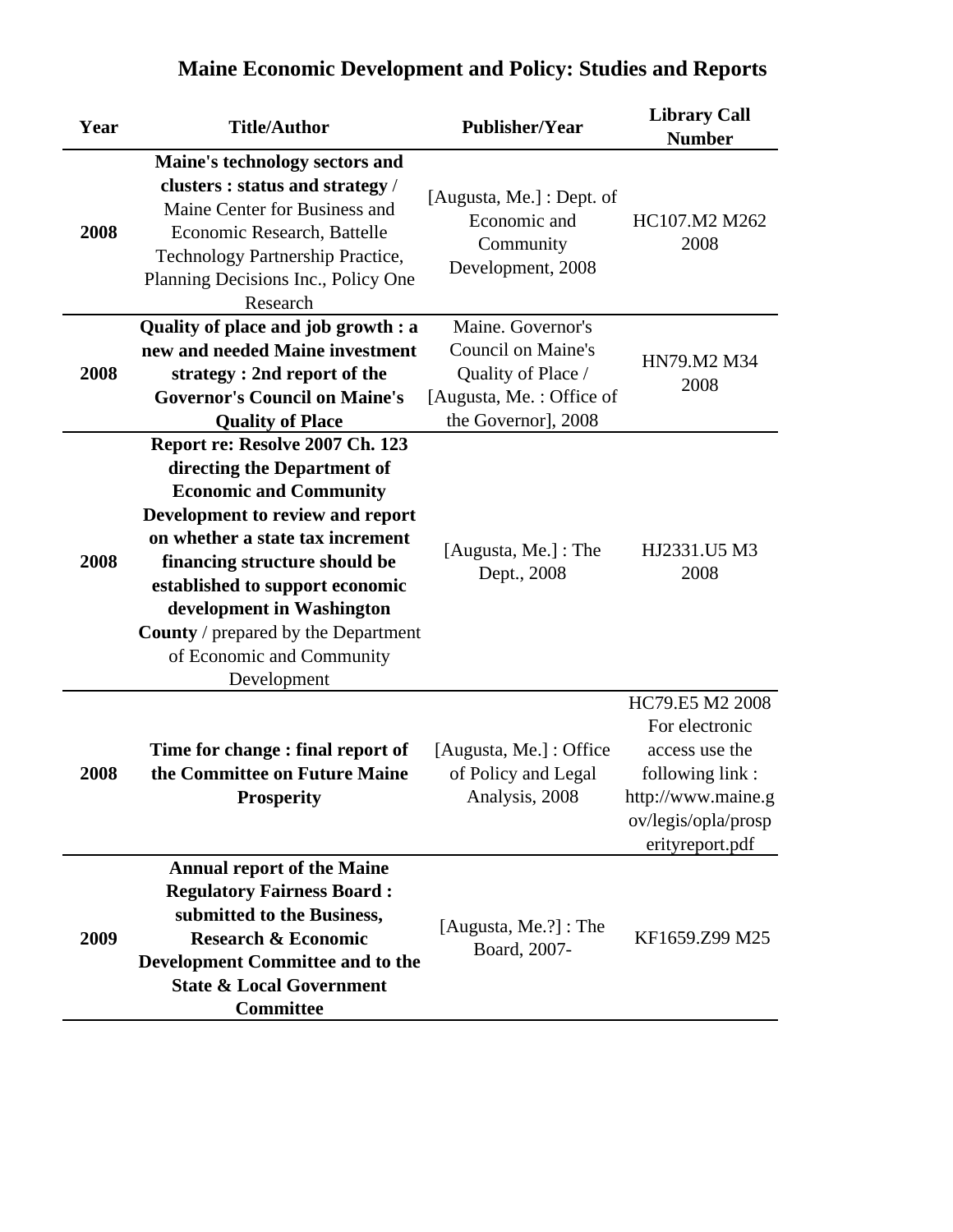| Year | <b>Title/Author</b>                                                                                                                                                                       | <b>Publisher/Year</b>                                                                                                                | <b>Library Call</b><br><b>Number</b>                                                                                                                                                          |
|------|-------------------------------------------------------------------------------------------------------------------------------------------------------------------------------------------|--------------------------------------------------------------------------------------------------------------------------------------|-----------------------------------------------------------------------------------------------------------------------------------------------------------------------------------------------|
| 2009 | Maine's green economy : an<br>overview of renewable energy and<br>energy efficiency sectors / John<br>Davulis                                                                             | Augusta, Me.: Center for<br>Workforce Research and<br>Information, 2009                                                              | HC79.E5 D346<br>2009<br>For<br>electronic access<br>use the following<br>link:<br>http://www.maine.g<br>ov/labor/lmis/publi<br>cations/pdf/GreenE                                             |
| 2010 | <b>Annual report / Department of</b><br><b>Economic and Community</b><br>Development                                                                                                      | [Augusta, Me.] : The<br>Dept. ; 2010?-                                                                                               | HC107.M2 M375<br>2010                                                                                                                                                                         |
| 2010 | <b>Investing in Maine's environment :</b><br>a trail map to prosperity 2010 -<br>2015 / [drafted by] Carol Kelley                                                                         | Augusta, Me.: Maine<br><b>Conservation Voters</b><br>Education Fund; [S.l.] :<br><b>Environmental Priorities</b><br>Coalition, c2010 | HC107.M2 K44<br>2010 For<br>electronic access<br>use the following<br>link:<br>http://www.protect<br>maine.org/products/                                                                      |
| 2010 | <b>Investment imperative II survey</b><br>with 1,000 Maine businesses : a<br>joint research project to<br>understand actions for future<br>economic growth in Maine /<br>Patricia H. Hart | Augusta, Me.: Maine<br>Development<br>Foundation, 2010                                                                               | HC107.M2 I58<br>2010<br>For<br>electronic access<br>use the following<br>link:<br>http://www.mdf.org<br>/publications/Maine<br>s-Investment-<br>Imperative-II-<br>Survey-with-1000-<br>Maine- |
| 2010 | <b>Maine's investment imperative II :</b><br>unleashing the potential / Laurie G.<br>Lachance  [et al.]                                                                                   | Augusta, Me. : Maine<br>Development<br>Foundation, [2010]                                                                            | HC107.M2 I582<br>2010 For<br>electronic access<br>use the following<br>link:<br>http://mdf.org/publi<br>cations/Maines-<br>Investment-<br>Imperative-II-<br>Unleashing-the-                   |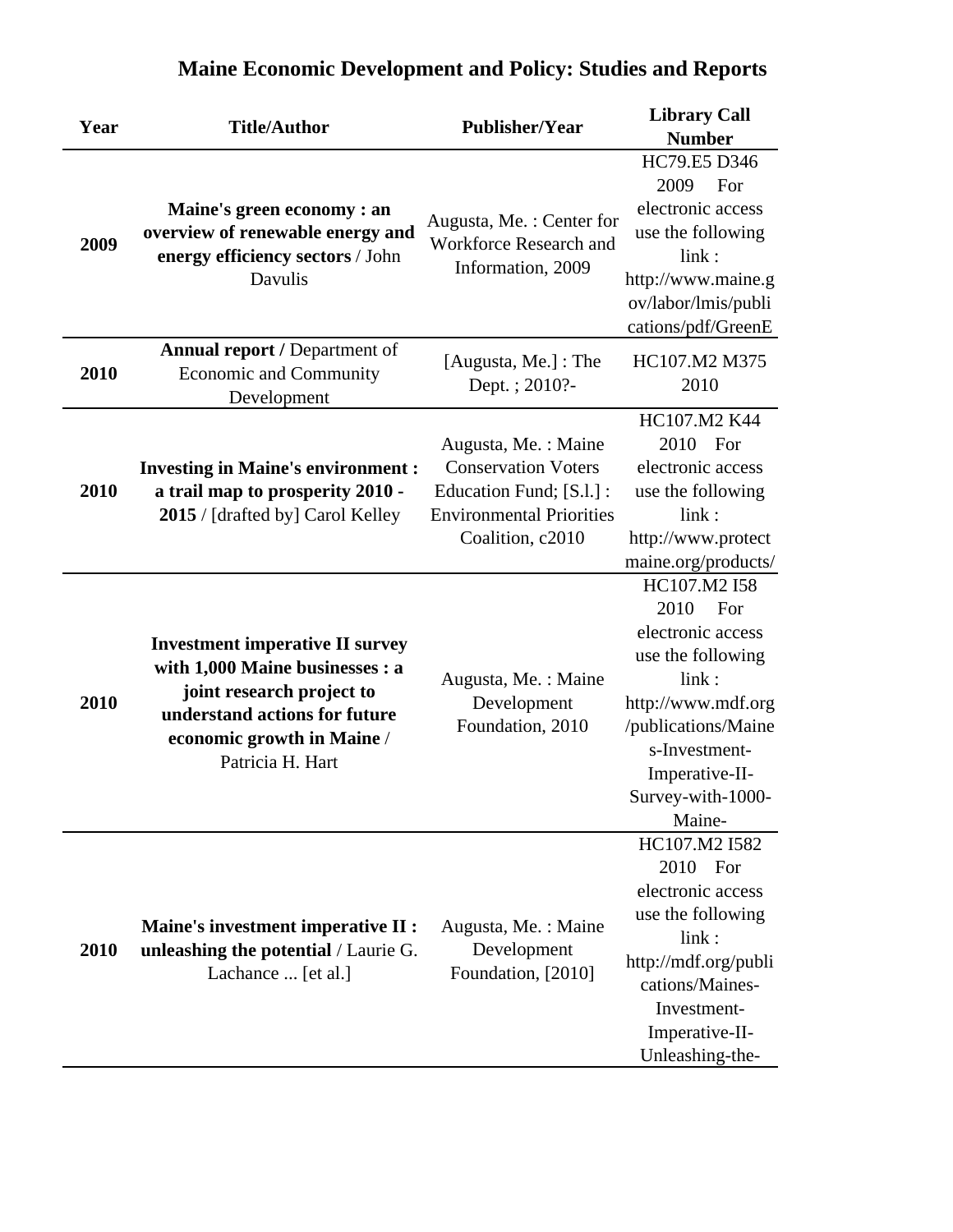| Year | <b>Title/Author</b>                                                                                                                                                                                     | <b>Publisher/Year</b>                                                                                   | <b>Library Call</b><br><b>Number</b>                                                                                                                                         |
|------|---------------------------------------------------------------------------------------------------------------------------------------------------------------------------------------------------------|---------------------------------------------------------------------------------------------------------|------------------------------------------------------------------------------------------------------------------------------------------------------------------------------|
| 2010 | <b>Making Maine work: critical</b><br>investments for the Maine<br>economy / Frank O'Hara  [et al.]                                                                                                     | Augusta, Me. : Maine<br><b>State Chamber of</b><br>Commerce: Maine<br>Development<br>Foundation, [2010] | HC107.M2 O42<br>2010 For electronic<br>access use the<br>following link:<br>http://www.mainec<br>hamber.org/images/<br>MakingMaineWork<br>/MakingMaineWor                    |
| 2010 | <b>Reinventing Maine government:</b><br>how Mainers can shape a<br>sustainable government and a new<br>prosperity / Alan Caron and David<br>Osborne, with Joshua Weinstein and<br><b>Philip Torstel</b> | South Freeport, Me.:<br>Envision Maine, c2010                                                           | k_Report2010WEB<br>JK2849.073 C3<br>2010 For<br>electronic access<br>use the following<br>link:<br>http://sites.google.c<br>om/site/envisionma<br>ine/reinventing-<br>maine- |
| 2010 | <b>Supporting Maine quality of place</b><br>investment & jobs creation : 2009<br>annual report of the / Maine<br>Quality of Place Council, submitted<br>to Governor John E. Baldacci                    | Augusta, Me.: Maine<br>State Planning Office,<br>2010                                                   | HN79.M2 M34<br>2009<br>For<br>electronic access<br>use the following<br>link:<br>http://www.maine.g<br>ov/spo/specialproje<br>cts/qualityofplace/d<br>ocuments/annualrep     |
| 2011 | <b>Asians in the Maine economy:</b><br>opportunities for growth / [Deborah]<br>Felder, Garrett Martin]                                                                                                  | Augusta, Me.: Maine<br>Center for Economic<br>Policy, c2011                                             | E184.A75 F44<br>2011 For electronic<br>access use the<br>following link:<br>http://www.mecep.<br>org/view.asp?news<br>$=1669$                                                |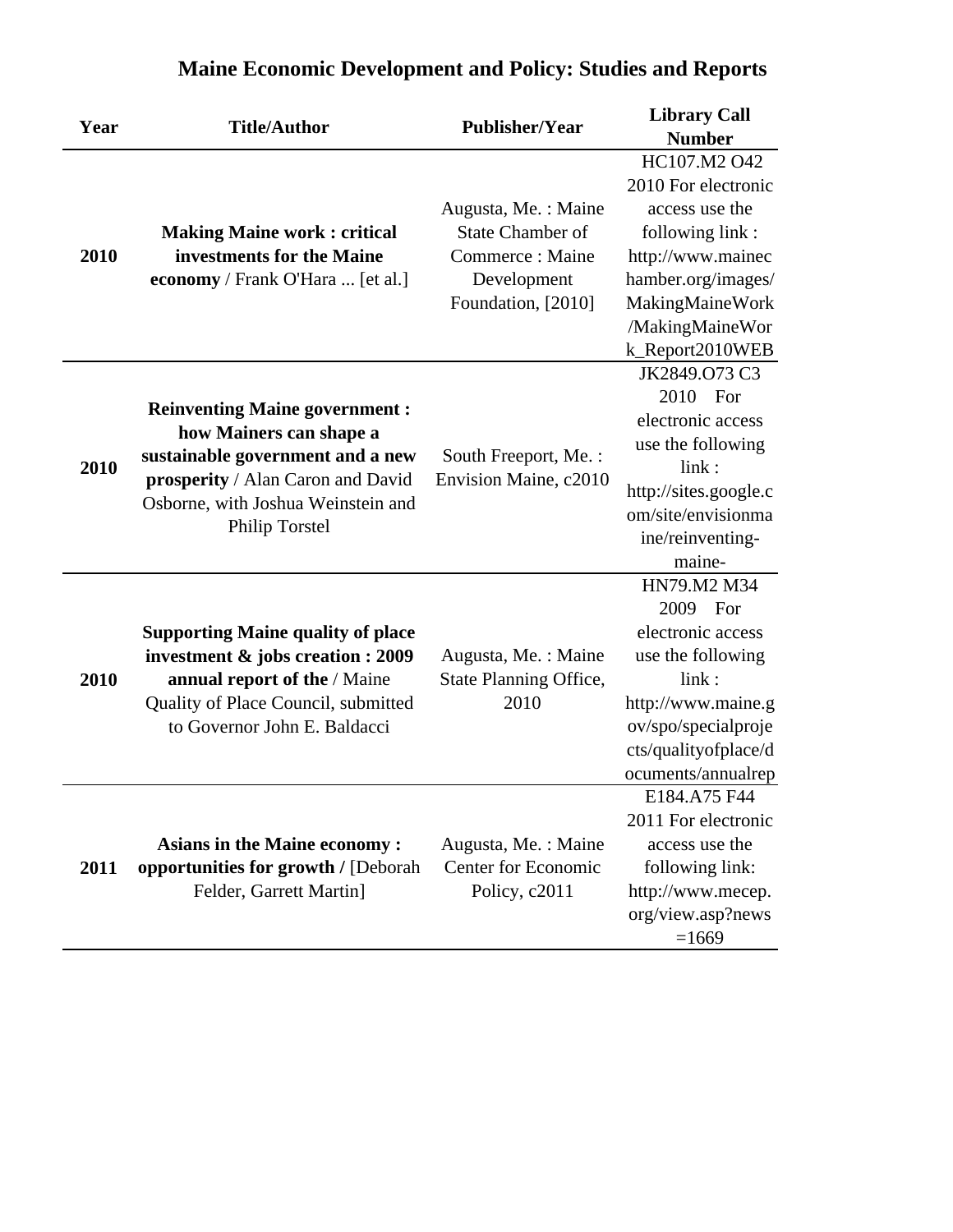|      |                                                                                                                               | <b>Publisher/Year</b>                  | <b>Library Call</b>    |
|------|-------------------------------------------------------------------------------------------------------------------------------|----------------------------------------|------------------------|
| Year | <b>Title/Author</b>                                                                                                           |                                        | <b>Number</b>          |
|      |                                                                                                                               |                                        | HD4918.P88 2011        |
|      |                                                                                                                               |                                        | For electronic         |
|      | Maine livable wage in $2010 \ a$                                                                                              |                                        | access use the         |
|      | publication of: Center for Workforce                                                                                          |                                        | following link:        |
| 2011 | Research and Information, Maine                                                                                               | Augusta, Me.: The                      | http://www.maine.g     |
|      | Department of Labor, prepared by:                                                                                             | Department, 2011                       | ov/labor/cwri/data/    |
|      | <b>Ruth Pease</b>                                                                                                             |                                        | Livable%20Wage/L       |
|      |                                                                                                                               |                                        | ivableWageReport2      |
|      |                                                                                                                               |                                        | 010.pdf                |
|      |                                                                                                                               |                                        | HD243.M2 T78           |
|      |                                                                                                                               |                                        | 2012                   |
|      |                                                                                                                               |                                        | For electronic         |
|      | <b>Return on the investment in Land</b>                                                                                       | [San Francisco, Ca.] :                 | access use the         |
| 2012 | for Maine's Future / The Trust for                                                                                            | The Trust, c2012                       | following link:        |
|      | <b>Public Land</b>                                                                                                            |                                        | http://cloud.tpl.org/  |
|      |                                                                                                                               |                                        | pubs/local-maine-      |
|      |                                                                                                                               |                                        | conseconomics-         |
|      |                                                                                                                               |                                        | 2012.pdf               |
|      | <b>Valuing Maine's natural capital /</b><br><b>Contractor: Spatial Informatics</b><br>Group, LLC, Author: Austin Troy,<br>PhD | [Northampton, Ct.]: The<br>Group, 2012 | HC107.M23 J2           |
|      |                                                                                                                               |                                        | 2012 For electronic    |
|      |                                                                                                                               |                                        | access use the         |
|      |                                                                                                                               |                                        | following link:        |
| 2012 |                                                                                                                               |                                        | http://www.manom       |
|      |                                                                                                                               |                                        | et.org/sites/manom     |
|      |                                                                                                                               |                                        | et.org/files/reports/  |
|      |                                                                                                                               |                                        | Troy_2012_Value_       |
|      |                                                                                                                               |                                        | of_Maine.pdf           |
|      | <b>Making Maine work: critical</b>                                                                                            | Augusta, Me.: Maine                    | LB1140.23 M2           |
|      | investments for the Maine                                                                                                     | <b>State Chamber of</b>                | 2012                   |
| 2012 | economy: investment in young                                                                                                  | Commerce: Maine                        |                        |
|      | $children = real economic$                                                                                                    | Development                            |                        |
|      | development                                                                                                                   | Foundation, 2012                       | HC79.E5 C431           |
|      |                                                                                                                               |                                        |                        |
|      |                                                                                                                               |                                        | 2012<br>For electronic |
|      | <b>Charting Maine's future: making</b><br>headway: revisiting the 2006                                                        | Portland, Me. :                        | access use the         |
| 2012 | <b>Action Plan for Promoting</b>                                                                                              | GrowSmart Maine, 2012                  | following link:        |
|      | <b>Sustainable Prosperity and Quality</b>                                                                                     |                                        | http://www.growsm      |
|      | <b>Places / GrowSmart Maine</b>                                                                                               |                                        | artmaine.org/sites/d   |
|      |                                                                                                                               |                                        | efault/files/cmfMH     |
|      |                                                                                                                               |                                        |                        |
|      |                                                                                                                               |                                        | Final.pdf              |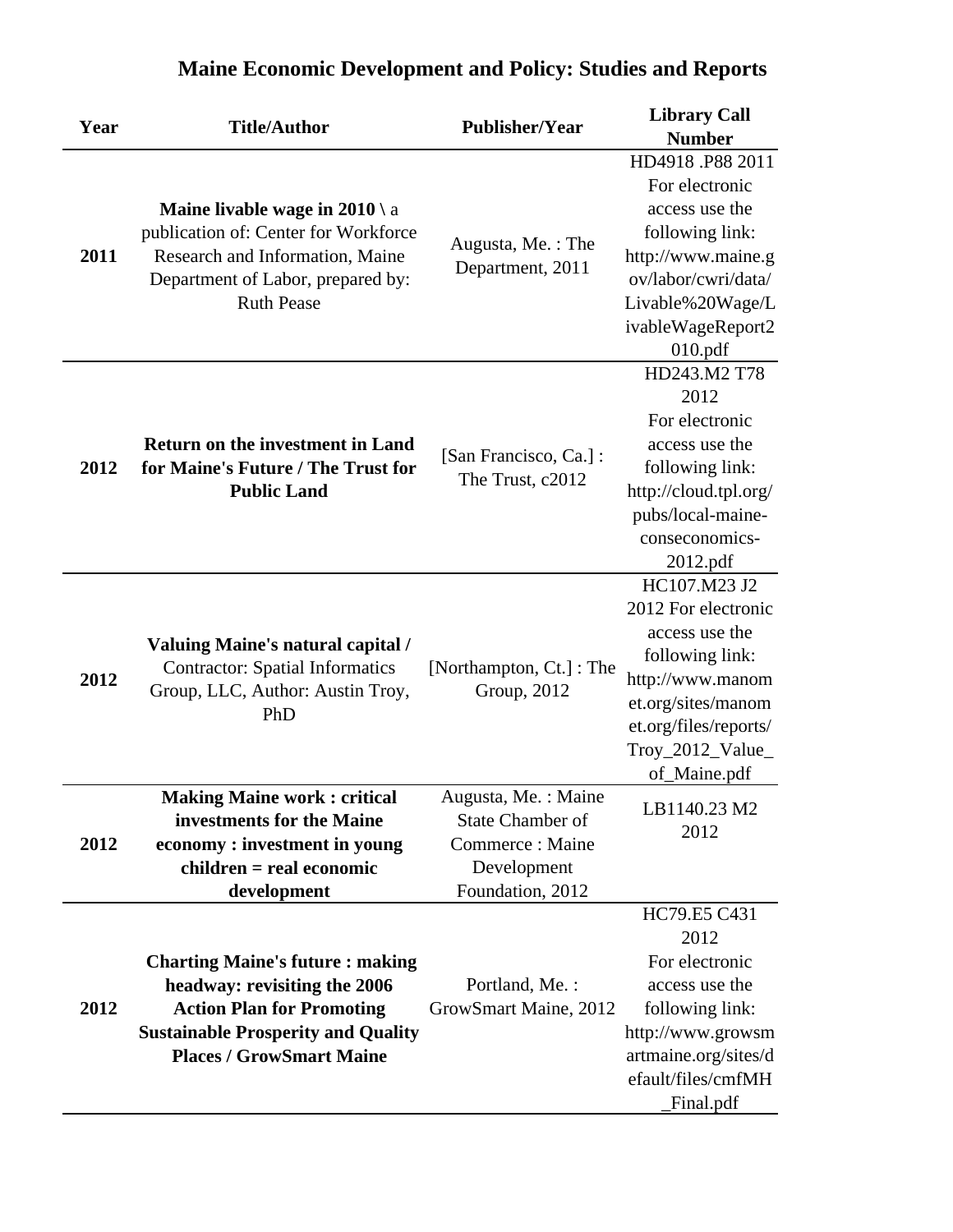| Year | <b>Title/Author</b>                                                                                                                            | <b>Publisher/Year</b>                                                                   | <b>Library Call</b>                     |
|------|------------------------------------------------------------------------------------------------------------------------------------------------|-----------------------------------------------------------------------------------------|-----------------------------------------|
|      |                                                                                                                                                |                                                                                         | <b>Number</b>                           |
|      |                                                                                                                                                |                                                                                         | HD5725.M2 M364                          |
|      |                                                                                                                                                |                                                                                         | 2013                                    |
|      | <b>Making Maine work: critical</b>                                                                                                             |                                                                                         | For electronic                          |
|      | investments for the Maine<br>economy: growing Maine's                                                                                          | Augusta, Maine: Maine                                                                   | access use the                          |
| 2013 |                                                                                                                                                | <b>State Chamber of</b>                                                                 | following link:                         |
|      | workforce / Maine State Chamber                                                                                                                | Commerce, October,                                                                      | http://www.mainec                       |
|      | of Commerce and the Maine                                                                                                                      | 2013                                                                                    | hamber.org/docume                       |
|      | <b>Development Foundation</b>                                                                                                                  |                                                                                         | nts/makingmainew                        |
|      |                                                                                                                                                |                                                                                         | ork/MMW4-                               |
|      |                                                                                                                                                |                                                                                         | GrowingMainesWo                         |
|      |                                                                                                                                                |                                                                                         | rkforce.pdf                             |
|      |                                                                                                                                                |                                                                                         | HD9685.U6 M243                          |
|      |                                                                                                                                                |                                                                                         | 2013                                    |
|      | Report on direct purchases of<br>electricity from customers adjacent<br>to generation facilities / Maine<br><b>Public Utilities Commission</b> | Augusta, ME : State of<br>Maine, Public Utilities<br>Commission, December<br>10, 2013   | For electronic<br>access use the        |
| 2013 |                                                                                                                                                |                                                                                         |                                         |
|      |                                                                                                                                                |                                                                                         | following link:<br>http://lldc.maineleg |
|      |                                                                                                                                                |                                                                                         | islature.org/Open/R                     |
|      |                                                                                                                                                |                                                                                         | pts/hd9685_u6m24                        |
|      |                                                                                                                                                |                                                                                         | 3_2013.pdf                              |
|      | <b>Report to the Maine Small</b>                                                                                                               |                                                                                         |                                         |
|      | <b>Business and Entrepreneurship</b>                                                                                                           | [Portland, Me.] : Maine<br><b>Small Business</b><br>Development Centers,<br>March, 2013 | HD62.5 .S864 2013                       |
|      | <b>Commission. Prepared for</b>                                                                                                                |                                                                                         |                                         |
|      | submittal to the Committee on                                                                                                                  |                                                                                         |                                         |
| 2013 | Labor, Commerce, Research and                                                                                                                  |                                                                                         |                                         |
|      | <b>Economic Development - Sen. John</b>                                                                                                        |                                                                                         |                                         |
|      | L. Patrick and Rep. Erin Herbig,                                                                                                               |                                                                                         |                                         |
|      | chairs                                                                                                                                         |                                                                                         |                                         |
|      |                                                                                                                                                |                                                                                         | HD7102.U42 M24                          |
|      |                                                                                                                                                |                                                                                         | 2013                                    |
|      |                                                                                                                                                |                                                                                         | For electronic                          |
|      | <b>Federal health care funding makes</b><br>dollars and sense for Maine / by                                                                   | [Augusta, Me.] : Maine                                                                  | access use the                          |
| 2013 | <b>Sara Gagne-Holmes, Christine</b>                                                                                                            | <b>Center for Economic</b>                                                              | following link:                         |
|      |                                                                                                                                                | Policy, 2013                                                                            | http://www.mejp.or                      |
|      | <b>Hastedt, and Garrett Martin</b>                                                                                                             |                                                                                         | g/sites/default/files/                  |
|      |                                                                                                                                                |                                                                                         | Federal_HC_Fundi                        |
|      |                                                                                                                                                |                                                                                         | ng_Maine_Report.p                       |
|      |                                                                                                                                                | Augusta, ME : Produced                                                                  | HD9757.M2 M353                          |
| 2013 | <b>Maine's forest economy</b>                                                                                                                  | by the Maine Forest                                                                     | 2013                                    |
|      |                                                                                                                                                | Products Council, [2013]                                                                |                                         |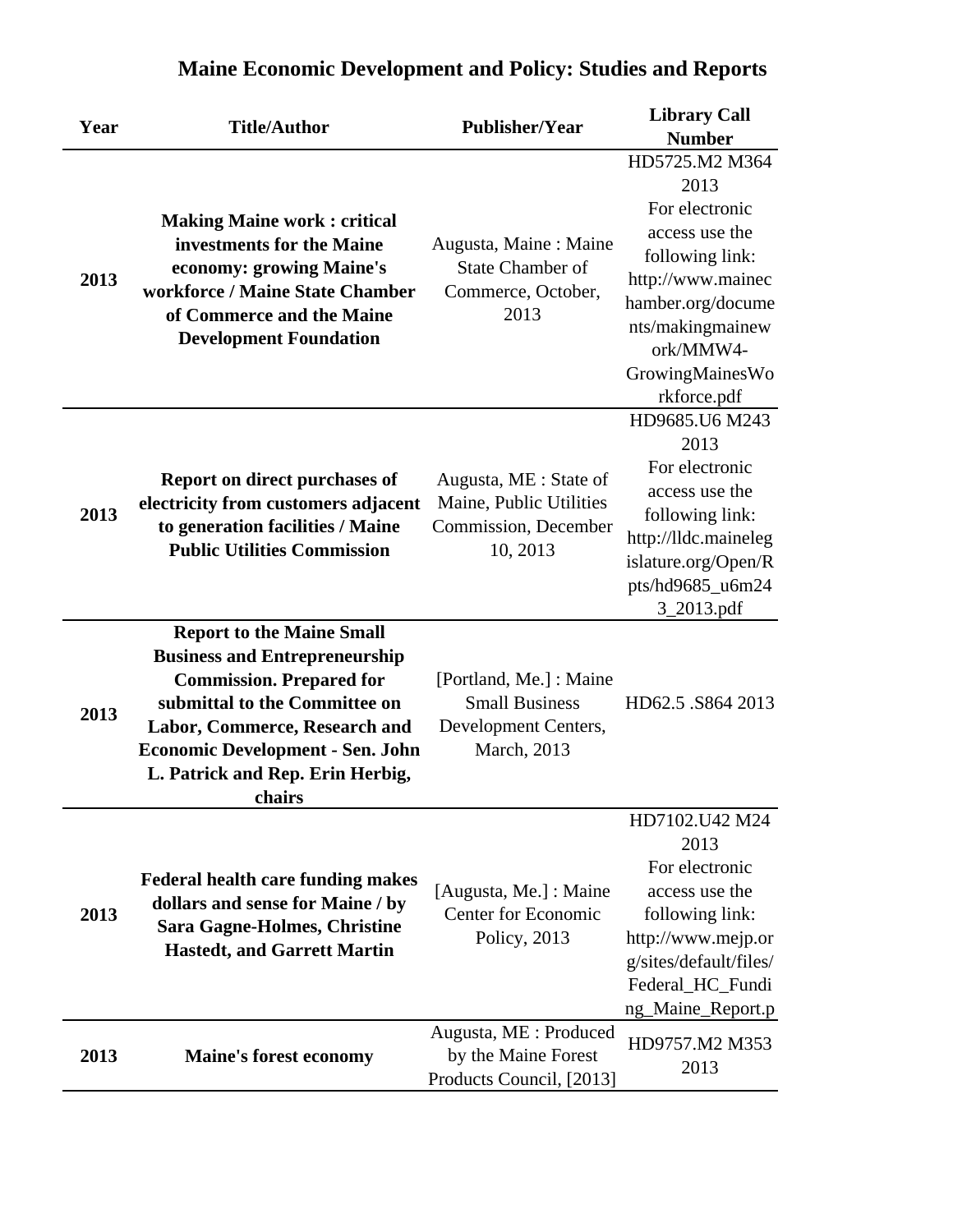| Year | <b>Title/Author</b>                                                                                                                                                                                                                                          | <b>Publisher/Year</b>                                                                                 | <b>Library Call</b><br><b>Number</b>                                                                                                                                                                          |
|------|--------------------------------------------------------------------------------------------------------------------------------------------------------------------------------------------------------------------------------------------------------------|-------------------------------------------------------------------------------------------------------|---------------------------------------------------------------------------------------------------------------------------------------------------------------------------------------------------------------|
| 2014 | <b>Review of economic development</b><br>& research and development<br>investments / Report prepared by:<br><b>Investment Consulting Associates</b><br>(ICA)                                                                                                 | Newton Highlands,<br>Massachusetts:<br><b>Investment Consulting</b><br>Associates, February,<br>2014  | HC107.M2 I35<br>2014                                                                                                                                                                                          |
| 2014 | <b>Report to the Joint Standing</b><br><b>Committees on Labor, Commerce,</b><br><b>Research and Economic</b><br><b>Development and Health and</b><br><b>Human Services / Submitted by</b><br>The Advisory Committee on<br><b>Family Development Accounts</b> | [Augusta, ME.] : The<br>Advisory Committee on<br><b>Family Development</b><br>Accounts, March 1, 2014 | LB2342.15.M3<br>A39 2014                                                                                                                                                                                      |
| 2014 | <b>Comprehensive evaluation of</b><br>Maine's economic development<br>incentive programs / Report<br>prepared by: Investment<br><b>Consulting Associated (ICA)</b>                                                                                           | Newton Highlands,<br>Massachusetts:<br><b>Investment Consulting</b><br>Associates, January,<br>2014   | HC107.M2 I34<br>2014<br>For electronic<br>access use the<br>following link:<br>http://www.maine.g<br>ov/decd/reports-<br>pubs/pdfs/Maine%2<br>0Comprehensive%<br>20Econ%20Dev%2<br>0Evaluation%2020<br>14.pdf |
| 2014 | <b>Comprehensive evaluation of</b><br>Maine's R&D incentive programs /<br><b>Report prepared by: Investment</b><br><b>Consulting Associates (ICA)</b>                                                                                                        | Newton Highlands,<br>Massachusetts:<br><b>Investment Consulting</b><br>Associates, January,<br>2014   | HC107.M2 M265<br>2014<br>For electronic<br>access use the<br>following link:<br>http://www.maine.g<br>ov/decd/reports-<br>pubs/pdfs/Maine%2<br>0Comprehensive%<br>20R&D%20Evaluat<br>ion%202014.pdf           |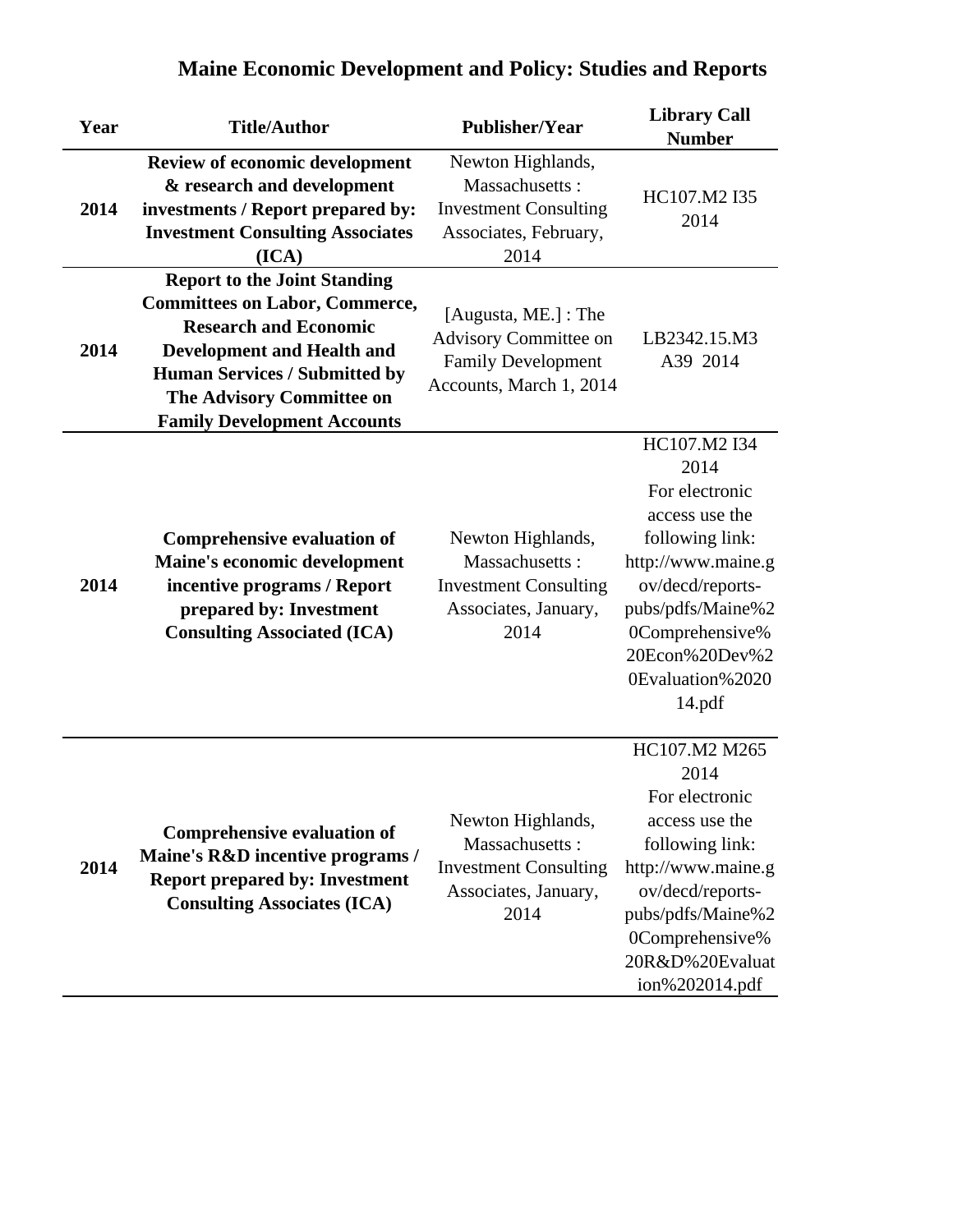|      |                                                                                                                                                                                                                 |                              | <b>Library Call</b>  |
|------|-----------------------------------------------------------------------------------------------------------------------------------------------------------------------------------------------------------------|------------------------------|----------------------|
| Year | <b>Title/Author</b>                                                                                                                                                                                             | <b>Publisher/Year</b>        | <b>Number</b>        |
|      |                                                                                                                                                                                                                 |                              | TD195.W54 C32        |
|      |                                                                                                                                                                                                                 |                              | 2014                 |
|      | <b>Economic impacts of wind energy</b>                                                                                                                                                                          | Maine Center for             | For electronic       |
|      | construction and operations in                                                                                                                                                                                  | <b>Business and Economic</b> | access use the       |
| 2014 | <b>Maine 2006-2018 / Charles S.</b>                                                                                                                                                                             | Research, University of      | following link:      |
|      | <b>Colgan PhD, Maine Center for</b>                                                                                                                                                                             | Southern Maine,              | http://lldc.maineleg |
|      | <b>Business &amp; Economic Research,</b><br><b>University of Southern Maine</b>                                                                                                                                 | December, 2014               | islature.org/Open/R  |
|      |                                                                                                                                                                                                                 |                              | pts/td195_w54c32_    |
|      |                                                                                                                                                                                                                 |                              | 2014.pdf             |
|      |                                                                                                                                                                                                                 |                              | HC107.M2 M265        |
|      | <b>Comprehensive evaluation of</b><br>Maine's research & development<br>and economic development<br>incentive and investment programs<br>/ Report prepared by: Investment<br><b>Consulting Associates (ICA)</b> |                              | 2016                 |
|      |                                                                                                                                                                                                                 | Newton Highlands,            | For electronic       |
|      |                                                                                                                                                                                                                 | Massachusetts:               | access use the       |
| 2016 |                                                                                                                                                                                                                 | <b>Investment Consulting</b> | following link:      |
|      |                                                                                                                                                                                                                 | Associates (ICA),            | http://lldc.maineleg |
|      |                                                                                                                                                                                                                 | January, 2016                | islature.org/Open/R  |
|      |                                                                                                                                                                                                                 |                              | pts/hc107_m2m265     |
|      |                                                                                                                                                                                                                 |                              | $2016$ .pdf          |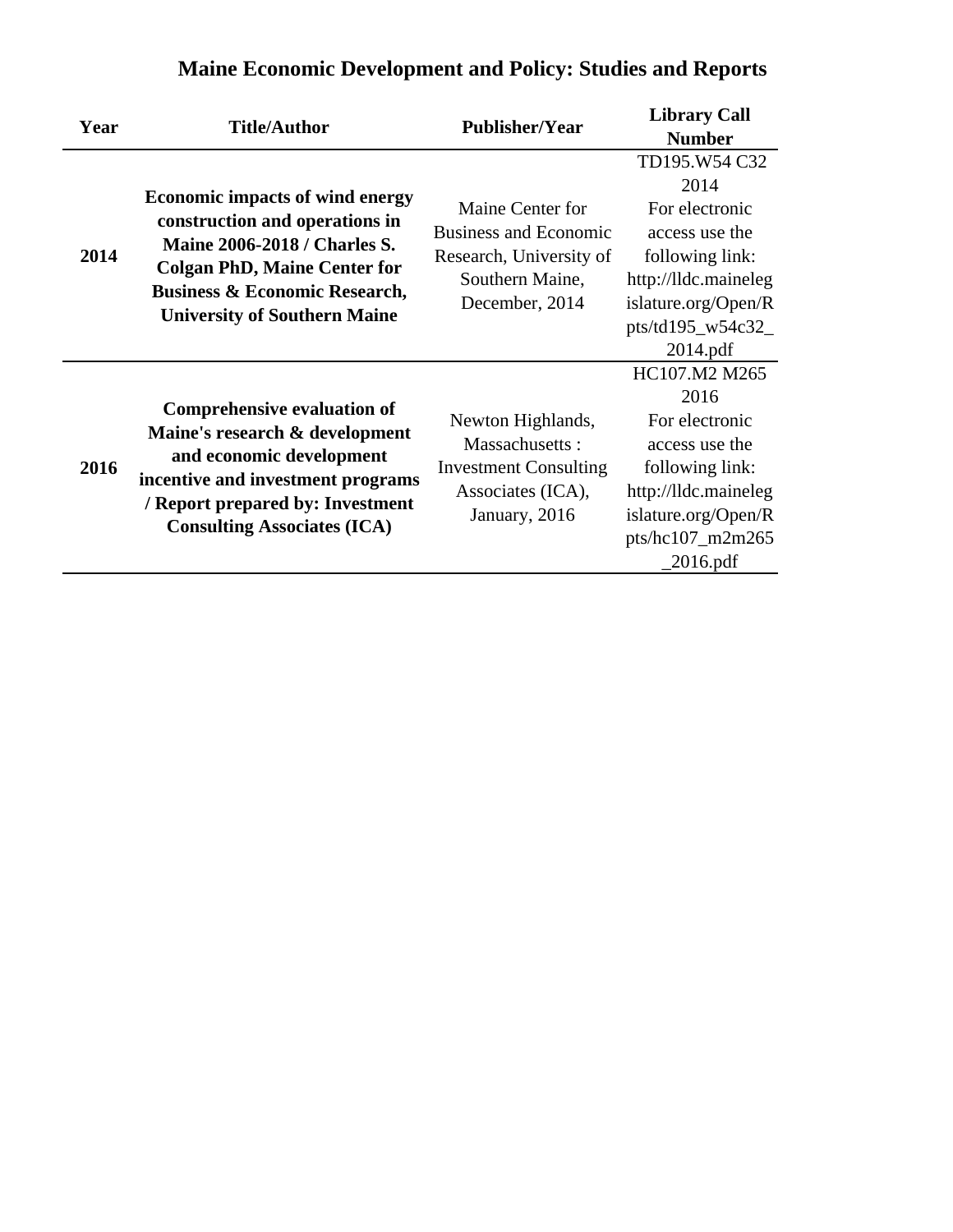| Year                                      | <b>Title/Author</b>                                                                                                                                                                                                                          | <b>Publisher/Year</b>                                                                              | <b>Library Call</b><br><b>Number</b>                                                                                          |  |
|-------------------------------------------|----------------------------------------------------------------------------------------------------------------------------------------------------------------------------------------------------------------------------------------------|----------------------------------------------------------------------------------------------------|-------------------------------------------------------------------------------------------------------------------------------|--|
| <b>Part II: Studies Arranged by Title</b> |                                                                                                                                                                                                                                              |                                                                                                    |                                                                                                                               |  |
| 1991                                      | After the recession: learning the<br>economic rules for the 21st century<br>/ by Roger J. Vaughan                                                                                                                                            | Augusta, Me.: Maine<br>Development<br>Foundation, 1991                                             | HC107.M2 V3<br>1991                                                                                                           |  |
| 1986                                      | Alternative approaches to<br>economic development in Maine : a<br>theoretical inquiry / Mark W.<br>Anderson editor                                                                                                                           | [Orono] : Maine<br><b>Agricultural Experiment</b><br>Station, University of<br><b>Maine</b> , 1986 | HC107.M2 A47<br>1986                                                                                                          |  |
| 1972                                      | Analysis of poverty: chartbook for<br>social planning / prepared by Maine<br><b>State Office of Economic</b>                                                                                                                                 | Augusta: The Office,<br>1972                                                                       | HC107.M2 M3<br>1972                                                                                                           |  |
| 2010                                      | <b>Annual report / Department of</b><br><b>Economic and Community</b><br>Development                                                                                                                                                         | [Augusta, Me.] : The<br>Dept.; 2010?-                                                              | HC107.M2 M375<br>2010                                                                                                         |  |
| 2009                                      | <b>Annual report of the Maine</b><br><b>Regulatory Fairness Board:</b><br>submitted to the Business,<br><b>Research &amp; Economic</b><br><b>Development Committee and to the</b><br><b>State &amp; Local Government</b><br><b>Committee</b> | [Augusta, Me.?] : The<br>Board, 2007-                                                              | KF1659.Z99 M25                                                                                                                |  |
| 2011                                      | <b>Asians in the Maine economy:</b><br>opportunities for growth / [Deborah<br>Felder, Garrett Martin]                                                                                                                                        | Augusta, Me.: Maine<br><b>Center for Economic</b><br>Policy, c2011                                 | E184.A75 F44<br>2011 For electronic<br>access use the<br>following link:<br>http://www.mecep.<br>org/view.asp?news<br>$=1669$ |  |
| 1997                                      | The balanced budget debate: what<br>would a balanced budget<br>amendment mean for Maine? / by<br>Josephine M. LaPlante                                                                                                                       | New York: Twentieth<br>Century Fund, c1997                                                         | HJ476 .L36 1997                                                                                                               |  |
| 1999                                      | <b>Beyond the ballot : Maine people</b><br>on Maine's future                                                                                                                                                                                 | [Portland, Me.] : Blethen<br>Maine Newspapers, 1999                                                | JK2889.B49 1999                                                                                                               |  |
| 1991                                      | <b>Biennial report</b> / Department of<br><b>Economic and Community</b><br>Development                                                                                                                                                       | Maine. Dept. of<br>Economic and<br>Community<br>Development . Augusta,<br>Me.]: The Department,    | HC107.M2 M375<br>1991                                                                                                         |  |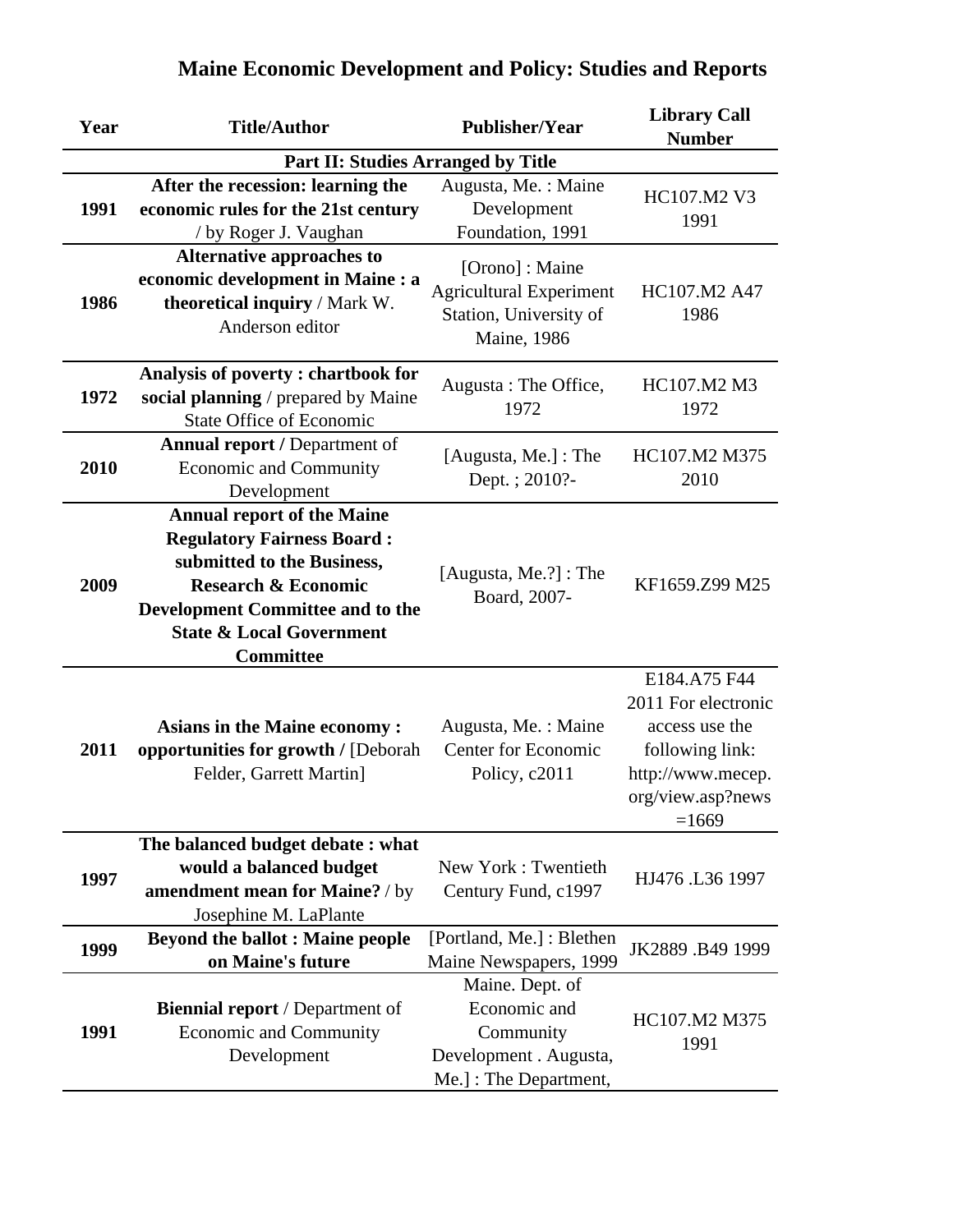| Year | <b>Title/Author</b>                       | <b>Publisher/Year</b>          | <b>Library Call</b><br><b>Number</b> |
|------|-------------------------------------------|--------------------------------|--------------------------------------|
|      | <b>Business agenda for Maine / Maine</b>  | [Augusta, Me] : The            | HC107.M2 B87                         |
| 1991 | Chamber of Commerce and Industry          | Chamber, [1991]                | 1991                                 |
|      | <b>Business development incentives in</b> | By Linda J. Butler;            |                                      |
|      | Maine: an inventory and                   | Augusta, Me.: Maine            |                                      |
| 1997 | statistical analysis / Maine              | Dept. of Economic and          | HC107.M2 B88                         |
|      | Department of Economic and                | Community                      | 1997                                 |
|      | <b>Community Development, Finance</b>     | Development : Finance          |                                      |
|      | <b>Authority of Maine (FAME)</b>          | Authority of Maine, 1997       |                                      |
|      | The Canada-U.S. free trade                |                                |                                      |
|      | agreement : potential effects on          | Augusta, Maine: Maine          | HC107.M2 A72                         |
| 1990 | major sectors of the Maine                | <b>Office of Business</b>      | 1990                                 |
|      | economy / Kevin Archer; with the          | Development, c1990             |                                      |
|      | assistance of Charles Colgan  [et al]     |                                |                                      |
|      |                                           | [Augusta, Me.] : Maine         | HG4070.M2 B7                         |
| 1977 | Capital markets in Maine/Lloyd D.         | <b>State Planning Office,</b>  |                                      |
|      | Brace, Jr                                 | 1977                           | 1977                                 |
|      | <b>Changing Maine / Richard</b>           | [Portland, ME:                 | HC107.M2 C43                         |
| 1990 | Barringer, editor.                        | University of Southern         | 1990                                 |
|      |                                           | Maine], c1990                  |                                      |
|      |                                           | Gardiner, Me.: Tilbury         |                                      |
|      | <b>Changing Maine, 1960-2010 /</b>        | House; Portland, Me.:          | HN79.M2 C53                          |
| 2004 | edited and with an introduction by        | Muskie School of Public        | 2004                                 |
|      | Richard Barringer.                        | Service, University of         |                                      |
|      |                                           | Southern Maine, c2004          |                                      |
|      | The changing work force : its             |                                |                                      |
|      | impact on Maine's economy:                | [Augusta, Me.: The             | HD5727.M2 M369                       |
| 1986 | resource paper for the Governor's         | Office, 1986]                  | 1986                                 |
|      | Forum / prepared by the State             |                                |                                      |
|      | <b>Planning Office</b>                    |                                |                                      |
|      |                                           | <b>Blaine House Conference</b> |                                      |
|      | <b>Charting a new course:</b>             | on Maine's Natural             |                                      |
|      | Conference report : with                  | Resource-based industry:       |                                      |
| 2003 | recommendations to Governor John          | Charting a New Course          | HC107.M2 B43                         |
|      | E. Baldacci / submitted by the            | (November 17, 2003 :           | 2003                                 |
|      | <b>Conference Planning Committee</b>      | Augusta, Me.) Augusta,         |                                      |
|      |                                           | Me.: Maine State               |                                      |
|      |                                           | Planning Office, 2004          |                                      |
|      | Charting the economic future of           | [Orono, Me.?; Pro-             | HC107.M2 P7                          |
| 1984 | northeastern Maine : a blueprint          | Maine] 1984                    | 1984                                 |
|      | for action / prepared by Pro-Maine        |                                |                                      |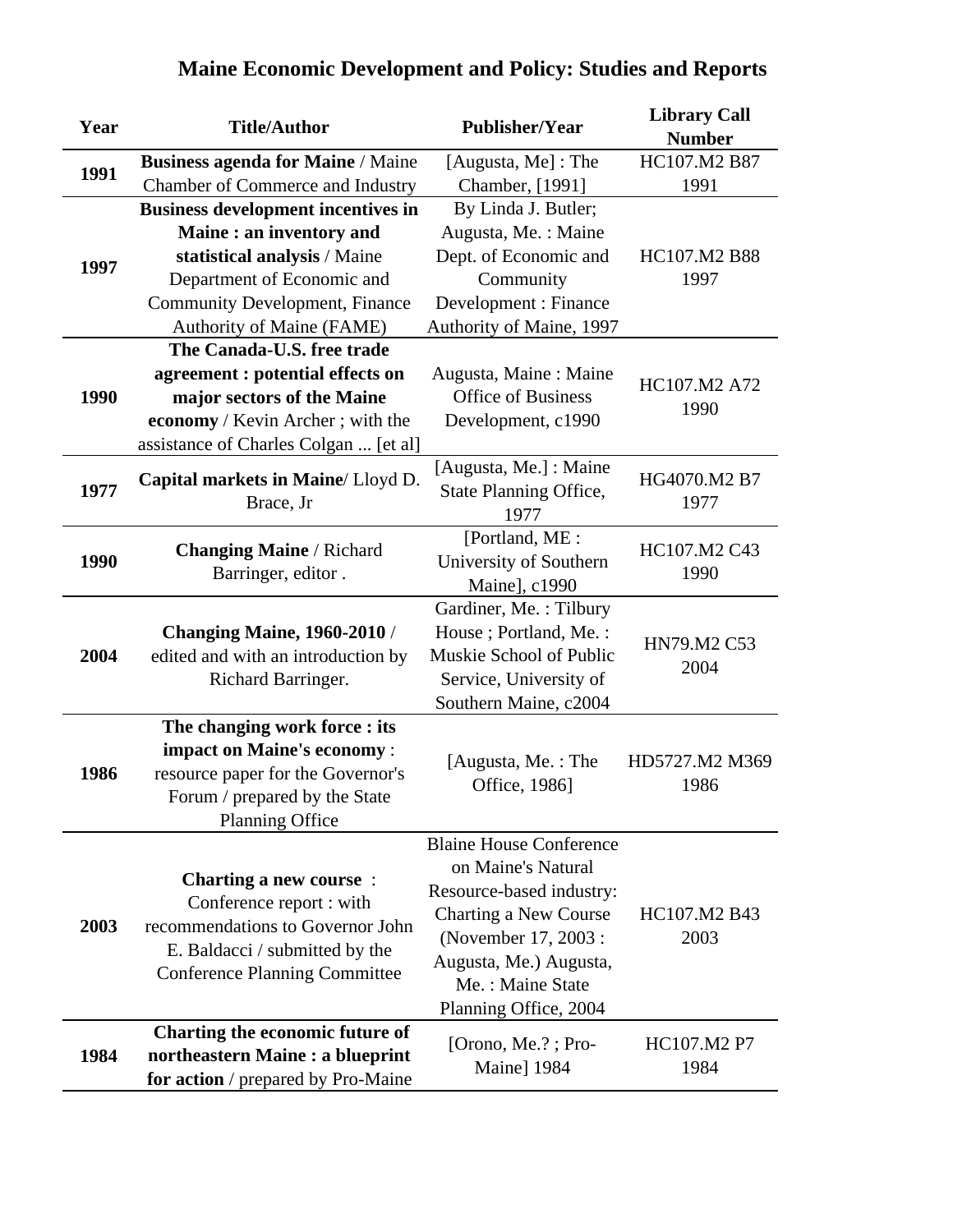| <b>Maine Economic Development and Policy: Studies and Reports</b> |  |  |
|-------------------------------------------------------------------|--|--|
|                                                                   |  |  |

| Year | <b>Title/Author</b>                                                       | <b>Publisher/Year</b>                               | <b>Library Call</b><br><b>Number</b> |
|------|---------------------------------------------------------------------------|-----------------------------------------------------|--------------------------------------|
|      | <b>Charting Maine's economic future</b><br>/ a joint venture of the Maine |                                                     |                                      |
| 1994 | Alliance and the Maine Chamber of                                         | [Augusta, Me.?: The                                 | HC107.M2 C441                        |
|      | <b>Commerce and Industry Research</b>                                     | Task Force?, 1994?]                                 | 1994                                 |
|      | and Development Task Force                                                |                                                     |                                      |
|      | <b>Charting Maine's economic future</b>                                   |                                                     |                                      |
| 1994 | / a joint venture of the Maine                                            | [Augusta, Me.?: The                                 | HC107.M2 C44                         |
|      | Alliance and the Maine Chamber of                                         | Chamber?], 1994                                     | 1994                                 |
|      | Commerce and Industry                                                     |                                                     |                                      |
|      | <b>Charting Maine's future : an</b>                                       | [Washington, D.C.]: The                             |                                      |
| 2006 | action plan for promoting                                                 | <b>Brookings Institution</b><br>Metropolitan Policy | HC79.E5 C43                          |
|      | sustainable prosperity and quality                                        |                                                     | 2006                                 |
|      | places / Brookings Institution                                            | Program, c2006                                      |                                      |
|      | Metropolitan Policy Program                                               |                                                     | HC79.E5 C431                         |
|      |                                                                           |                                                     | 2012                                 |
|      |                                                                           |                                                     | For electronic                       |
|      | <b>Charting Maine's future: making</b><br>headway: revisiting the 2006    | Portland, Me.:                                      | access use the                       |
| 2012 | <b>Action Plan for Promoting</b>                                          | GrowSmart Maine, 2012                               | following link:                      |
|      | <b>Sustainable Prosperity and Quality</b>                                 |                                                     | http://www.growsm                    |
|      | <b>Places / GrowSmart Maine</b>                                           |                                                     | artmaine.org/sites/d                 |
|      |                                                                           |                                                     | efault/files/cmfMH                   |
|      |                                                                           |                                                     | Final.pdf                            |
|      | <b>Coastal choices : deciding our</b>                                     | Augusta, Me.: Maine                                 | HT393.M2 M356                        |
| 1988 | future                                                                    | Coastal Program, [1988]                             | 1988                                 |
|      |                                                                           | Maine. Commission on                                |                                      |
|      | <b>Commission on Land Conservation</b>                                    | Land Conservation and                               | KF5698.3.Z99 M22                     |
| 1988 | and Economic Development :                                                | Economic Development :                              | 1988                                 |
|      | [legislative recommendations]                                             | Augusta, Me.: [The                                  |                                      |
|      |                                                                           | Commission, 1988]                                   |                                      |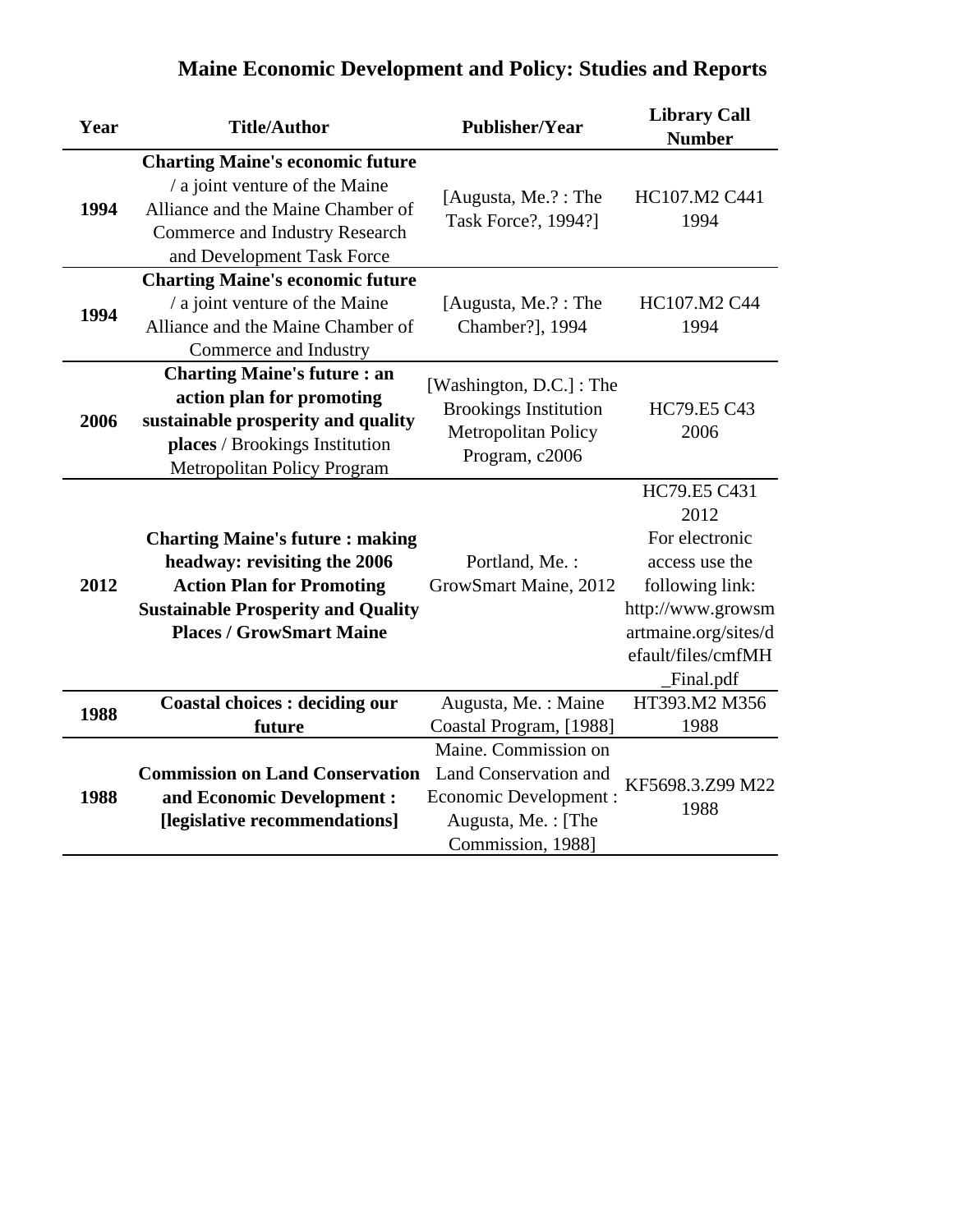|      | <b>Title/Author</b>                                                                         | <b>Publisher/Year</b>        | <b>Library Call</b>  |
|------|---------------------------------------------------------------------------------------------|------------------------------|----------------------|
| Year |                                                                                             |                              | <b>Number</b>        |
|      |                                                                                             |                              | HC107.M2 I34         |
|      |                                                                                             |                              | 2014                 |
|      |                                                                                             |                              | For electronic       |
|      |                                                                                             |                              | access use the       |
|      | <b>Comprehensive evaluation of</b>                                                          | Newton Highlands,            | following link:      |
|      | Maine's economic development                                                                | Massachusetts:               | http://www.maine.g   |
| 2014 | incentive programs / Report                                                                 | <b>Investment Consulting</b> | ov/decd/reports-     |
|      | prepared by: Investment                                                                     | Associates, January,         | pubs/pdfs/Maine%2    |
|      | <b>Consulting Associated (ICA)</b>                                                          | 2014                         | 0Comprehensive%      |
|      |                                                                                             |                              | 20Econ%20Dev%2       |
|      |                                                                                             |                              | 0Evaluation%2020     |
|      |                                                                                             |                              | 14.pdf               |
|      |                                                                                             |                              |                      |
|      | <b>Comprehensive evaluation of</b><br>Maine's R&D incentive programs /                      | Newton Highlands,            | HC107.M2 M265        |
|      |                                                                                             |                              | 2014                 |
|      |                                                                                             |                              | For electronic       |
|      |                                                                                             |                              | access use the       |
|      |                                                                                             | Massachusetts:               | following link:      |
| 2014 | <b>Report prepared by: Investment</b>                                                       | <b>Investment Consulting</b> | http://www.maine.g   |
|      | <b>Consulting Associates (ICA)</b>                                                          | Associates, January,<br>2014 | ov/decd/reports-     |
|      |                                                                                             |                              | pubs/pdfs/Maine%2    |
|      |                                                                                             |                              | 0Comprehensive%      |
|      |                                                                                             |                              | 20R&D%20Evaluat      |
|      |                                                                                             |                              | ion%202014.pdf       |
|      |                                                                                             |                              | HC107.M2 M265        |
|      | <b>Comprehensive evaluation of</b>                                                          |                              | 2016                 |
|      | Maine's research & development                                                              | Newton Highlands,            | For electronic       |
|      | and economic development                                                                    | Massachusetts:               | access use the       |
| 2016 | incentive and investment programs                                                           | <b>Investment Consulting</b> | following link:      |
|      | / Report prepared by: Investment                                                            | Associates (ICA),            | http://lldc.maineleg |
|      | <b>Consulting Associates (ICA)</b>                                                          | January, 2016                | islature.org/Open/R  |
|      |                                                                                             |                              | pts/hc107_m2m265     |
|      |                                                                                             |                              | $2016$ .pdf          |
|      | The costs of doing business and<br>economic performance in Maine : a Resource Economics and | Orono, Me.: Dept. of         | HC107.M2 A55         |
| 1995 |                                                                                             | Policy, University of        | 1995                 |
|      | regional comparison / Thomas G.<br>Allen and Dennis A. Watkins                              |                              |                      |
|      |                                                                                             | Maine, [1995]                |                      |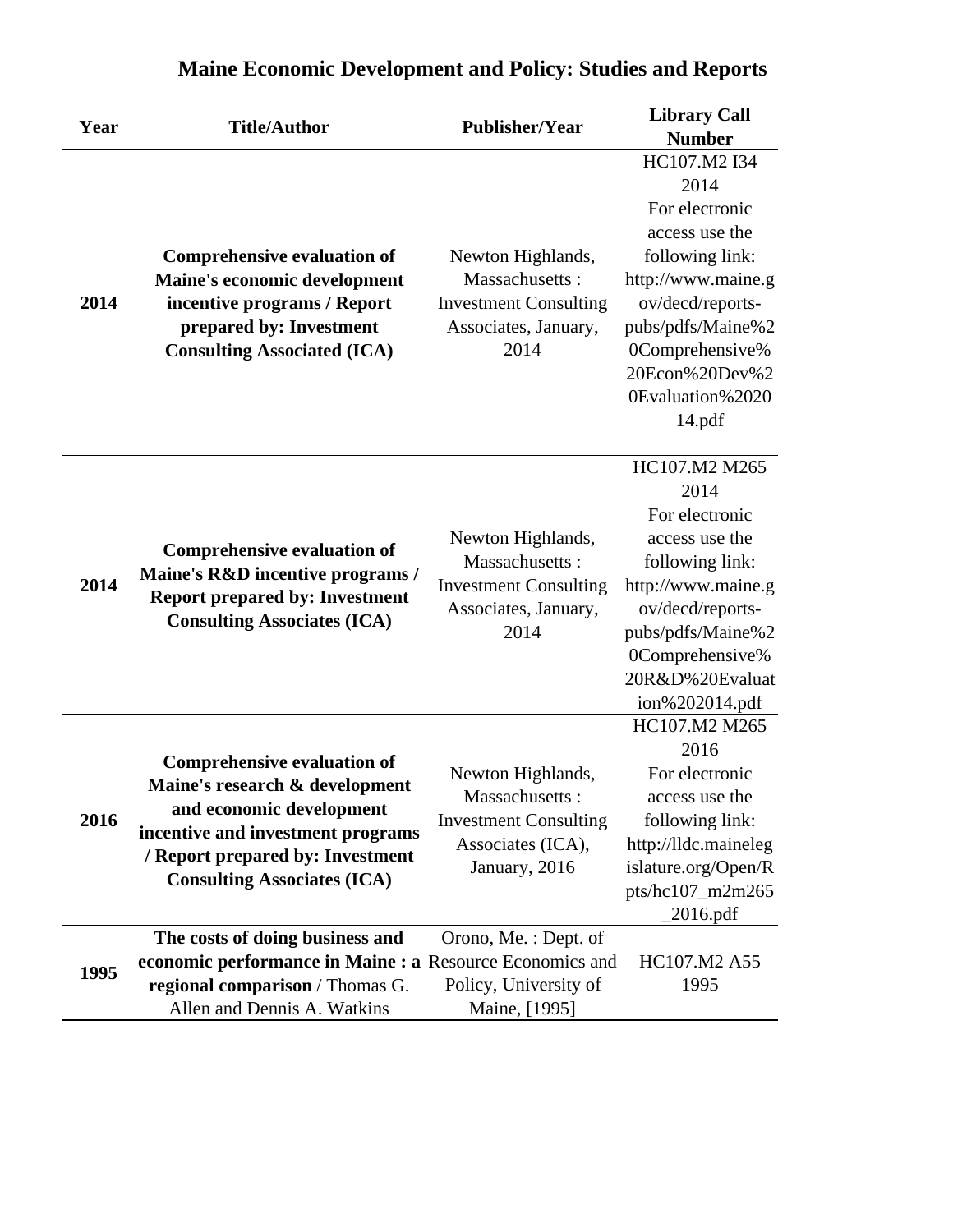| Year | <b>Title/Author</b>                                                                                                                                                                                                                                                                                                        | <b>Publisher/Year</b>                                                                                        | <b>Library Call</b><br><b>Number</b>                                                                                                                                                                                                    |
|------|----------------------------------------------------------------------------------------------------------------------------------------------------------------------------------------------------------------------------------------------------------------------------------------------------------------------------|--------------------------------------------------------------------------------------------------------------|-----------------------------------------------------------------------------------------------------------------------------------------------------------------------------------------------------------------------------------------|
| 2004 | The creative economy in Maine<br>[electronic resource] : measurement<br>& analysis / by the research team of<br>Richard Barringer  [et al.]                                                                                                                                                                                | Portland, ME : Center for<br><b>Business and Economic</b><br>Research, University of<br>Southern Maine, 2004 | For electronic<br>access use the<br>following link:<br>http://efc.muskie.us<br>m.maine.edu/docs/<br>CEreport.pdf                                                                                                                        |
| 1997 | The current status of<br>microenterprise development in<br>Maine / prepared by Department of<br><b>Economic and Community</b><br>Development with the assistance of<br><b>Enterprise Resources Corporation</b>                                                                                                             | Maine. Dept. of<br>Economic and<br>Community<br>Development Augusta,<br>Me., 1997                            | HG4027.7 .M34<br>1997                                                                                                                                                                                                                   |
| 1967 | <b>Department of Economic</b><br>Development / Maine. Legislature.<br>Legislative Research Committee                                                                                                                                                                                                                       | [Augusta]: The<br>Committee, [1967?]                                                                         | HC107.M23 D41<br>1967                                                                                                                                                                                                                   |
| 1995 | Economic & social trends and<br>conditions in rural Maine / Maine<br>State Planning Office, Evan D.<br>Richert, AICP, Director; Joyce<br>Benson, senior planner and principal<br>author; Richard Kelley, Cartographer                                                                                                      | Maine]: Maine Rural<br>Development Council,<br>[1995]                                                        | HC107.M2 B46<br>1995                                                                                                                                                                                                                    |
| 1974 | <b>Economic development and</b><br>resource conservation: a strategy<br>for Maine. A proposal and report<br>prepared by Philip David [and others]                                                                                                                                                                          | Maine. Bureau of Public<br>Lands: [Augusta] 1974                                                             | HD243.M2 E2<br>1974                                                                                                                                                                                                                     |
| 2006 | <b>Economic development programs</b><br>in Maine: EDPs still lack elements<br>critical for performance evaluation<br>and public accountability : a<br>report to the Government<br><b>Oversight Committee</b> / from the<br>Office of Program Evaluation and<br>Government Accountability of the<br>Maine State Legislature | Augusta, Me.: The<br>Office, 2006                                                                            | KF4943.Z99 M35<br>2006e<br>For electronic<br>access use the<br>following link:<br>http://www.maine.g<br>ov/legis/opega/repo<br>rts/Economic%20D<br>evelopment%20Pro<br>grams%202006/Fin<br>al%20Report%20-<br>%20Economic%20<br>Dev.pdf |
| 1999 | Economic development subsidies in<br>Maine: modest job gains at high<br>cost / by Marc Breslow                                                                                                                                                                                                                             | Cambridge, Mass.:<br>Commonwealth Institute, HC79.S9 B73 1999<br>1999                                        |                                                                                                                                                                                                                                         |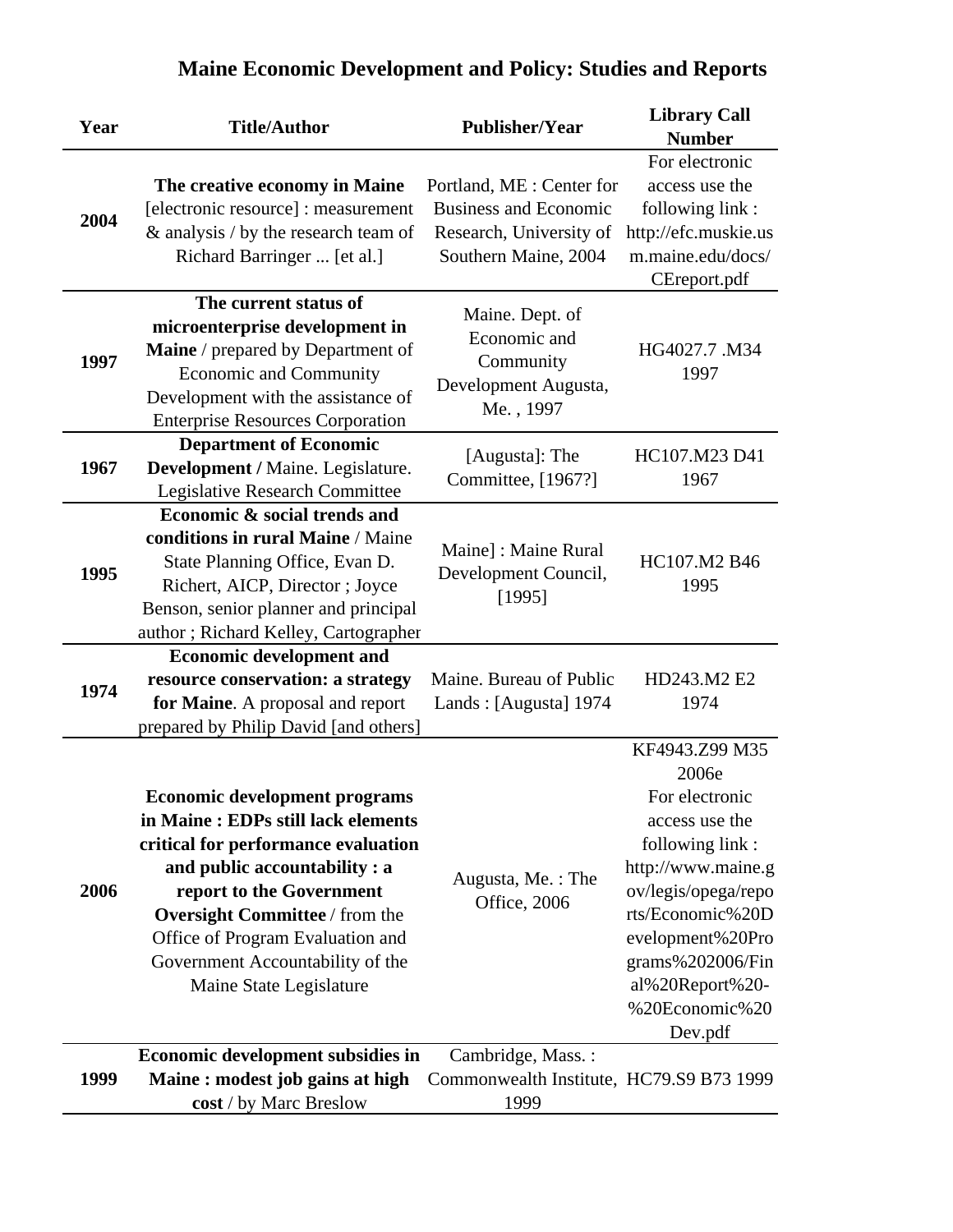| Year | <b>Title/Author</b>                                                                                             | <b>Publisher/Year</b>                   | <b>Library Call</b><br><b>Number</b> |
|------|-----------------------------------------------------------------------------------------------------------------|-----------------------------------------|--------------------------------------|
|      | The economic dimensions of                                                                                      | [Augusta, Me.: Maine                    |                                      |
| 1983 | tourism in Maine / by Sherman                                                                                   | State Planning Office],                 | G155.U6 H3 1983                      |
|      | Hasbrouck, Galen L. Rose                                                                                        | 1983                                    |                                      |
|      | <b>Economic distress and the</b>                                                                                | Maine. State Planning                   |                                      |
|      | changing nature of rural Maine : a                                                                              | Office. Technical                       | HC107.M2 M352                        |
| 1979 | new perspective for policy                                                                                      | <b>Services Division</b>                |                                      |
|      | development / Maine State Planning                                                                              | : [Augusta, Me.] : The                  | 1979                                 |
|      | Office, Technical Services Division                                                                             | Division, 1979                          |                                      |
|      | <b>Economic distress and the</b>                                                                                | [Augusta, Me.]:                         |                                      |
| 1986 | changing nature of rural Maine : a                                                                              | Executive Dept., Maine                  | HC107.M2 M359                        |
|      | research update and assessment,                                                                                 | State Planning Office,                  | 1986 summ                            |
|      | 1986 : summary                                                                                                  | 1986                                    |                                      |
|      |                                                                                                                 |                                         | TD195.W54 C32                        |
|      | <b>Economic impacts of wind energy</b><br>construction and operations in<br><b>Maine 2006-2018 / Charles S.</b> |                                         | 2014                                 |
|      |                                                                                                                 | Maine Center for                        | For electronic                       |
|      |                                                                                                                 | <b>Business and Economic</b>            | access use the                       |
| 2014 |                                                                                                                 | Research, University of                 | following link:                      |
|      | <b>Colgan PhD, Maine Center for</b>                                                                             | Southern Maine,                         | http://lldc.maineleg                 |
|      | <b>Business &amp; Economic Research,</b>                                                                        | December, 2014                          | islature.org/Open/R                  |
|      | <b>University of Southern Maine</b>                                                                             |                                         | pts/td195_w54c32_                    |
|      |                                                                                                                 |                                         | 2014.pdf                             |
|      | Economic growth for the state of                                                                                | [Augusta, Me.:                          | HC107.M2 M39                         |
| 1994 | Maine / John R. McKernan, Jr.,                                                                                  | Governor's Office], 1994                | 1994                                 |
|      | Governor                                                                                                        |                                         |                                      |
|      | The Economy of Maine / prepared                                                                                 |                                         |                                      |
|      | by the Center for Research and                                                                                  | Portland, Me.: Center                   |                                      |
| 1985 | Advanced Study, University of                                                                                   | for Research and                        | HC107.M2 E37                         |
|      | Southern Maine in cooperation with                                                                              | Advanced Study, 1985                    | 1985                                 |
|      | the Land and Water Resources                                                                                    |                                         |                                      |
|      | Center, University of Maine at Orono                                                                            |                                         |                                      |
|      | The economy of Maine : an overall                                                                               |                                         |                                      |
|      | assessment / Maine State Planning                                                                               | [Augusta] : The Division, HC107.M2 M342 |                                      |
| 1979 | Office, Economic Planning and                                                                                   | 1979                                    | 1979                                 |
|      | Analysis Division ; principal author,                                                                           |                                         |                                      |
|      | <b>Charles Lawton</b>                                                                                           |                                         |                                      |
|      | The effects of business assistance                                                                              | [Orono, Me.] :                          |                                      |
| 2000 | programs on employment growth                                                                                   | Department of Resource                  | HJ2330.G3 2000                       |
|      | in Maine establishments / report                                                                                | Economics and Policy,                   |                                      |
|      | written by Todd M. Gabe                                                                                         | University of Maine,                    |                                      |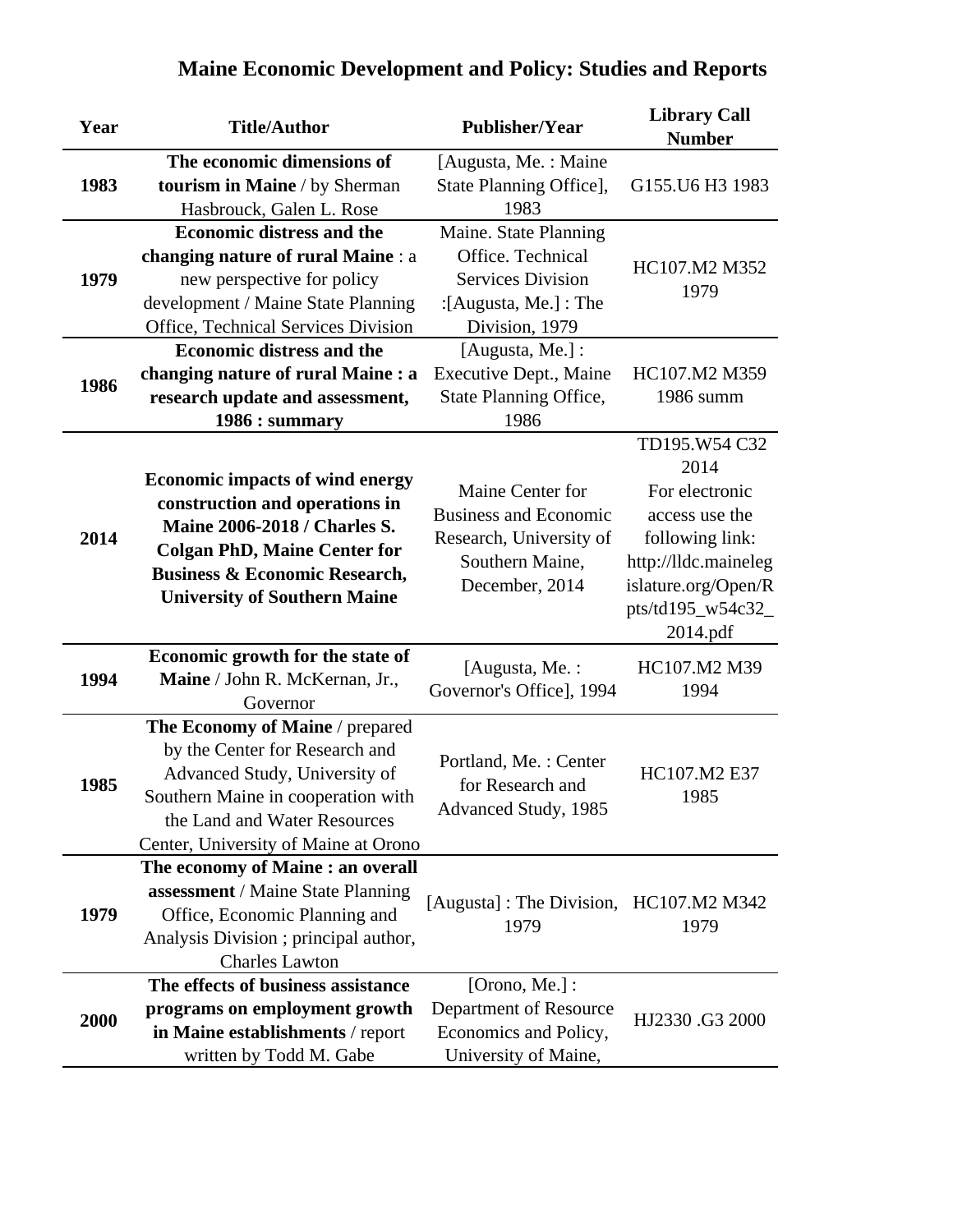| Year | <b>Title/Author</b>                                                                                    | <b>Publisher/Year</b>                             | <b>Library Call</b><br><b>Number</b> |
|------|--------------------------------------------------------------------------------------------------------|---------------------------------------------------|--------------------------------------|
|      | The effects of NAFTA on the                                                                            | South Portland, Me.:                              |                                      |
| 2003 | Maine economy : project report /                                                                       | Planning Decisions, Inc., HF1746.E44 2003         |                                      |
|      | <b>Planning Decisions</b>                                                                              | 2003                                              |                                      |
|      |                                                                                                        |                                                   | HD9502.U53 M236<br>2008              |
|      | <b>Energy efficiency, business</b>                                                                     | [Portland, Me?]: Muskie                           | For electronic                       |
|      | competitiveness, and untapped                                                                          |                                                   | access use the                       |
| 2008 | economic potential in Maine /                                                                          | School of Public Service,                         | following link:                      |
|      | Charles Colgan, Samuel Merrill,                                                                        | 2008                                              | http://mainegov-                     |
|      | Jonathan Rubin                                                                                         |                                                   | images.informe.org                   |
|      |                                                                                                        |                                                   | /governor/baldacci/                  |
|      |                                                                                                        |                                                   | policy/energy_effici                 |
|      |                                                                                                        |                                                   | ency.pdf                             |
|      |                                                                                                        | Maine. Governor's                                 |                                      |
|      | <b>Establishing the Maine advantage:</b><br>an economic development strategy<br>for the State of Maine | <b>Economic Development</b>                       |                                      |
| 1987 |                                                                                                        | <b>Strategy Task Force:</b>                       | HC107.M2 M368                        |
|      |                                                                                                        | [Augusta, Me.: Maine                              | 1987                                 |
|      |                                                                                                        | Development                                       |                                      |
|      |                                                                                                        | Foundation], 1987                                 |                                      |
|      |                                                                                                        | Chapel Hill, NC : Office<br>of Economic           |                                      |
|      | <b>Evaluation of Maine's public</b><br>investments in research &                                       |                                                   |                                      |
| 2004 |                                                                                                        | Development, University<br>of North Carolina at   | HC107.M23 L84                        |
|      | development : interim report 2003                                                                      |                                                   | 2004                                 |
|      | / Michael I. Luger, Irwin Feller,<br>Catherine S. Renault                                              | Chapel Hill: Kenan<br><b>Institute of Private</b> |                                      |
|      |                                                                                                        | Enterprise, [2004]                                |                                      |
|      |                                                                                                        | Chapel Hill, N.C. :                               |                                      |
|      | <b>Evaluation of Maine's public</b>                                                                    | Carolina Center for                               |                                      |
|      | investments in research &                                                                              | Competitive Economics,                            |                                      |
| 2005 | development : interim report 2004-                                                                     | University of North                               | HC107.M23 L84                        |
|      | 05 / Michael I. Luger, Irwin Feller,                                                                   | Carolina: Kenan                                   | 2005                                 |
|      | <b>Brent Lane</b>                                                                                      | <b>Institute of Private</b>                       |                                      |
|      |                                                                                                        | Enterprise, 2005                                  |                                      |
|      | <b>An evaluation of the Maine Small</b>                                                                |                                                   |                                      |
|      | <b>Business Development Center</b>                                                                     | [Portland, Me?: The                               | HG4027.7.B74                         |
| 1992 | <b>Program, 1990-1991</b> / prepared by                                                                | Commission?], 1992                                | 1992                                 |
|      | Alan P. Brigham for the Maine Small                                                                    |                                                   |                                      |
|      | <b>Business Commission</b>                                                                             |                                                   |                                      |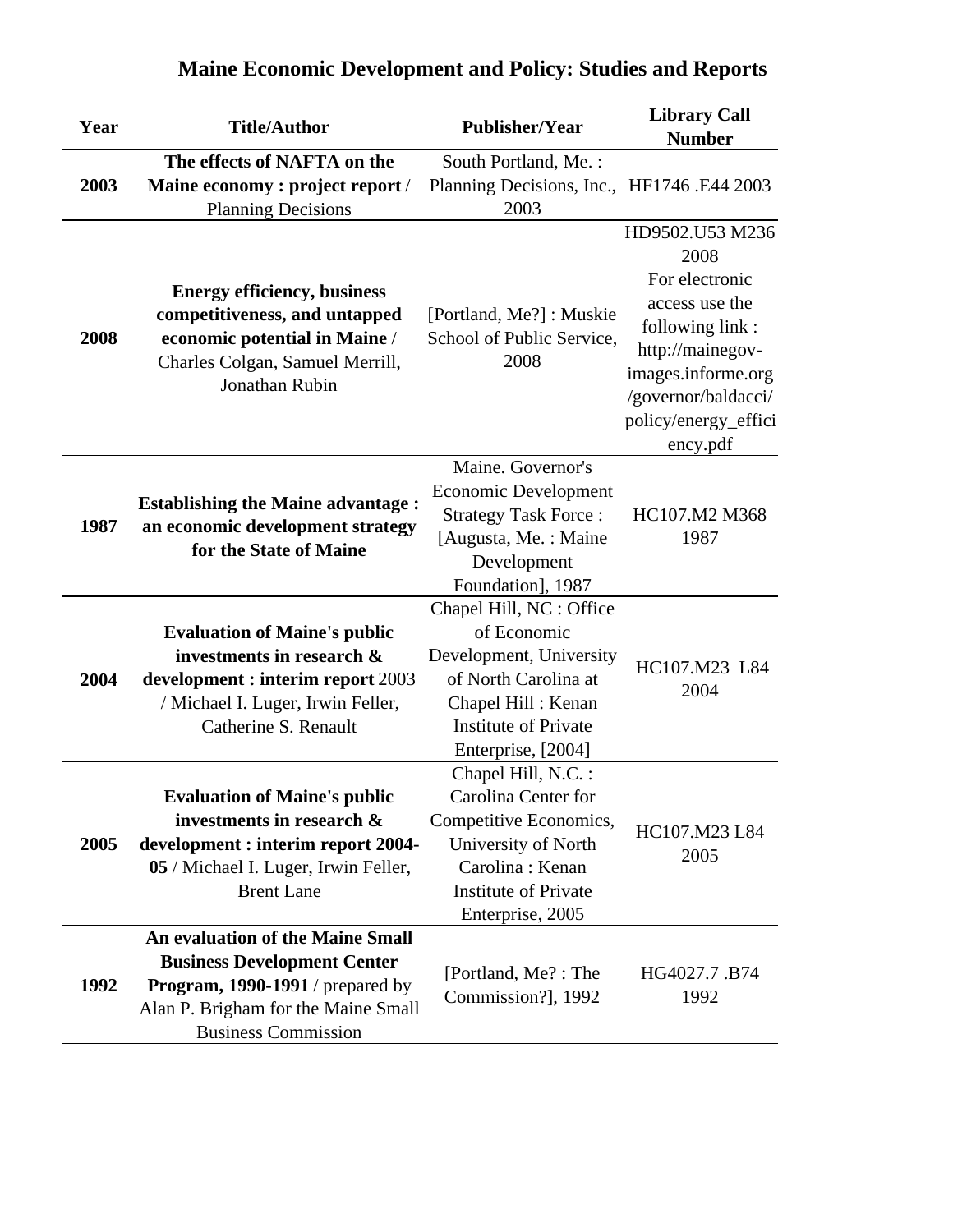| Year | <b>Title/Author</b>                                                                                                 | <b>Publisher/Year</b>        | <b>Library Call</b>    |
|------|---------------------------------------------------------------------------------------------------------------------|------------------------------|------------------------|
|      |                                                                                                                     |                              | <b>Number</b>          |
|      |                                                                                                                     |                              | HD7102.U42 M24         |
|      | <b>Federal health care funding makes</b><br>dollars and sense for Maine / by<br><b>Sara Gagne-Holmes, Christine</b> |                              | 2013                   |
|      |                                                                                                                     |                              | For electronic         |
|      |                                                                                                                     | [Augusta, Me.] : Maine       | access use the         |
| 2013 |                                                                                                                     | <b>Center for Economic</b>   | following link:        |
|      |                                                                                                                     | Policy, 2013                 | http://www.mejp.or     |
|      | <b>Hastedt, and Garrett Martin</b>                                                                                  |                              | g/sites/default/files/ |
|      |                                                                                                                     |                              | Federal_HC_Fundi       |
|      |                                                                                                                     |                              | ng_Maine_Report.p      |
|      | <b>Final recommendations / Maine</b>                                                                                | [Augusta, Me.?] : The        | HC107.M2 M382          |
| 1993 | Economic Growth Council                                                                                             | Council, 1993                | 1993                   |
|      |                                                                                                                     | Maine. Governor.             |                        |
| 2007 | Final report / Council on Jobs,                                                                                     | Council on Jobs,             | HD5725.M2 M383         |
|      | <b>Innovation and the Economy</b>                                                                                   | Innovation and the           | 2007                   |
|      |                                                                                                                     | Economy / [Augusta,          |                        |
|      |                                                                                                                     | <b>Commission on Maine's</b> |                        |
| 1977 | Final report / Commission on                                                                                        | Future (1975-1977):          | HC107.M2 C6            |
|      | <b>Maine's Future</b>                                                                                               | [Augusta, Me.: The           | 1977                   |
|      |                                                                                                                     | Commission], 1977            |                        |
| 2007 | Final report / Council on Jobs,                                                                                     | [Augusta, Me.]: The          | HD5725.M2 M383         |
|      | <b>Innovation and the Economy</b>                                                                                   | Council, 2007                | 2007                   |
|      |                                                                                                                     | Maine. Legislature. Joint    |                        |
|      | <b>Final report of the Joint Select</b>                                                                             | Select Committee on          | HC107.M2 M37           |
| 1987 | <b>Committee on Economic</b>                                                                                        | <b>Economic Development:</b> | 1987                   |
|      | <b>Development</b>                                                                                                  | [Augusta, Me.: The           |                        |
|      |                                                                                                                     | Committee], 1987             |                        |
|      |                                                                                                                     |                              | KF4270.Z99 M2          |
|      |                                                                                                                     |                              | 1998<br>For            |
|      | <b>Final report of the Joint Select</b>                                                                             |                              | electronic access      |
|      | <b>Committee on Research and</b>                                                                                    | Augusta, Me.: Office of      | use the following      |
| 1998 | <b>Development</b> (Established pursuant<br>to Senate Paper 831)                                                    | Policy and Legal             | link:                  |
|      |                                                                                                                     | Analysis, 1998               | http://www.state.m     |
|      |                                                                                                                     |                              | e.us/legis/opla/rdfin  |
|      |                                                                                                                     |                              | al.htm not all         |
|      |                                                                                                                     |                              | appendices are         |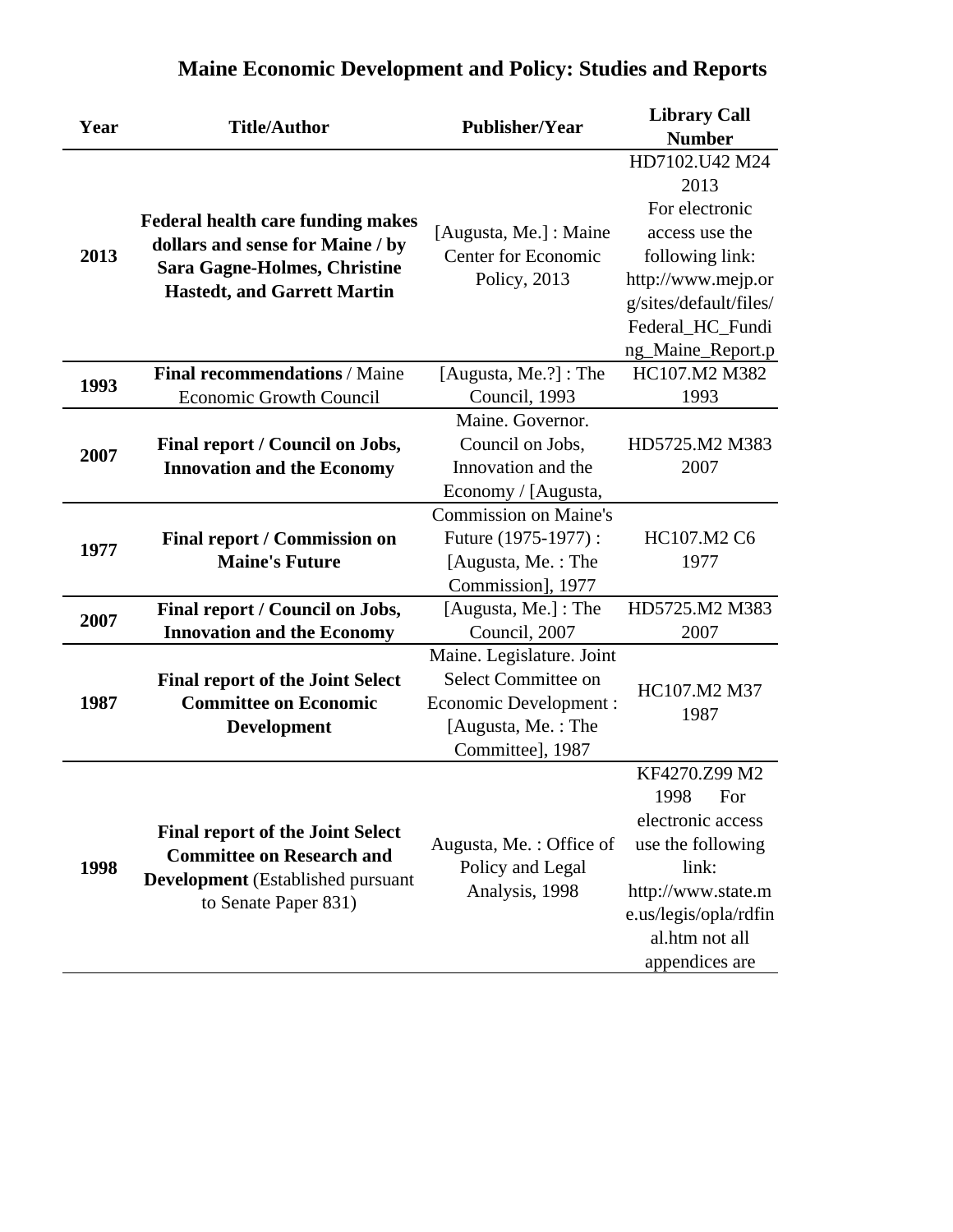| Year | <b>Title/Author</b>                                                                                                                                                                                                                  | <b>Publisher/Year</b>                                            | <b>Library Call</b><br><b>Number</b>                                                                                                         |
|------|--------------------------------------------------------------------------------------------------------------------------------------------------------------------------------------------------------------------------------------|------------------------------------------------------------------|----------------------------------------------------------------------------------------------------------------------------------------------|
| 2006 | <b>Final Report of the Joint Select</b><br><b>Committee on Research, Economic</b><br>Development and the Innovation<br><b>Economy</b>                                                                                                | [Augusta, Me.] : Office<br>of Policy and Legal<br>Analysis, 2006 | HC107.M23 R45<br>2006<br>For electronic<br>access use the<br>following link:<br>http://www.maine.g<br>ov/legis/opla/BRE<br>DJSCREPORT.pdf    |
| 2004 | <b>Final report of the Presiding</b><br><b>Officers' Advisory Task Force on</b><br><b>Creating a Future for Youth in</b><br>Maine / Maine. Legislature.<br>Presiding Officers' Advisory Task<br>Force on Creating a Future for Youth | [Augusta, Me. : The Task]<br>Force], 2004                        | LA230 .M34 2004                                                                                                                              |
| 2006 | <b>Final report of the Study</b><br><b>Commission Regarding Liveable</b><br><b>Wages</b>                                                                                                                                             | [Augusta, Me.] : Office<br>of Policy and Legal<br>Analysis, 2006 | HD4919.M2 M3<br>2006 For<br>electronic access<br>use the following<br>link<br>http://mainegov-<br>images.informe.org<br>/legis/opla/livwager |
| 1996 | <b>Final report of the Task Force on</b><br><b>Tax Increment Financing /</b><br>members, Rep. G. Steven Rowe,<br>chair  [et. al] ; staff, Kevin                                                                                      | Augusta, Me.: Office of<br>Fiscal & Program<br>Review, 1996      | HD1389 .M2 1996                                                                                                                              |
| 1998 | <b>Final report of the Task Force to</b><br><b>Study Equal Economic</b><br><b>Opportunity for All Regions of the</b><br><b>State</b>                                                                                                 | Augusta, Me.: Office of<br>Policy & Legal Analysis,<br>1998      | HC107.M2 M356<br>1998<br>For electronic<br>access use the<br>following link:<br>http://www.state.m<br>e.us/legis/opla/eeor<br>pt.htm         |
| 1986 | <b>Final report the Governor's Forum</b><br>on the Changing Workforce, its<br><b>Impact on Maine's Economy</b>                                                                                                                       | [Augusta, Me.: The<br>Forum, 1986]                               | HD5725.M2 M37<br>1986                                                                                                                        |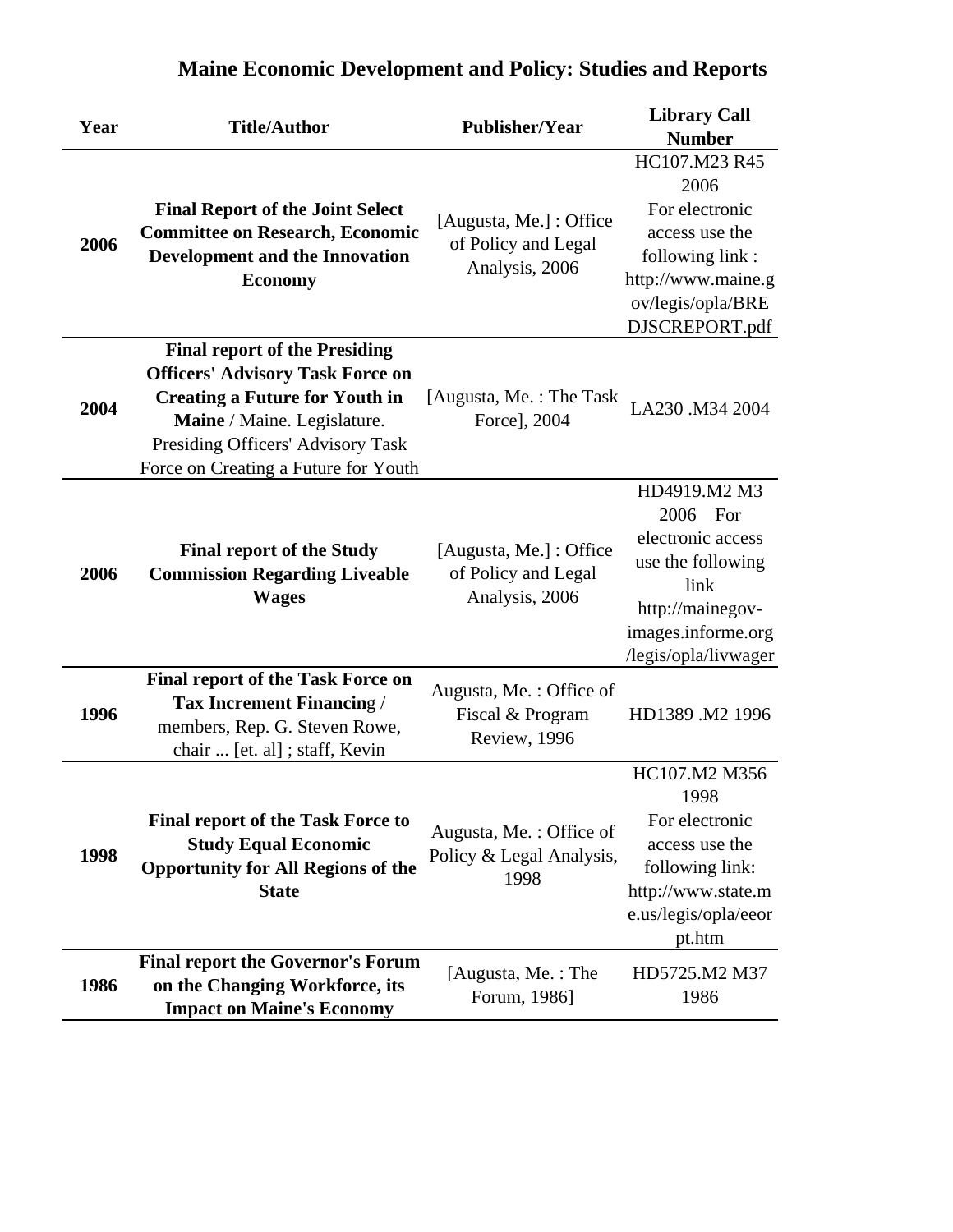| Year | <b>Title/Author</b>                                                                                                                     | <b>Publisher/Year</b>                                                                                                                                                        | <b>Library Call</b><br><b>Number</b>                                                                                          |
|------|-----------------------------------------------------------------------------------------------------------------------------------------|------------------------------------------------------------------------------------------------------------------------------------------------------------------------------|-------------------------------------------------------------------------------------------------------------------------------|
| 2004 | <b>Fiscal effects of a one-percent</b><br>property tax cap on Maine<br>municipalities and the state<br>government / Todd Gabe  [et al.] | Orono, Me.] : Margaret<br><b>Chase Smith Center for</b><br>Public Policy: Dept. of<br>Resource Economics and HJ2410.F47 2004<br>Policy, University of<br><b>Maine</b> , 2004 |                                                                                                                               |
| 1999 | <b>Getting by in 1999 : basic needs</b><br>and livable wages in Maine / Lisa<br>Pohlmann, Christopher St. John,<br>Wade Kavanaugh       | Augusta, Me. : Maine<br><b>Center for Economic</b><br>Policy, 1999                                                                                                           | HC107.M2 P65<br>1999                                                                                                          |
| 2003 | <b>Getting by: Maine livable wages in</b><br>2002 / Lisa Pohlmann, Christopher<br>St. John                                              | Augusta, Me.: Maine<br><b>Center for Economic</b><br>Policy, 2003                                                                                                            | HD4918.P64 2003                                                                                                               |
| 2005 | <b>Getting by: Maine livable wages in</b><br>2004 / Lisa Pohlmann, Christopher<br>St. John                                              | Augusta, Me.: Maine<br><b>Center for Economic</b><br>Policy, 2005                                                                                                            | HD4918.P64 2004                                                                                                               |
| 2008 | <b>Getting to the middle: policy</b><br>prescriptions for Maine's working<br>families / Kurt Wise                                       | Augusta, Me. : Maine<br>Center for Economic<br>Policy, 2008                                                                                                                  | HC107.M23 P65<br>2008 For electronic<br>access use the<br>following link:<br>http://www.mecep.<br>org/view.asp?news<br>$=419$ |
| 1995 | <b>Goals for growth : summary :</b><br>report of the Maine Economic<br><b>Growth Council</b>                                            | Maine Economic Growth<br>Council : [Augusta,<br>Me.?] : The Council,                                                                                                         | HC107.M2 M386<br>1995                                                                                                         |
| 1995 | Goals for growth : report of the<br><b>Goal Committees to the Maine</b><br><b>Economic Growth Council</b>                               | Maine Economic Growth<br>Council : [Augusta,<br>Me.?] : The Council,                                                                                                         | HC107.M2 M385<br>1995                                                                                                         |
| 1995 | <b>Goals for growth : progress 95 :</b><br>first report of the Maine Economic<br><b>Growth Council</b>                                  | Maine Economic Growth<br>Council : [Augusta,<br>Me.?] : The Council,                                                                                                         | HC107.M2 M384<br>1995                                                                                                         |
| 1997 | A golden opportunity : how Maine<br>can enhance the retirement<br><b>industry</b> / Maine State Planning                                | Augusta, Me.: Maine<br><b>State Planning Office,</b><br>1997                                                                                                                 | HQ1063.2.M2 G65<br>1997                                                                                                       |
| 1980 | <b>Governor's report on the Maine</b><br>economy                                                                                        | Maine. Office of the<br>Governor : Augusta, Me.<br>: The Office (1980, 1981)                                                                                                 | HC107.M2 M354                                                                                                                 |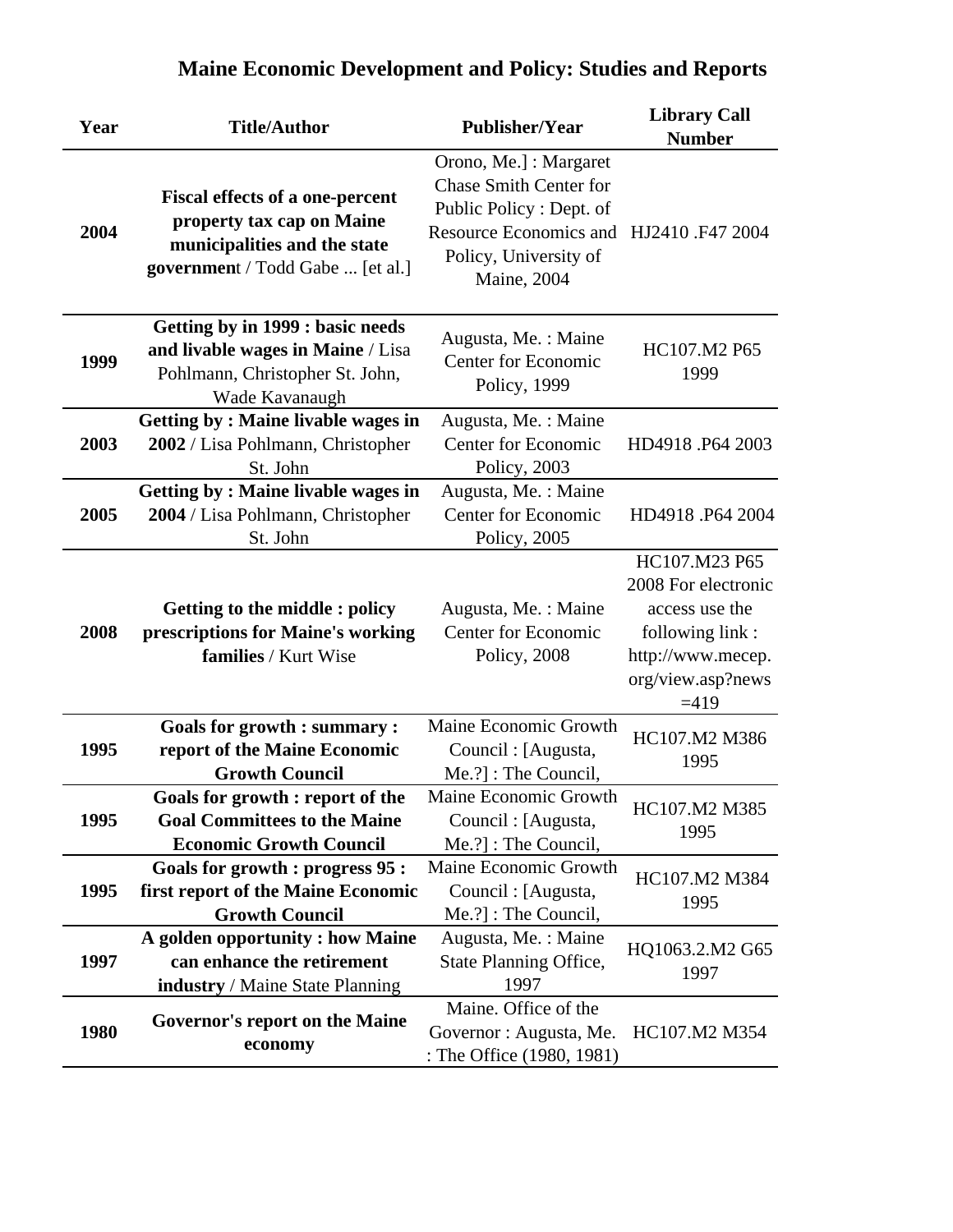| Year | <b>Title/Author</b>                                                                                                                                                                       | <b>Publisher/Year</b>                                                                                                                 | <b>Library Call</b><br><b>Number</b>                                                                                                |
|------|-------------------------------------------------------------------------------------------------------------------------------------------------------------------------------------------|---------------------------------------------------------------------------------------------------------------------------------------|-------------------------------------------------------------------------------------------------------------------------------------|
| 1999 | A golden opportunity II : how<br>Maine can enhance the retirement<br>industry / Maine State Planning                                                                                      | Augusta, Me.: The<br><b>Office</b> , 1999                                                                                             | HQ1063.M2 G65<br>1999                                                                                                               |
| 2008 | Governor sets policy to promote<br>Maine quality of place / the Maine<br><b>Quality of Place Council / Maine.</b><br>Governor's Council on Maine's<br><b>Quality of Place</b>             | [Augusta, Me.: Office of<br>the Governor], 2008                                                                                       | HN79.M2 M341<br>2008                                                                                                                |
| 2005 | <b>Grading Places: What Do the</b><br><b>Business Climate Rankings Really</b><br>Tell Us? / Peter Fisher                                                                                  | Washington, D.C. :<br><b>Economic Policy</b><br>Institute, 2005                                                                       | HC103 .F57 2005<br>For electronic<br>access use the<br>following link:<br>http://www.maine.g<br>ov/legis/opla/BRE<br>DJSCREPORT.pdf |
| 1979 | <b>Growth management in Maine /</b><br>Maine State Planning Office [and]<br>Maine Land and Water Resources<br>Council                                                                     | [Augusta] : The Office,<br>1979                                                                                                       | HC107.M2 M35<br>1979                                                                                                                |
| 1979 | Improving planning at the state<br>level / Maine. State Planning Office                                                                                                                   | [Augusta, Me.] : The<br>Office, 1979                                                                                                  | KF5692.Z99 M205<br>1979                                                                                                             |
| 2006 | In search of silver buckshot: thirty<br>years of economic development in<br>Maine / Laurie Lachance                                                                                       | S.I. : [Brookings<br>Institution, c2006]                                                                                              | HC107.M2 L333<br>2006                                                                                                               |
| 2007 | Interim report / Council on Jobs,<br><b>Innovation and the Economy</b>                                                                                                                    | [Augusta, Me.]: The<br>Council, 2007                                                                                                  | HD5725.M2 M382<br>2007                                                                                                              |
| 2010 | <b>Investing in Maine's environment:</b><br>a trail map to prosperity 2010 -<br>2015 / [drafted by] Carol Kelley                                                                          | Augusta, Me. : Maine<br><b>Conservation Voters</b><br>Education Fund; [S.l.] :<br><b>Environmental Priorities</b><br>Coalition, c2010 | HC107.M2 K44<br>2010 For<br>electronic access<br>use the following<br>link:<br>http://www.protect<br>maine.org/products/            |
| 2010 | <b>Investment imperative II survey</b><br>with 1,000 Maine businesses : a<br>joint research project to<br>understand actions for future<br>economic growth in Maine /<br>Patricia H. Hart | Augusta, Me.: Maine<br>Development<br>Foundation, 2010                                                                                | HC107.M2 I58<br>2010                                                                                                                |
| 1992 | Jobs commission final report / Jobs Maine. Jobs Commission<br><b>Commission, Dana Connors, Chair</b>                                                                                      | , 1992                                                                                                                                | HC107.M2 M658<br>1992                                                                                                               |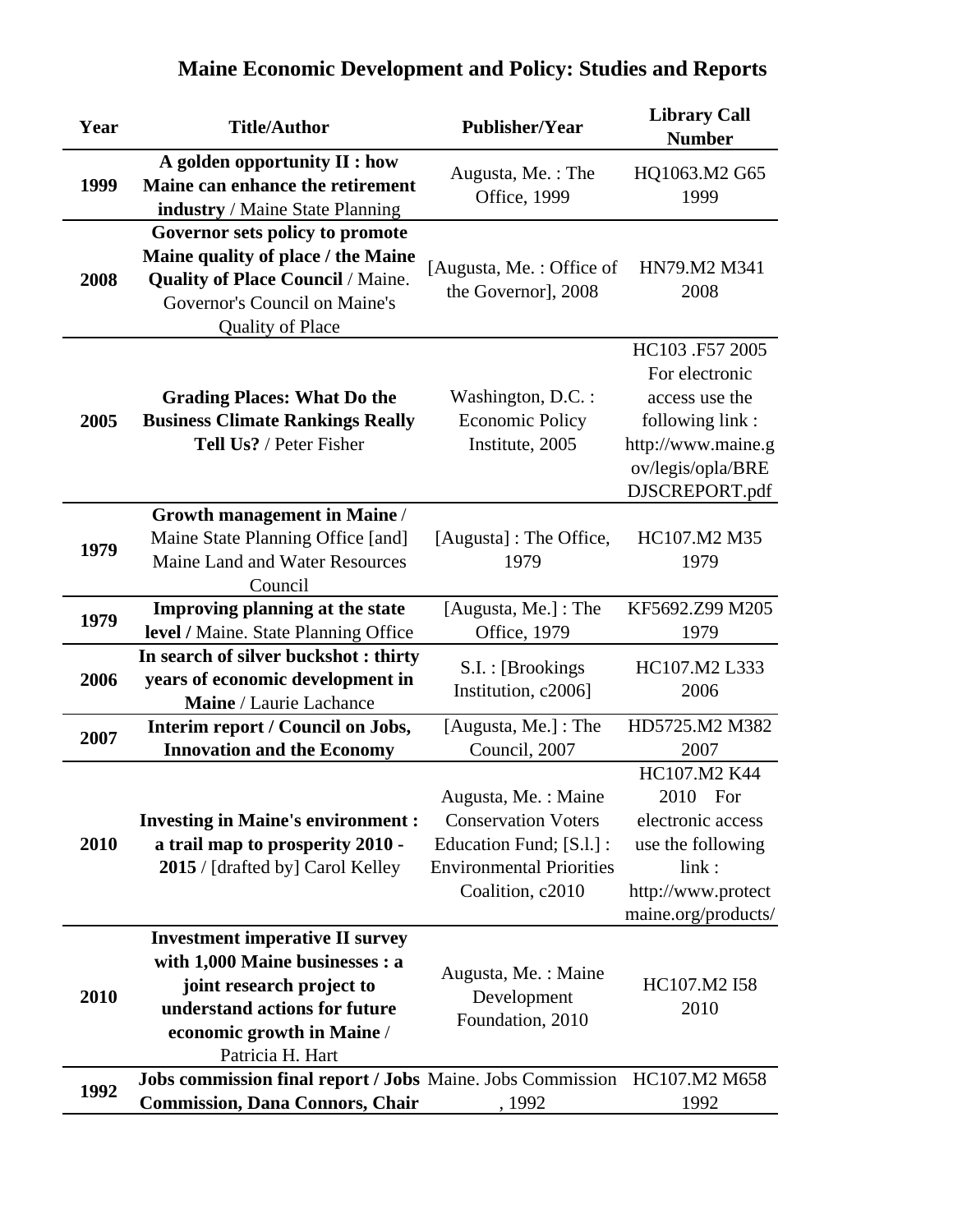| <b>Maine Economic Development and Policy: Studies and Reports</b> |
|-------------------------------------------------------------------|

| Year | <b>Title/Author</b>                                                                                                                                                                                                                     | <b>Publisher/Year</b>                                        | <b>Library Call</b><br><b>Number</b> |
|------|-----------------------------------------------------------------------------------------------------------------------------------------------------------------------------------------------------------------------------------------|--------------------------------------------------------------|--------------------------------------|
| 1993 | A job development strategy for<br>Maine : target industries,<br>competitive analysis,<br>communications plan /  prepared<br>for the State of Maine, Department of<br><b>Economic and Community</b><br>Development by J.P. Harkins, Inc. | [Augusta, Me.: The<br>Dept.], 1993                           | HD5725.M2 M38<br>1993                |
| 1994 | A job development strategy for<br>Maine: Executive summary of a<br>report by J.P. Harkins / Office of<br><b>Business Development, Department</b><br>of Economic & Community                                                             | [Augusta, Me.] : The<br>Bureau, 1994                         | HD5725.M2 M381<br>1994               |
| 1992 | Jobs for today--jobs for tomorrow<br>: the Democratic plan to recapture Introduced by Legislative<br>Maine's economic momentum/<br>introduced by Legislative Democrats                                                                  | Democrats, 1992                                              | HJ2949.7 .M362<br>1992               |
| 1976 | Legislative recommendations of the<br><b>Governor's Task Force on</b><br><b>Economic Development:</b> report to<br>James B. Longley, Governor of the<br>State of Maine / John M. Daigle,<br>chairman                                    | [Augusta] : The Task<br>Force, 1976                          | HC107.M2 M33<br>1976                 |
| 1989 | Maine at the millennium / the<br><b>Commission on Maine's Future</b>                                                                                                                                                                    | [Augusta, Me.: The<br>Commission, 1989]                      | HC107.M2 C635<br>1989                |
| 1986 | Maine business climate rankings :<br>a summary / Business Information<br><b>Resource Center, College of Business</b><br>Administration, University of Maine                                                                             | Orono, Me.: The Center,<br>1986                              | HF5343 .M34 1986                     |
| 1986 | <b>Maine business climate satisfaction</b><br>survey / Runyon, Kersteen, Ouellette<br>& Co., Ridgefield Consulting Group,<br>College of Business Administration,<br>University of Maine                                                 | Portland, Me.: Runyon,<br>Kersteen, Ouellette &<br>Co., 1986 | HF5343 .R8 1986                      |
| 1989 | <b>Maine Coastal Program : the first</b><br>decade and beyond                                                                                                                                                                           | [Augusta, Me.: Maine<br>State Planning Office,<br>1989]      | HT393.M2 M358<br>1989                |
| 2002 | Maine coastal program : progress<br>report July 1, 2001 - December 31,<br>2001 / Maine State Planning Office                                                                                                                            | [Augusta, Me.] : The<br>Office, [2002?]                      | HT393.M2 C63                         |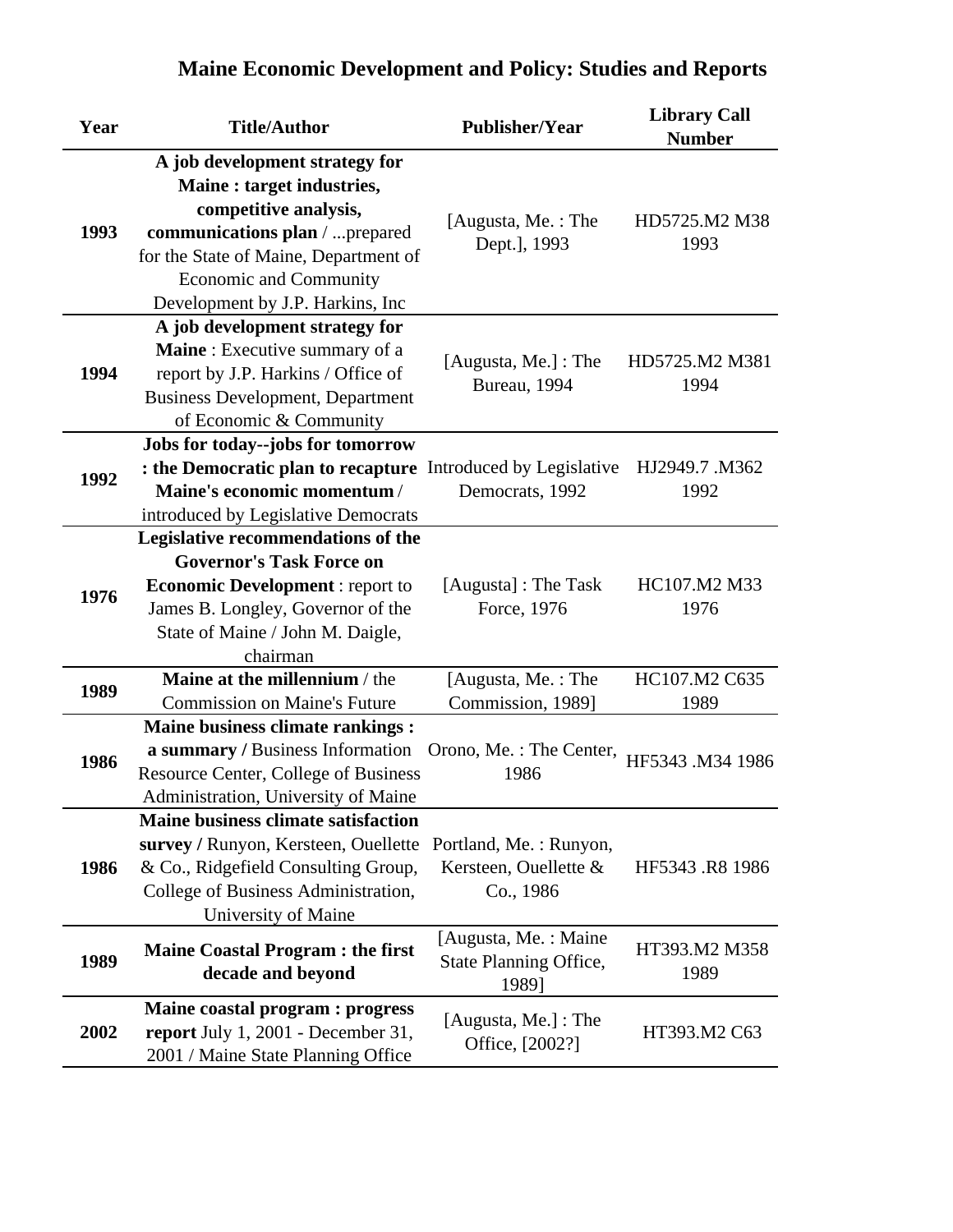| Year | <b>Title/Author</b>                   | <b>Publisher/Year</b>         | <b>Library Call</b><br><b>Number</b> |
|------|---------------------------------------|-------------------------------|--------------------------------------|
|      | Maine comprehensive economic          |                               |                                      |
|      | development evaluation 2008 : a       |                               |                                      |
| 2008 | report to the Maine Department of     | [Augusta, Me.] : The          | HC107.M23 E35                        |
|      | <b>Economic and Community</b>         | Dept., 2009                   | 2008                                 |
|      | <b>Development</b> / developed by     |                               |                                      |
|      | EntreWorks Consulting, et al.         |                               |                                      |
|      | Maine comprehensive research and      |                               |                                      |
|      | development evaluation 2008 : a       |                               |                                      |
|      | report to the Maine Office of         | [Augusta, Me.] : Maine        |                                      |
|      | <b>Innovation, Department of</b>      | Department of Economic        | HC107.M2 M265                        |
| 2008 | <b>Economic and Community</b>         | and Community                 | 2008                                 |
|      | Development / developed by            | Development, Office of        |                                      |
|      | <b>PolicyOne Research, Inc., RTI</b>  | Innovation, 2009              |                                      |
|      | <b>International, EntreWorks</b>      |                               |                                      |
|      | <b>Consulting</b>                     |                               |                                      |
|      | The Maine economy : yesterday,        |                               | HC107.M2 C642                        |
| 2006 | today, and tomorrow / Charles S.      | 2006                          | 2006                                 |
|      | Colgan                                |                               |                                      |
|      | The Maine economy: conditions,        |                               |                                      |
|      | outlook, and issues / presentation of | Augusta, Me.: State           | HC107.M2 L33                         |
| 2000 | Laurie G. LaChance to the MEREDA      | Planning Office, 2000         | 2000                                 |
|      | 2000 real estate forecast conference  |                               |                                      |
|      | by Laurie G. LaChance                 |                               |                                      |
|      | The Maine economy: a forecast to      | [Augusta] : The Office,       | HC107.M2 M364                        |
| 1982 | 1990 / prepared by the Maine State    | [1982]                        | 1982                                 |
|      | Planning Office                       |                               |                                      |
|      | The Maine economy : a forecast to     | [Augusta, Me.] : The          | HC107.M2 M365                        |
| 1986 | 1995 / prepared by the Maine State    | Office, [1986]                | 1986                                 |
|      | Planning Office by Stephen J. Adams   |                               |                                      |
|      | Maine, fifty years of change, 1940-   |                               |                                      |
|      | 1990 / prepared by the University of  |                               |                                      |
|      | Maine with the Maine State Planning   | [Orono, Me. $?$ ] :           |                                      |
|      | Office and the State Employment and   | University/State              | HC107.M23 D46                        |
| 1983 | Training Council of the Maine State   | <b>Government Partnership</b> | 1983                                 |
|      | Department of Labor; edited by        | Program                       |                                      |
|      | Allen Pease and Wilfred Richard;      |                               |                                      |
|      | principal authors include Maureen     |                               |                                      |
|      | Byrne  [et al.]                       |                               |                                      |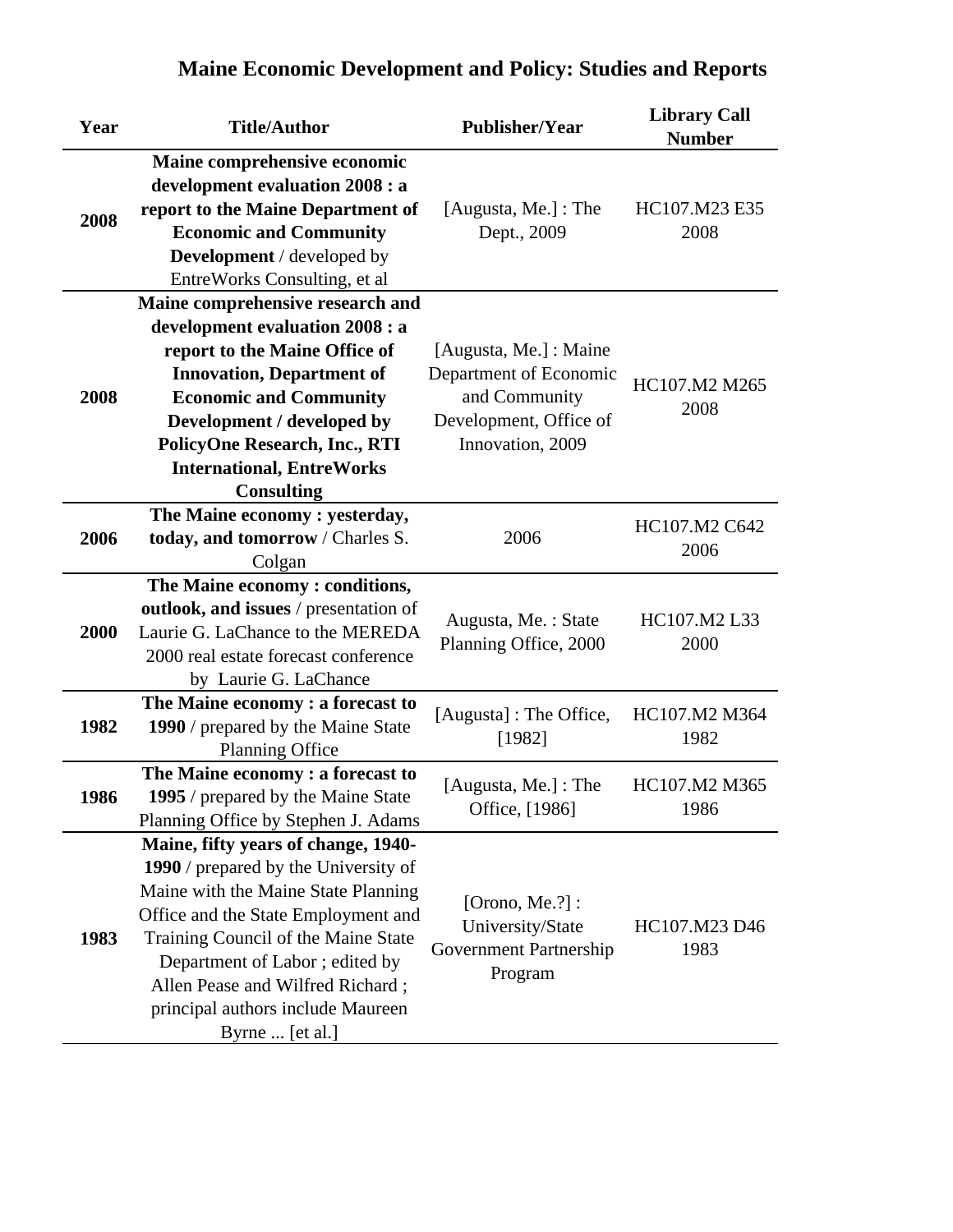| Year | <b>Title/Author</b>                                                                                                                                                        | <b>Publisher/Year</b>                                                                                     | <b>Library Call</b><br><b>Number</b>                                                                                                                                    |
|------|----------------------------------------------------------------------------------------------------------------------------------------------------------------------------|-----------------------------------------------------------------------------------------------------------|-------------------------------------------------------------------------------------------------------------------------------------------------------------------------|
| 2002 | The Maine innovation index 2002 :<br>measuring Maine's performance in<br>the new economy / Maine Science $\&$<br><b>Technology Foundation</b>                              | [Augusta, Me.] : The<br>Foundation, 2002                                                                  | HC107.M2 N562<br>2002                                                                                                                                                   |
| 2004 | <b>Maine innovation index 2004 /</b><br>prepared by PolicyOne Research                                                                                                     | [Augusta, Me.] : Maine<br>Department of Economic<br>and Community<br>Development, 2004                    | HC107.M2 N562<br>2004                                                                                                                                                   |
| 2008 | Maine innovation index  /<br>prepared by PolicyOne Research                                                                                                                | [Augusta, Me.] : Maine<br>Department of Economic<br>and Community<br>Development, Office of<br>Innovation | HC107.M2 N562<br>2008                                                                                                                                                   |
| 1989 | The Maine Job Opportunity Zone<br><b>Program: an update / Department</b><br>of Economic and Community<br>Development                                                       | [Augusta, Me.: The<br>Dept.], 1989                                                                        | HC107.M2 M376<br>1989                                                                                                                                                   |
| 1991 | <b>Maine Job Opportunity Zone</b><br>program: 1991 evaluation /<br>prepared by: Market Decisions, Inc                                                                      | [Augusta, Me.: Maine<br><b>Job Opportunity Zone</b><br>Commission?, 1991]                                 | HC 107 .M2 M377<br>1991                                                                                                                                                 |
| 2011 | <b>Maine livable wage in 2010</b> \ a<br>publication of: Center for Workforce<br>Research and Information, Maine<br>Department of Labor, prepared by:<br><b>Ruth Pease</b> | Augusta, Me.: The<br>Department, 2011                                                                     | HD4918.P88 2011<br>For electronic<br>access use the<br>following link:<br>http://www.maine.g<br>ov/labor/cwri/data/<br>Livable%20Wage/L<br>ivableWageReport2<br>010.pdf |
| 1972 | A Maine manifest / by Richard<br><b>Barringer</b>                                                                                                                          | Portland, Me., Tower<br>Publishing Co. [c1972]                                                            | HC107.M23 D47<br>1972                                                                                                                                                   |
| 1989 | Maine people speak : summary of<br>regional hearings of the<br><b>Commission on Maine's Future,</b><br>October 4 - November 15, 1988                                       | Augusta, Me.: The<br>Commission], 1989                                                                    | HC107.M2 C633                                                                                                                                                           |
| 1982 | <b>Maine small business</b>                                                                                                                                                | Cambridge, MA.:<br><b>Counsel for Community</b><br>Development, 1982                                      | HG4057.M2.C67<br>1982                                                                                                                                                   |
| 1983 | <b>Maine small business development</b><br>finance: final report / Counsel for<br>Community Development, Inc                                                               | Cambridge, Ma.: The<br>Counsel, 1983                                                                      | HG4057.M2 C68<br>1983                                                                                                                                                   |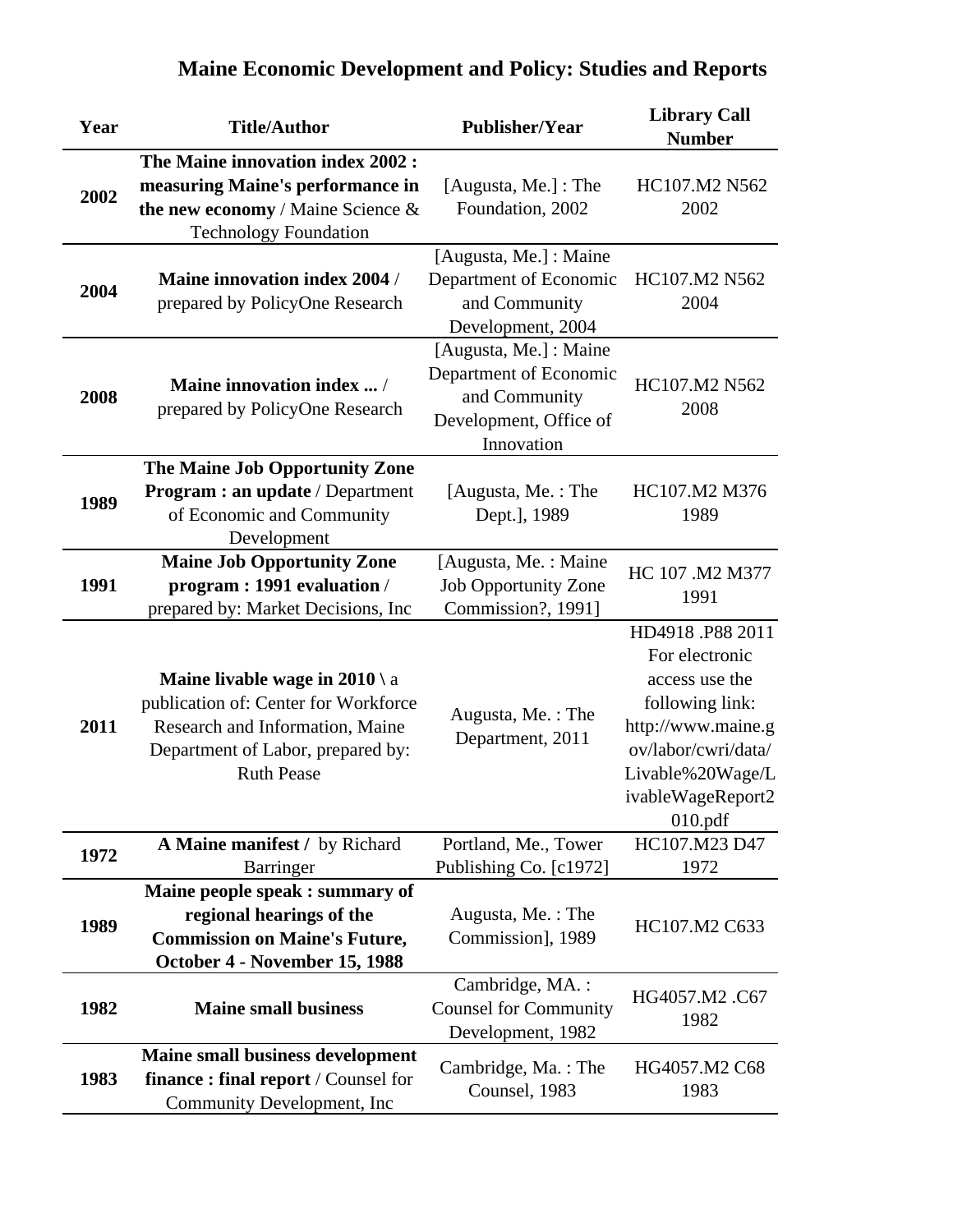| Year | <b>Title/Author</b>                                                     | <b>Publisher/Year</b>                           | <b>Library Call</b><br><b>Number</b> |
|------|-------------------------------------------------------------------------|-------------------------------------------------|--------------------------------------|
|      | Maine state policies plan / Maine.                                      | [Augusta, Me.] : The                            | HC107.M2 M32                         |
| 1972 | <b>State Planning Office</b>                                            | <b>Office</b> , 1972                            | 1972                                 |
| 1975 | Maine state policies plan / Maine.                                      | Augusta, Me.: The                               | HC107.M2 M32                         |
|      | <b>State Planning Office</b>                                            | Office, 1975                                    | 1975                                 |
|      | <b>Maine Technology Institute July</b>                                  |                                                 |                                      |
| 2002 | 2001-June 2002 : third annual report                                    | Gardiner, Me.: The                              | HC107.M2 M388                        |
|      | to the Maine Legislature / Maine                                        | Institute, 2002?                                | 2002                                 |
|      | <b>Technology Institute</b>                                             |                                                 |                                      |
|      | Maine trends in perspective :                                           |                                                 |                                      |
| 2004 | measuring change in the "Pine                                           | Lawrence, KS : Morgan                           | HA214 .S82 2004                      |
|      | Tree State" / Kathleen O'Leary                                          | Quitno Press, 2004                              |                                      |
|      | Morgan and Scott Morgan, editors                                        |                                                 |                                      |
|      | Maine youth migration profiles                                          | [Augusta, Me.] :                                | HB3525.M2 C63                        |
| 2004 | 1995-2000 / Charles S. Colgan, Joyce                                    | REALIZE!Maine, 2004?                            | 2004                                 |
|      | Benson                                                                  |                                                 |                                      |
|      | Maine's changing population : a                                         |                                                 |                                      |
|      | summary of structural changes,                                          |                                                 |                                      |
| 2004 | mobility and regional variations :                                      | [Augusta, Me.] : Maine                          | HB3525.M2 B4                         |
|      | white paper / prepared by the Maine<br><b>State Planning Office for</b> | State Planning Office,<br>2004                  | 2004                                 |
|      | REALIZE!Maine ; [authors] Joyce                                         |                                                 |                                      |
|      | Benson, Richard Sherwood                                                |                                                 |                                      |
|      | Maine comprehensive research and                                        |                                                 |                                      |
|      | development evaluation 2008 : a                                         |                                                 |                                      |
|      | report to the Maine Office of                                           | [Augusta, Me.] : Maine                          |                                      |
|      | <b>Innovation, Department of</b>                                        | Department of Economic                          | HC107.M2 M265                        |
| 2009 | <b>Economic and Community</b>                                           | and Community                                   | 2008                                 |
|      | <b>Development</b> / developed by                                       | Development, Office of                          |                                      |
|      | PolicyOne Research, Inc., RTI                                           | Innovation, 2009                                |                                      |
|      | International, EntreWorks Consulting                                    |                                                 |                                      |
|      | <b>Maine's Creative Economy:</b>                                        |                                                 |                                      |
|      | <b>Conference proceedings / Blaine</b>                                  | Augusta, Me. : Maine                            | HC107.M2 B44                         |
| 2004 | House Conference on Maine's                                             | Arts Commission, 2004                           | 2004                                 |
|      | Creative Economy (2004 : Lewiston,                                      |                                                 |                                      |
|      | $Me.$ )                                                                 |                                                 |                                      |
|      | Maine's economic heritage / by                                          | [Augusta, Me. :                                 | HC107.M2 I753                        |
| 1989 | Lloyd C. Irland                                                         | <b>Commission on Maine's</b>                    | 1989                                 |
|      |                                                                         | Future], 1989                                   |                                      |
|      |                                                                         | Augusta, ME : Produced                          | HD9757.M2 M353                       |
| 2013 | <b>Maine's forest economy</b>                                           | by the Maine Forest<br>Products Council, [2013] | 2013                                 |
|      |                                                                         |                                                 |                                      |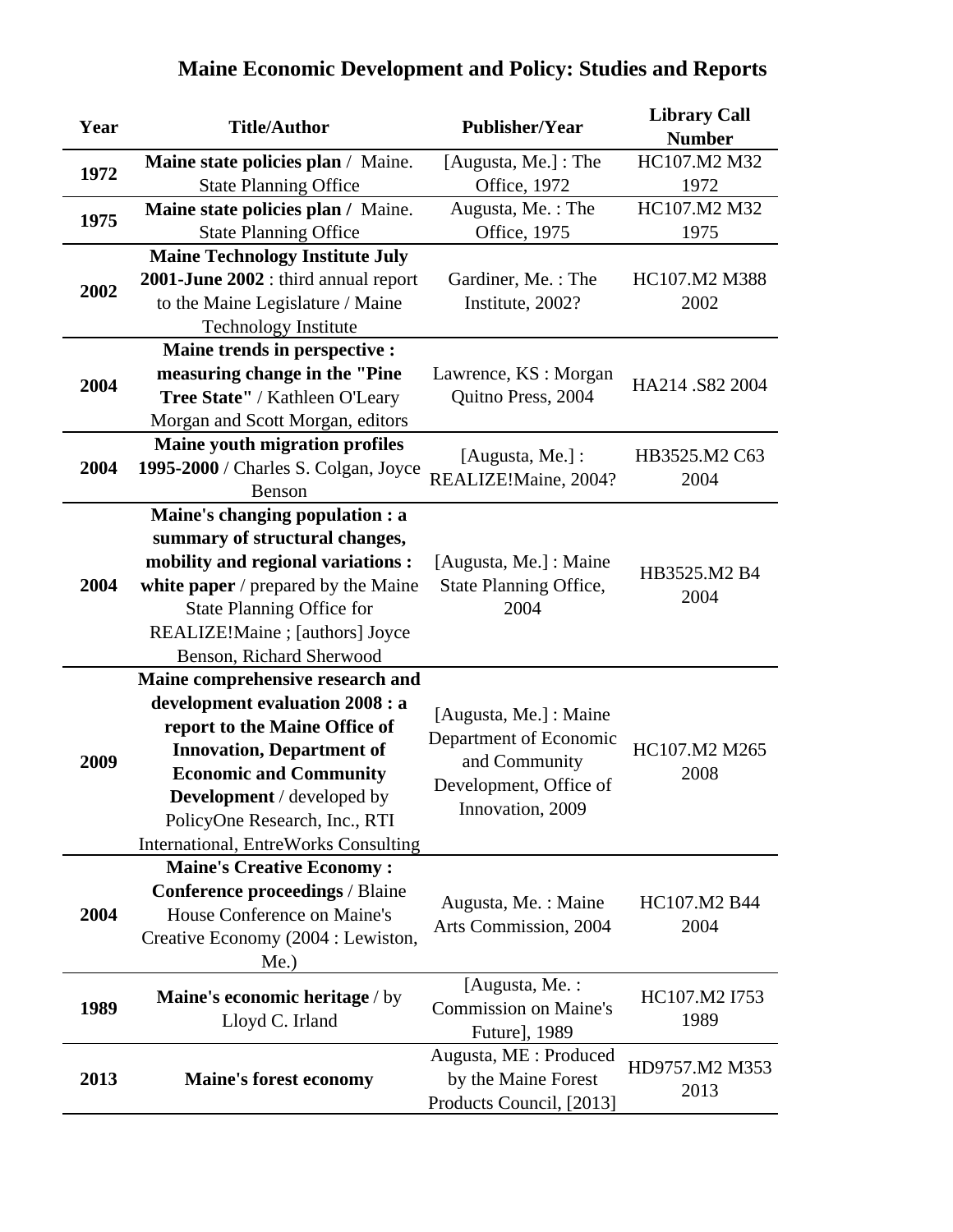| Year | <b>Title/Author</b>                                                                                                                                                                                                       | <b>Publisher/Year</b>                                                          | <b>Library Call</b><br><b>Number</b>                                                                                                                                                          |
|------|---------------------------------------------------------------------------------------------------------------------------------------------------------------------------------------------------------------------------|--------------------------------------------------------------------------------|-----------------------------------------------------------------------------------------------------------------------------------------------------------------------------------------------|
| 2009 | Maine's green economy : an<br>overview of renewable energy and<br>energy efficiency sectors / John<br>Davulis                                                                                                             | Augusta, Me.: Center for<br><b>Workforce Research and</b><br>Information, 2009 | HC79.E5 D346<br>2009                                                                                                                                                                          |
| 2010 | <b>Maine's investment imperative II :</b><br>unleashing the potential / Laurie G.<br>Lachance  [et al.]                                                                                                                   | Augusta, Me. : Maine<br>Development<br>Foundation, [2010]                      | HC107.M2 I582<br>2010 For<br>electronic access<br>use the following<br>link:<br>http://mdf.org/publi<br>cations/Maines-<br>Investment-<br>Imperative-II-<br>Unleashing-the-                   |
| 2010 | <b>Investment imperative II survey</b><br>with 1,000 Maine businesses : a<br>joint research project to<br>understand actions for future<br>economic growth in Maine /<br>Patricia H. Hart                                 | Augusta, Me.: Maine<br>Development<br>Foundation, 2010                         | HC107.M2 I58<br>2010<br>For<br>electronic access<br>use the following<br>link:<br>http://www.mdf.org<br>/publications/Maine<br>s-Investment-<br>Imperative-II-<br>Survey-with-1000-<br>Maine- |
| 2004 | Maine's natural resource-based<br>industries 2004 : indicators of<br><b>health</b> / [prepared by State Planning<br>Office]                                                                                               | [Augusta, Me.: Office of HC107.M2 M222<br>the Governor], 2004                  | 2004                                                                                                                                                                                          |
| 1992 | Maine's science and technology<br>plan : a first step toward a<br>productive future / prepared by the<br>Maine Science and Technology<br>Commission                                                                       | [Augusta, Me.: The<br>Commission], 1992                                        | HC107.M2 M381<br>1992                                                                                                                                                                         |
| 2008 | Maine's technology sectors and<br>clusters : status and strategy /<br>Maine Center for Business and<br>Economic Research, Battelle<br>Technology Partnership Practice,<br>Planning Decisions Inc., Policy One<br>Research | [Augusta, Me.] : Dept. of<br>Economic and<br>Community<br>Development, 2008    | HC107.M2 M262<br>2008                                                                                                                                                                         |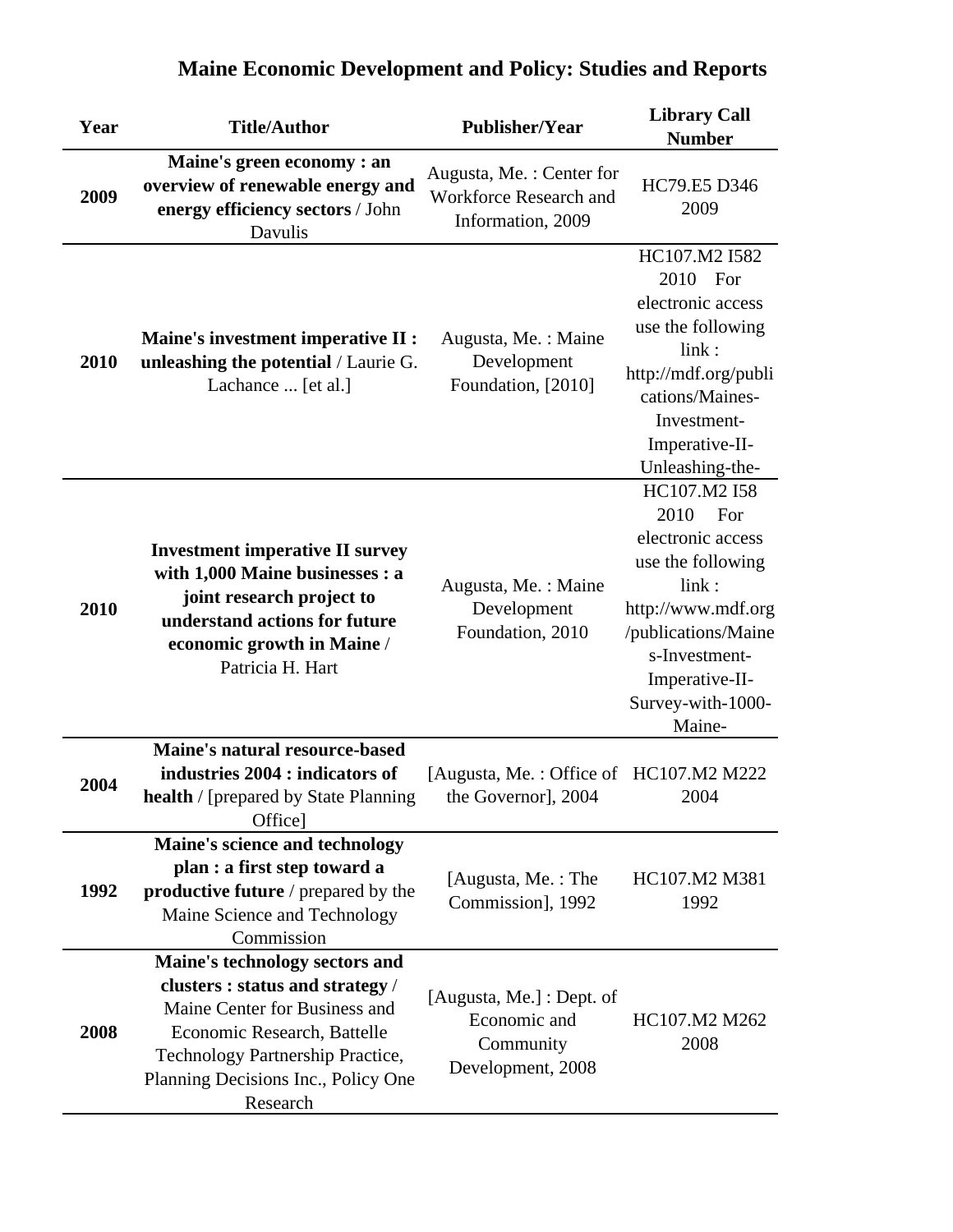| Year | <b>Title/Author</b>                                                                                                                                                                                                                      | <b>Publisher/Year</b>                                                                                   | <b>Library Call</b><br><b>Number</b>                                                                                                                                                       |
|------|------------------------------------------------------------------------------------------------------------------------------------------------------------------------------------------------------------------------------------------|---------------------------------------------------------------------------------------------------------|--------------------------------------------------------------------------------------------------------------------------------------------------------------------------------------------|
| 1986 | Maine's tourist industry : a potent<br>force for economic development /<br><b>State of Maine Maine Vacation</b><br><b>Travel Commission and State</b><br>Development Office, Division of                                                 | Augusta, Me.: Division<br>of Tourism, 1986                                                              | G155.U6 M252<br>1986                                                                                                                                                                       |
| 2010 | <b>Making Maine work: critical</b><br>investments for the Maine<br>economy / Frank O'Hara  [et al.]                                                                                                                                      | Augusta, Me. : Maine<br><b>State Chamber of</b><br>Commerce: Maine<br>Development<br>Foundation, [2010] | HC107.M2 O42<br>2010 For electronic<br>access use the<br>following link:<br>http://www.mainec<br>hamber.org/images/<br>MakingMaineWork<br>/MakingMaineWor<br>k_Report2010WEB               |
| 2013 | <b>Making Maine work: critical</b><br>investments for the Maine<br>economy: growing Maine's<br>workforce / Maine State Chamber<br>of Commerce and the Maine<br><b>Development Foundation</b>                                             | Augusta, Maine: Maine<br><b>State Chamber of</b><br>Commerce, October,<br>2013                          | HD5725.M2 M364<br>2013<br>For electronic<br>access use the<br>following link:<br>http://www.mainec<br>hamber.org/docume<br>nts/makingmainew<br>ork/MMW4-<br>GrowingMainesWo<br>rkforce.pdf |
| 2012 | <b>Making Maine work: critical</b><br>investments for the Maine<br>economy: investment in young<br>$children = real economic$<br>development                                                                                             | Augusta, Me.: Maine<br><b>State Chamber of</b><br>Commerce: Maine<br>Development<br>Foundation, 2012    | LB1140.23 M2<br>2012                                                                                                                                                                       |
| 1996 | Measures of growth  / prepared<br>by the Maine Development<br>Foundation                                                                                                                                                                 | Augusta, ME : Maine<br>Development Foundation HC107.M2 M3871<br>$(1996-)$                               |                                                                                                                                                                                            |
| 1996 | <b>Measures of growth: setting</b><br>performance measures to achieve<br>Maine's long term economic goals :<br>progress '96 : second report of the<br>Maine Economic Growth Council /<br>prepared by the Maine Development<br>Foundation | [Augusta, Me.] (45<br>Memorial Circle,<br>Augusta $04330$ : The<br>Foundation, [1996]                   | HC107.M2 M387<br>1996                                                                                                                                                                      |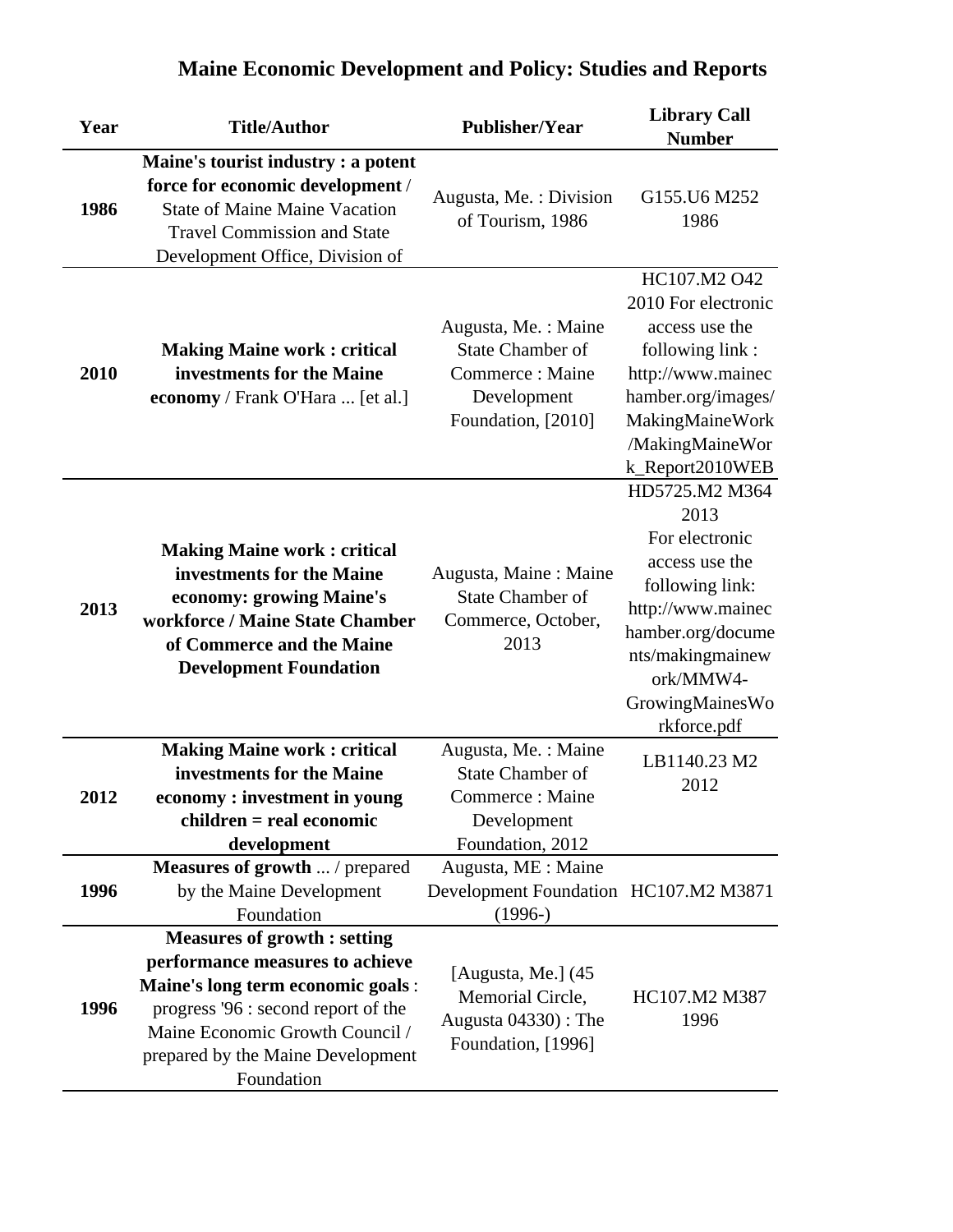| Year | <b>Title/Author</b>                                                                                                                                                                                                                        | <b>Publisher/Year</b>                                                                                                                                                                                                                                     | <b>Library Call</b><br><b>Number</b> |
|------|--------------------------------------------------------------------------------------------------------------------------------------------------------------------------------------------------------------------------------------------|-----------------------------------------------------------------------------------------------------------------------------------------------------------------------------------------------------------------------------------------------------------|--------------------------------------|
| 1993 | 1992 Northern New England<br>manufacturing business climate<br>satisfaction survey / Runyon,<br>Kersteen, Ouellette, and Lessard,<br>[and] University of Maine, College of<br><b>Business Administration</b>                               | Orono, Me.: University<br>of Maine, College of<br><b>Business Administration,</b><br>1993                                                                                                                                                                 | HC107.M2 N5<br>1993                  |
| 1993 | 1993 legislative policy seminars /<br>University of Maine System                                                                                                                                                                           | Presented collaboratively<br>by the Edmund S.<br>Muskie Institute of<br>Public Affairs at the<br>University of Southern<br>Maine, and the Margaret<br><b>Chase Smith Center for</b><br>Public Policy at the<br>University of Maine,<br>Bangor, Me.?]: The | HC107.M2 N46<br>1993                 |
| 2002 | No place to hide: confronting<br>Maine's economic future / Institute<br>for a Strong Maine Economy                                                                                                                                         | Portland, Me.: The<br>Institute, [2002?]                                                                                                                                                                                                                  | HC107.M2 N59<br>2002                 |
| 1998 | <b>OneMaine : a rural development</b><br>initiative for Maine / Maine<br>Department of Economic and<br><b>Community Development</b>                                                                                                        | [Augusta, Me.: Office of<br>the Governor], 1998                                                                                                                                                                                                           | HC107.M2 O53<br>1998                 |
| 1985 | The people of Maine. Statistical<br>supplement / prepared by the Center<br>for Research and Advanced Study,<br>University of Southern Maine in<br>cooperation with the Land and Water<br>Resources Center, University of<br>Maine at Orono | Portland, Me.: Center<br>for Research and<br>Advanced Study, 1985                                                                                                                                                                                         | HB3525.M2 P466<br>1986 supp          |
| 1986 | The people of Maine / prepared by<br>the Center for Research and<br>Advanced Study, University of<br>Southern Maine in cooperation with<br>the Land and Water Resources<br>Center, University of Maine at Orono                            | Portland, Me.: Center<br>for Research and<br>Advanced Study, 1986                                                                                                                                                                                         | HB3525.M2 P466<br>1986               |
| 2007 | People, place, and prosperity : 1st<br>report of the Governor's Council<br>on Maine's Quality of Place /<br>prepared by the Governor's Council<br>on Maine's Quality of Place                                                              | [Augusta, Me.: Office of<br>the Governor], 2007                                                                                                                                                                                                           | HN79.M2 M34<br>2007                  |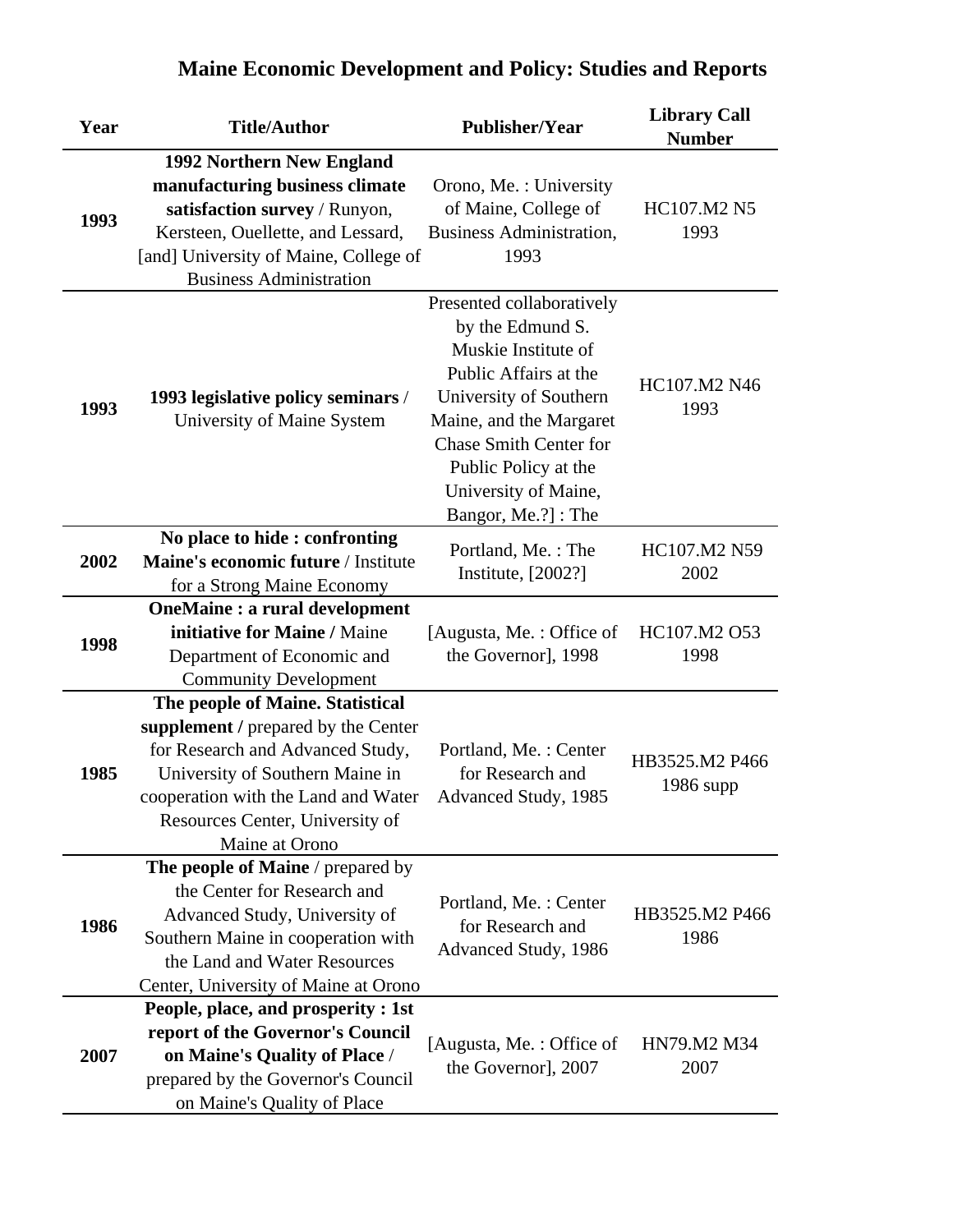| Year | <b>Title/Author</b>                                                       | <b>Publisher/Year</b>                    | <b>Library Call</b><br><b>Number</b> |
|------|---------------------------------------------------------------------------|------------------------------------------|--------------------------------------|
|      | Planning for development in the<br>State of Maine : a report / prepared   |                                          |                                      |
| 1965 | by the Northeastern Research<br>Foundation for the Maine                  | Brunswick, Me.: The<br>Foundation, 1965  | HC 107 .M2 N6                        |
|      | Department of Economic                                                    |                                          |                                      |
|      | A potential economic opportunity :                                        |                                          |                                      |
|      | Maine's deep water harbors /                                              | Augusta, Me.: The                        | HE554.M2 C6                          |
| 1971 | prepared for Maine Department of                                          | Dept., 1971                              | 1971                                 |
|      | Economic Development by Joseph B.                                         |                                          |                                      |
|      | Coffey                                                                    |                                          | HC107.M2 C599                        |
| 1977 | <b>Preliminary report / Commission</b><br>on Maine's Future               | [Augusta, Me.] : The<br>Commission, 1977 | 1977                                 |
|      |                                                                           | Maine. Legislature. Joint                |                                      |
|      | <b>Preliminary report of the Joint</b>                                    | Select Committee on                      |                                      |
| 1987 | <b>Select Committee on Economic</b>                                       | <b>Economic Development</b>              | HC107.M2 M369                        |
|      | <b>Development</b>                                                        | [Augusta, Me.: The                       | 1987                                 |
|      |                                                                           | Committee], 1987                         |                                      |
|      | <b>Presentation of Department of</b>                                      |                                          |                                      |
|      | <b>Commerce and Industry to Joint</b>                                     |                                          |                                      |
| 1971 | <b>Select Special Committee on</b>                                        | [Augusta, Me?]; 1971                     | HC107.M23 D42                        |
|      | <b>Governmental Reorganization,</b>                                       |                                          | 1971                                 |
|      | 105th Legislature, State of Maine                                         |                                          |                                      |
|      | The productivity imperative and                                           |                                          |                                      |
|      | the new Maine economy / Maine                                             | [Augusta, Me.: The                       | HC107.M2 P76                         |
| 1990 | <b>State Planning Office, Economics</b>                                   | Office], 1990                            | 1990                                 |
|      | Division ; principal author, Stephen                                      |                                          |                                      |
|      | J. Adams                                                                  |                                          |                                      |
|      | <b>A</b> proposed Department of                                           | Maine. Legislature.                      |                                      |
|      | <b>Community and Economic</b>                                             | Legislative Research                     |                                      |
| 1970 | Development, a report to the State                                        | Committee, S.l. : s.n.,                  | HC107.M22 P77                        |
|      | <b>Planning Office and the Legislative</b>                                | 1970                                     | 1970                                 |
|      | <b>Research Committee : draft</b>                                         |                                          |                                      |
|      | Quality of place and job growth : a                                       | Maine. Governor's                        |                                      |
|      | new and needed Maine investment                                           | <b>Council on Maine's</b>                |                                      |
| 2008 | strategy: 2nd report of the                                               | Quality of Place /                       | HN79.M2 M34                          |
|      | <b>Governor's Council on Maine's</b>                                      | [Augusta, Me.: Office of                 | 2008                                 |
|      | <b>Quality of Place</b>                                                   | the Governor], 2008                      |                                      |
|      |                                                                           | Augusta, Me. : Maine                     | HC107.M2 L38                         |
| 2004 | <b>Ranking Maine's business climate /</b><br>Charles Lawton, Frank O'Hara | Center for Economic                      | 2004                                 |
|      |                                                                           | Policy, 2004                             |                                      |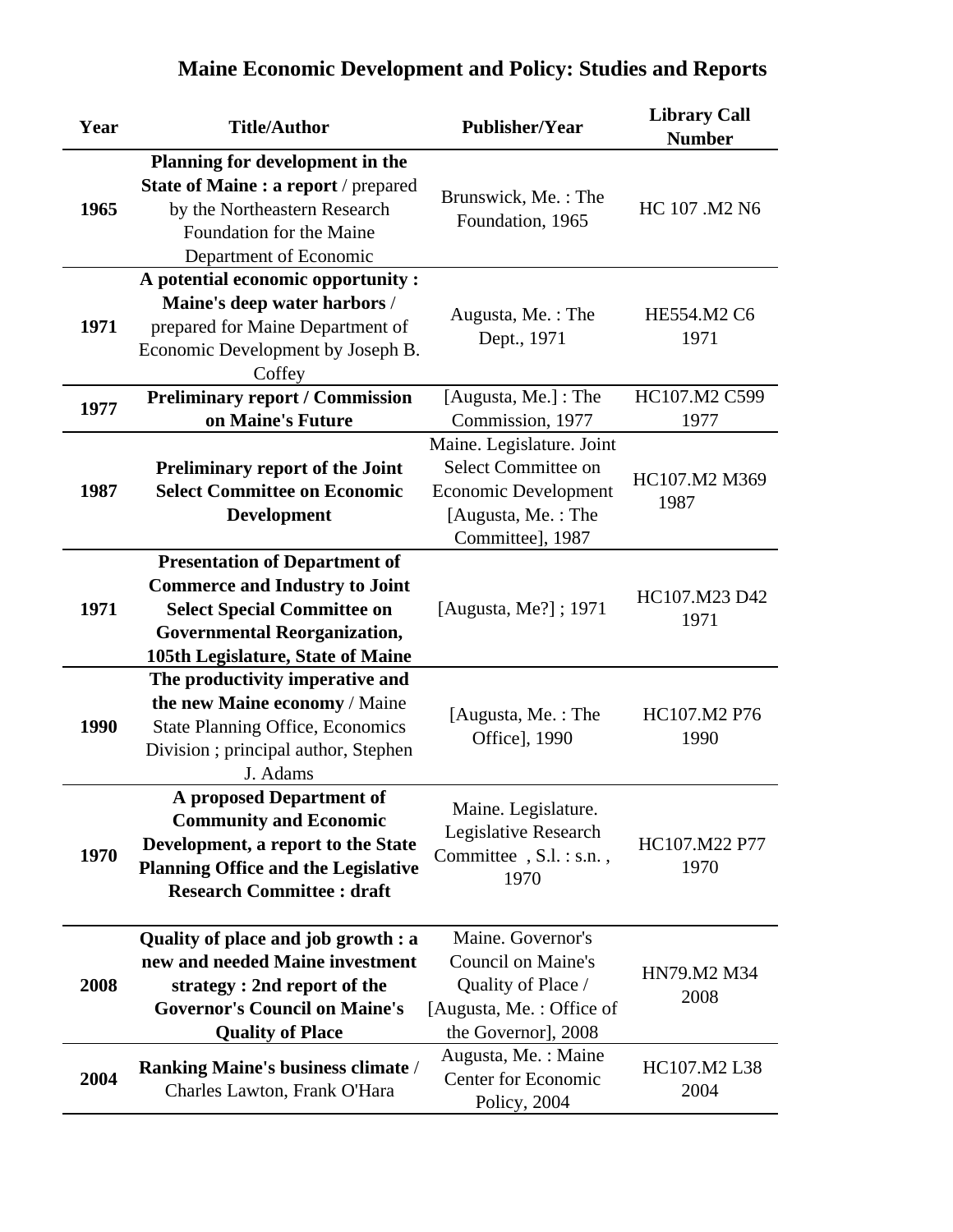| Year | <b>Title/Author</b>                                                                                                                                                                              | <b>Publisher/Year</b>                                    | <b>Library Call</b><br><b>Number</b>                                                                                                                                  |
|------|--------------------------------------------------------------------------------------------------------------------------------------------------------------------------------------------------|----------------------------------------------------------|-----------------------------------------------------------------------------------------------------------------------------------------------------------------------|
| 2010 | <b>Reinventing Maine government:</b><br>how Mainers can shape a<br>sustainable government and a new<br>prosperity / Alan Caron and David<br>Osborne, with Joshua Weinstein and<br>Philip Torstel | South Freeport, Me.:<br>Envision Maine, c2010            | JK2849.073 C3<br>2010 For<br>electronic access<br>use the following<br>link:<br>http://sites.google.c<br>om/site/envisionma<br>ine/reinventing-<br>maine-             |
| 2000 | <b>Report / Economic Development</b><br><b>Incentive Commission</b>                                                                                                                              | Augusta, Me.: The<br>Commission, 2000                    | HC107.M2 R46<br>2000                                                                                                                                                  |
| 1929 | Report / Maine. Development<br>Commission                                                                                                                                                        | [Augusta, Me.] : The<br>Commission, [1929?]              | HC107.M23 D39<br>1929                                                                                                                                                 |
| 1995 | <b>Report of the Commission to Study</b><br>the Future of Maine's Paper<br><b>Industry</b>                                                                                                       | Augusta, Me.: The<br>Commission, 1995                    | HD9827.M2 M3<br>1995                                                                                                                                                  |
| 1990 | <b>Report for the Maine Development</b><br><b>Foundation : Institute on the</b><br>Maine Economy participant study /<br>prepared by Strategic Marketing<br>Services                              | Portland, Me.: Strategic<br>Marketing Services, 1990     | HC107.M23 R46<br>1990                                                                                                                                                 |
| 1984 | <b>Report of the Joint Standing</b><br><b>Committee on State Government</b><br>with respect to its study of the need<br>for an economic development<br>strategy for the state of Maine           | Augusta, Me.: The<br>Committee, 1984 (1985)<br>printing) | HC107.M2 M36<br>1984                                                                                                                                                  |
| 2005 | Report on an economic<br>development strategy for<br>Washington County / prepared by<br>David Flanagan                                                                                           | [Augusta, Me.: Office of<br>the Governor], 2005          | HC107.M2 W36<br>2005<br>For<br>electronic access<br>use the following<br>link:<br>http://www.maine.g<br>ov/governor/baldac<br>ci/issues/washingto<br>n%5Fcounty/wcind |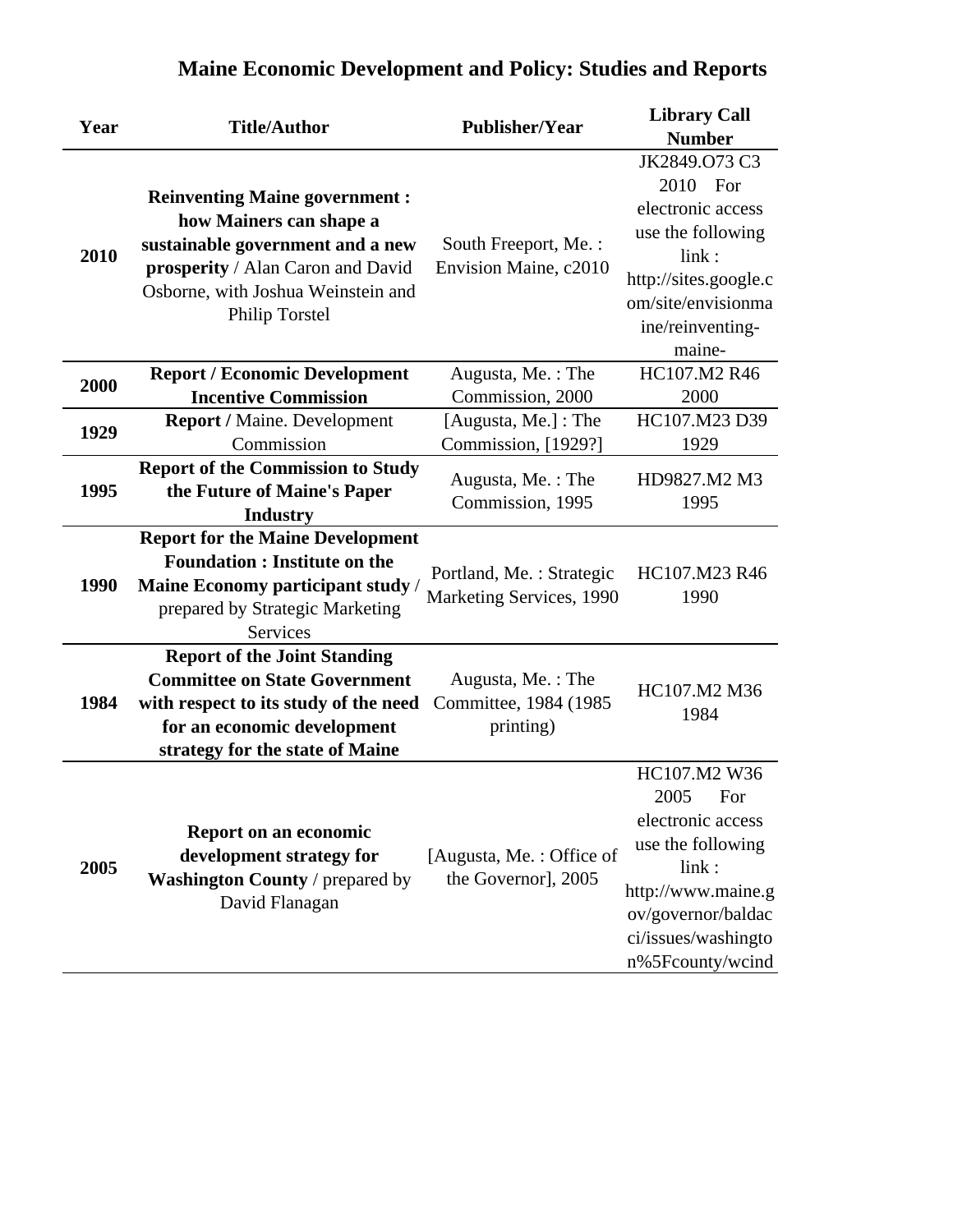| Year | <b>Title/Author</b>                                                                                                                                                                                                                                                                                                                                                | <b>Publisher/Year</b>                                                                                                | <b>Library Call</b><br><b>Number</b>                                                                                                                           |
|------|--------------------------------------------------------------------------------------------------------------------------------------------------------------------------------------------------------------------------------------------------------------------------------------------------------------------------------------------------------------------|----------------------------------------------------------------------------------------------------------------------|----------------------------------------------------------------------------------------------------------------------------------------------------------------|
| 2013 | Report on direct purchases of<br>electricity from customers adjacent<br>to generation facilities / Maine<br><b>Public Utilities Commission</b>                                                                                                                                                                                                                     | Augusta, ME : State of<br>Maine, Public Utilities<br>Commission, December<br>10, 2013                                | HD9685.U6 M243<br>2013<br>For electronic<br>access use the<br>following link:<br>http://lldc.maineleg<br>islature.org/Open/R<br>pts/hd9685_u6m24<br>3_2013.pdf |
| 2008 | Report re: Resolve 2007 Ch. 123<br>directing the Department of<br><b>Economic and Community</b><br>Development to review and report<br>on whether a state tax increment<br>financing structure should be<br>established to support economic<br>development in Washington<br><b>County</b> / prepared by the Department<br>of Economic and Community<br>Development | [Augusta, Me.] : The<br>Dept., 2008                                                                                  | HJ2331.U5 M3<br>2008                                                                                                                                           |
| 1975 | <b>Report to James B. Longley,</b><br>Governor, State of Maine, from the<br><b>Governor's Economic Advisory</b><br><b>Committee, covering recommended</b><br>objectives and strategies for<br>economic development in the State<br>of Maine                                                                                                                        | [Augusta, Me.] : The<br>Committee, 1975                                                                              | HC107.M2 M322<br>1975                                                                                                                                          |
| 1990 | Report to John R. McKernan Jr.<br>governor of the state of Maine:<br>situation analysis and<br>recommendations / Business Task<br>Force on the Maine Economy                                                                                                                                                                                                       | Maine. Governor's<br><b>Business Task Force on</b><br>the Maine Economy:<br>[Augusta, Me.?: The<br>Task Force], 1990 | HC107.M2 M38<br>1990                                                                                                                                           |
| 2014 | <b>Report to the Joint Standing</b><br><b>Committees on Labor, Commerce,</b><br><b>Research and Economic</b><br><b>Development and Health and</b><br><b>Human Services / Submitted by</b><br>The Advisory Committee on<br><b>Family Development Accounts</b>                                                                                                       | [Augusta, ME.] : The<br>Advisory Committee on<br><b>Family Development</b><br>Accounts, March 1, 2014                | LB2342.15.M3<br>A39 2014                                                                                                                                       |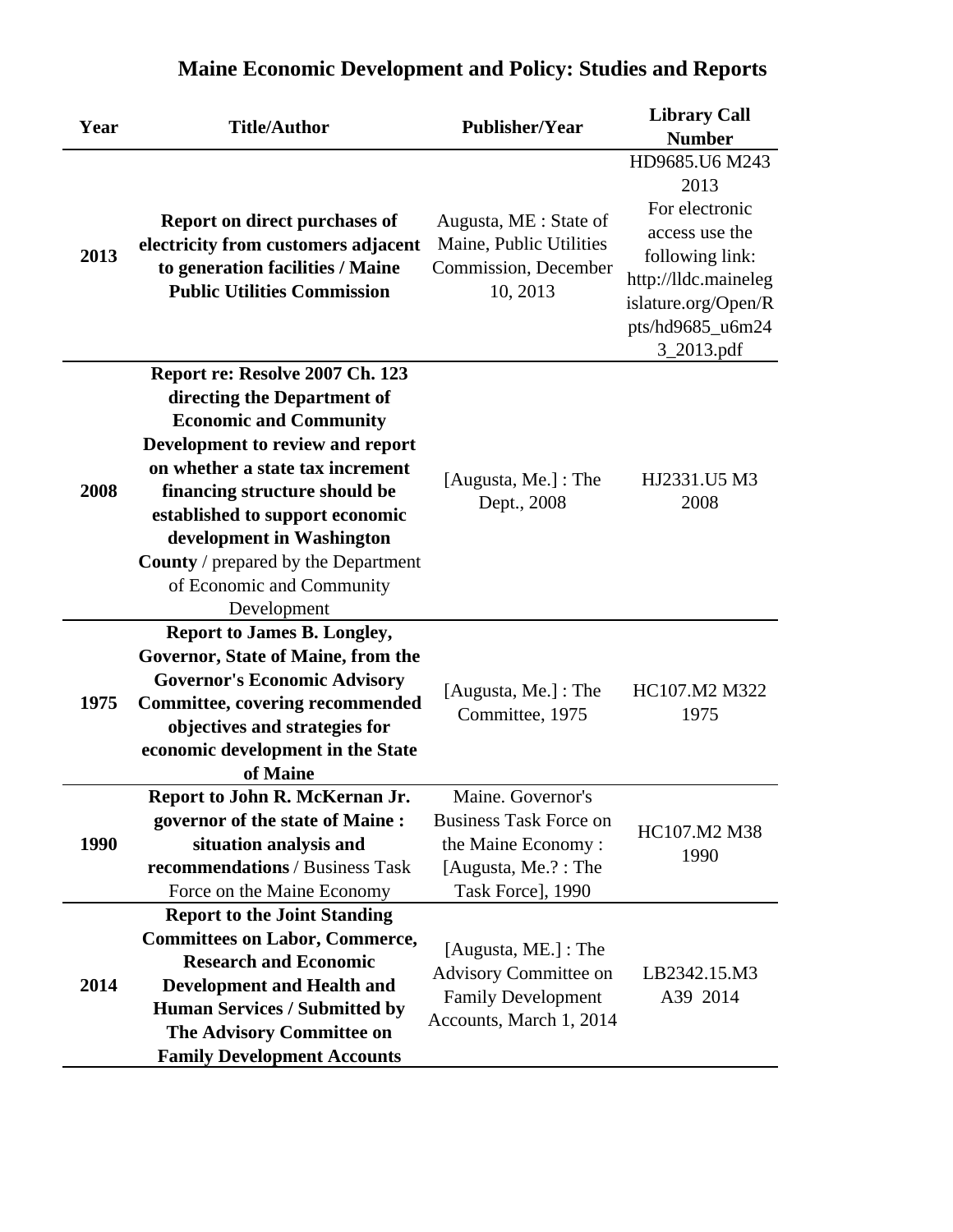| Year | <b>Title/Author</b>                                                                                                                                                                                                                                                    | <b>Publisher/Year</b>                                                                                | <b>Library Call</b><br><b>Number</b>                                                                                                                    |
|------|------------------------------------------------------------------------------------------------------------------------------------------------------------------------------------------------------------------------------------------------------------------------|------------------------------------------------------------------------------------------------------|---------------------------------------------------------------------------------------------------------------------------------------------------------|
| 2013 | <b>Report to the Maine Small</b><br><b>Business and Entrepreneurship</b><br><b>Commission. Prepared for</b><br>submittal to the Committee on<br>Labor, Commerce, Research and<br><b>Economic Development - Sen. John</b><br>L. Patrick and Rep. Erin Herbig,<br>chairs | [Portland, Me.] : Maine<br><b>Small Business</b><br>Development Centers,<br>March, 2013              | HD62.5 .S864 2013                                                                                                                                       |
| 2012 | <b>Return on the investment in Land</b><br>for Maine's Future / The Trust for<br><b>Public Land</b>                                                                                                                                                                    | [San Francisco, Ca.]:<br>The Trust, c2012                                                            | HD243.M2 T78<br>2012<br>For electronic<br>access use the<br>following link:<br>http://cloud.tpl.org/<br>pubs/local-maine-<br>conseconomics-<br>2012.pdf |
| 2014 | <b>Review of economic development</b><br>& research and development<br>investments / Report prepared by:<br><b>Investment Consulting Associates</b><br>(ICA)                                                                                                           | Newton Highlands,<br>Massachusetts:<br><b>Investment Consulting</b><br>Associates, February,<br>2014 | HC107.M2 I35<br>2014                                                                                                                                    |
| 1986 | <b>Review of public investment</b><br>strategies and practices in rural<br>Maine, 1970-84 / Joyce Benson                                                                                                                                                               | [Augusta, Me.] :<br>Executive Dept., Maine<br>State Planning Office,<br>1986                         | HC107.M2 M367<br>1986                                                                                                                                   |
| 1998 | <b>Reviving service centers: report of</b><br>the Task Force on Regional Service<br><b>Center Communities</b>                                                                                                                                                          | Augusta, Me. : Maine<br><b>State Planning Office,</b><br>1998                                        | HT393.M2 M342<br>1998                                                                                                                                   |
| 2005 | A science and technology action<br>plan for Maine 2005 / Office of<br>Innovation, DECD                                                                                                                                                                                 | Augusta, Me.: Maine<br>Office of Innovation,<br>Maine Department of<br>Economic and<br>Community     | HC107.M2 S36<br>2005                                                                                                                                    |
| 1969 | <b>Significant public investment needs</b><br>for the State of Maine for the 1970-<br>1975 period. Submitted to the State<br><b>Planning Office</b>                                                                                                                    | Esco Research, Inc.,<br>Portland, 1969                                                               | <b>ASK</b><br>LIBRARIAN                                                                                                                                 |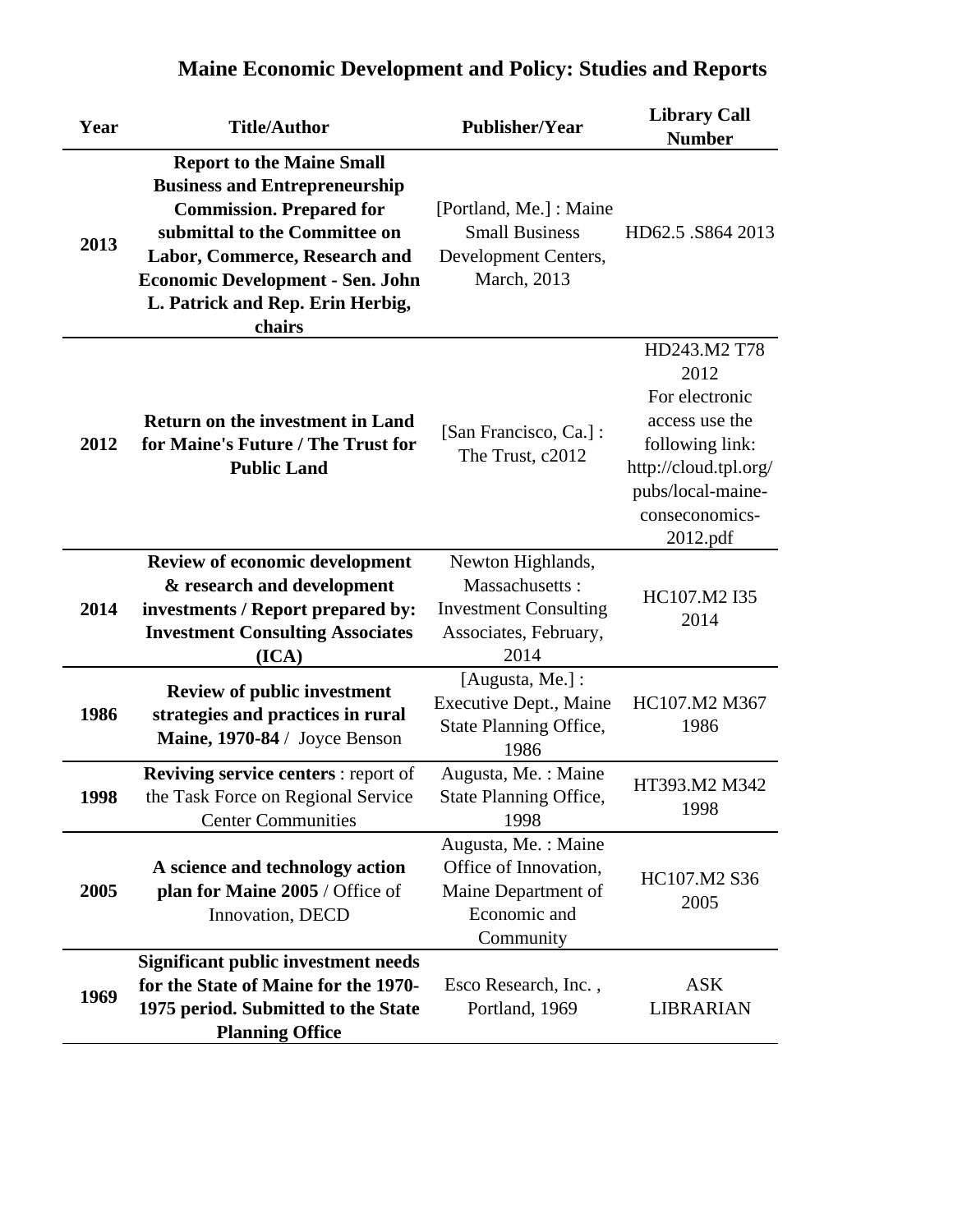| Year | <b>Title/Author</b>                                                                                                                                                                                                                                                                                                                                                                                   | <b>Publisher/Year</b>                                              | <b>Library Call</b><br><b>Number</b> |
|------|-------------------------------------------------------------------------------------------------------------------------------------------------------------------------------------------------------------------------------------------------------------------------------------------------------------------------------------------------------------------------------------------------------|--------------------------------------------------------------------|--------------------------------------|
| 2000 | <b>Smart growth : the competitive</b><br>advantage / recommendations of<br>Governor Angus S. King's Cabinet<br><b>Committee on Smart Growth</b>                                                                                                                                                                                                                                                       | [Augusta, Me.: The<br>Committee, 2000]                             | HC107.M2 S62<br>2000                 |
| 2005 | Spreading prosperity to the "other<br>Maines" : reflections on regional<br>disparities / Lisa Pohlmann and<br>David Vail, editors                                                                                                                                                                                                                                                                     | Augusta, Me.: Maine<br><b>Center for Economic</b><br>Policy, c2005 | HC107.M2 S64<br>2005                 |
| 1978 | <b>State agency implementation plan</b><br>of the Commission on Maine's<br><b>Future final report</b>                                                                                                                                                                                                                                                                                                 | Augusta, Me.: Office of<br>the Governor, 1978                      | HC107.M2 C621<br>1978                |
| 2000 | <b>State of Maine business assistance</b><br>and business climate information                                                                                                                                                                                                                                                                                                                         | Augusta, Me.: Office of<br><b>Business Development,</b><br>2000    | HC107.M2 S732<br>2000                |
| 1997 | <b>State of Maine business incentive,</b><br>business assistance and business<br>climate information / Department of<br><b>Economic and Community</b><br>Development, Office of Business<br>Development                                                                                                                                                                                               | Augusta, Me.: The<br>Office, 1997                                  | HC107.M2 S731<br>1997                |
| 1935 | <b>State of Maine problems for the</b><br>87th legislature / [by Frank S. Hoy]                                                                                                                                                                                                                                                                                                                        | Lewiston, Me.: Lewiston<br>Daily Sun, 1935                         | HC107.M2 H6<br>1934                  |
| 2006 | <b>State of Maine selected service</b><br>center development capacity<br>analyses / organized by<br>Androscoggin Valley Council of<br>Governments (AVCOG) in<br>partnership with Southern Maine<br><b>Regional Planning Commission</b><br>(SMRPC), Greater Portland Council<br>of Governments (GPCOG),<br>Kennebec Valley Council of<br>Governments (KVCOG), Northern<br>Maine Development Commission | S.l. : [Brookings]<br>Institution, c2006]                          | HC107.M2 S734<br>2006                |
| 2000 | <b>State of working Maine 2000 /</b><br>Christopher St. John                                                                                                                                                                                                                                                                                                                                          | Augusta, Me.: Maine<br><b>Center for Economic</b><br>Policy, 2000  | HC107.M2 S733<br>2000                |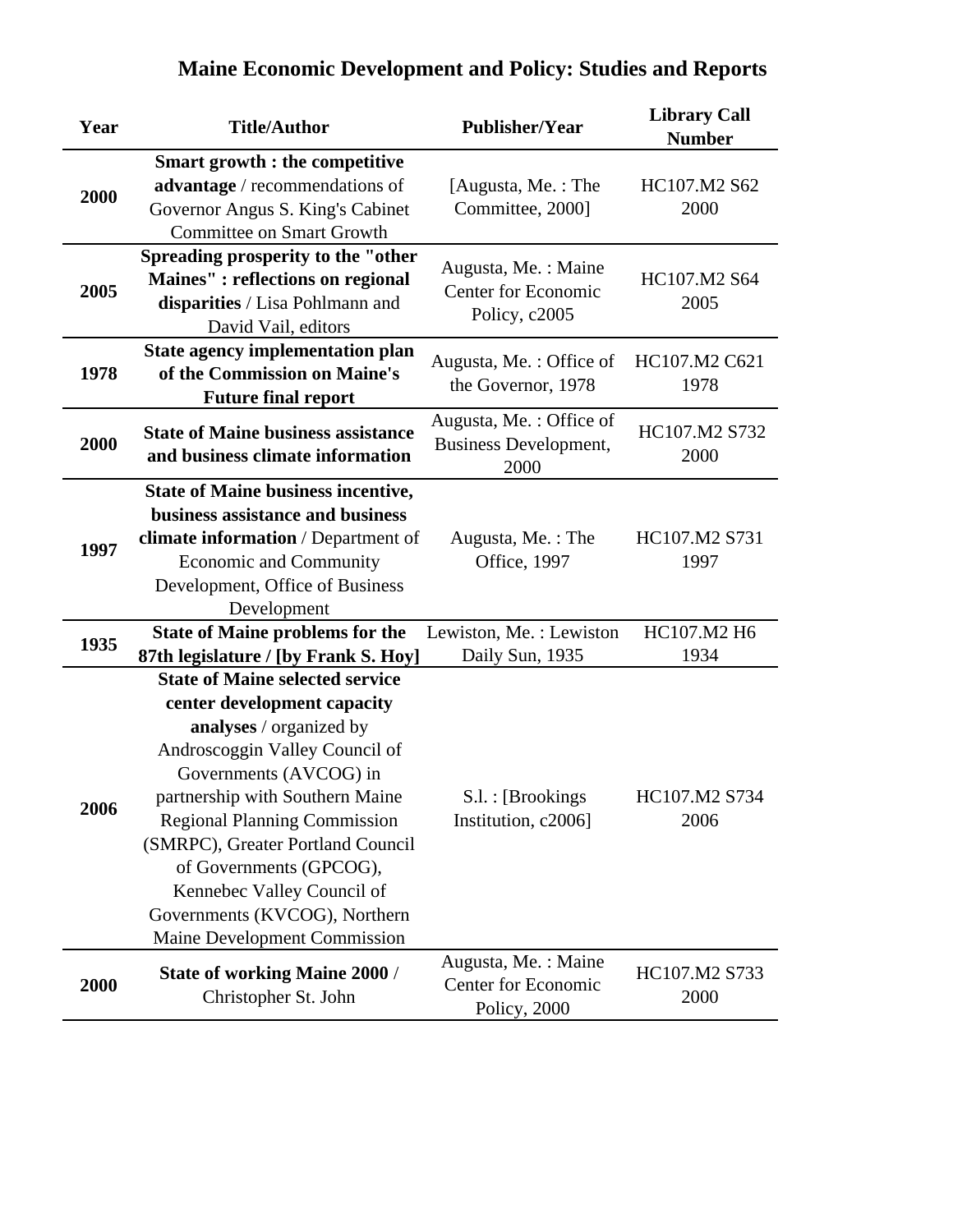| Year | <b>Title/Author</b>                                                                                                                                                                  | <b>Publisher/Year</b>                                                                     | <b>Library Call</b><br><b>Number</b>                                                                                                                                  |
|------|--------------------------------------------------------------------------------------------------------------------------------------------------------------------------------------|-------------------------------------------------------------------------------------------|-----------------------------------------------------------------------------------------------------------------------------------------------------------------------|
| 1961 | <b>Statementto members of the</b><br>100th Maine Legislature, House of<br><b>Representatives</b> / by Lloyd K. Allen,<br><b>Commissioner of Economic</b><br>Development              | Augusta, Me., 1961                                                                        | HC107.M23 D43<br>1961                                                                                                                                                 |
| 1978 | A status report on the<br>recommendations of the<br><b>Commission on Maine's Future:</b><br>draft                                                                                    | Augusta, Me.: Office of<br>the Governor, 1978                                             | HC107.M2 C62<br>1978                                                                                                                                                  |
| 1997 | Status report on the state's<br>economic development strategy /<br>prepared by the Department of<br>Economic and Community<br>Development                                            | [Augusta, Me.] : The<br>Dept., 1997                                                       | HC107.M2 S73<br>1997                                                                                                                                                  |
| 1988 | A strategy to assist regional<br>economies of Maine during<br>structural economic change and<br>growth                                                                               | Augusta, Me.: [Joint<br><b>Standing Committee on</b><br>Economic Development],<br>1988    | HC107.M2 M372<br>1988                                                                                                                                                 |
| 2010 | <b>Supporting Maine quality of place</b><br>investment & jobs creation : 2009<br>annual report of the / Maine<br>Quality of Place Council, submitted<br>to Governor John E. Baldacci | Augusta, Me.: Maine<br>State Planning Office,<br>2010                                     | HN79.M2 M34<br>2009 For<br>electronic access<br>use the following<br>link:<br>http://www.maine.g<br>ov/spo/specialproje<br>cts/qualityofplace/d<br>ocuments/annualrep |
| 1993 | <b>Sustainable development for</b><br>Maine - about choices and<br>commitments to those choices /<br>presented by George N. Campbell                                                 | Presented to the Maine<br><b>Rural Development</b><br>Council, 1993 annual<br>forum, 1993 | HC107.M2 M383<br>1993                                                                                                                                                 |
| 2002 | Tax policy and economic<br>development in Maine : a survey of<br>the issues / by Matthew N. Murray                                                                                   | [Orono, Me.] : Margaret<br>Chase Smith Center for<br>Public Policy, 2002                  | HC107.M2 M87<br>2002                                                                                                                                                  |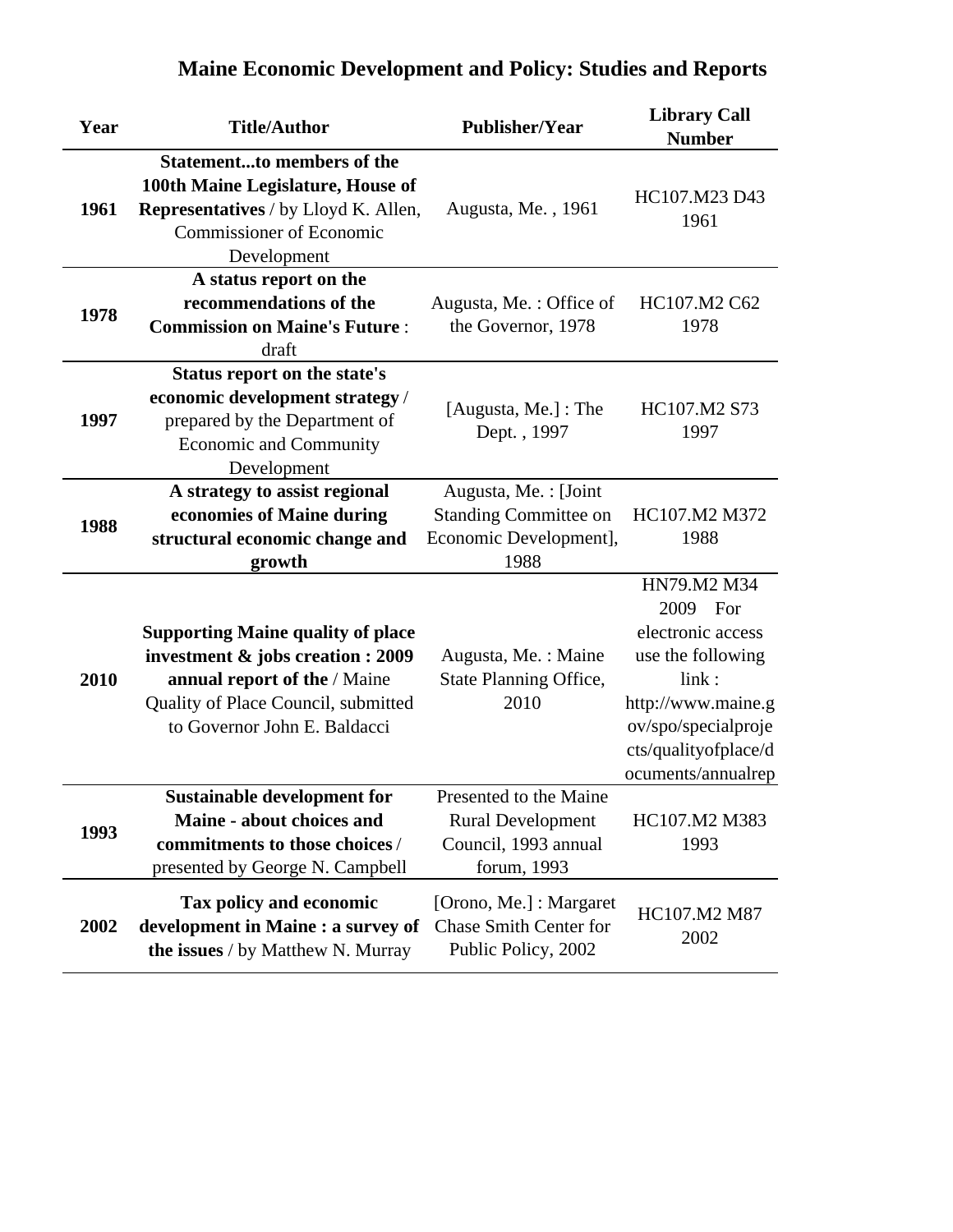| Year | <b>Title/Author</b>                                                                                                    | <b>Publisher/Year</b>                   | <b>Library Call</b>   |
|------|------------------------------------------------------------------------------------------------------------------------|-----------------------------------------|-----------------------|
|      |                                                                                                                        |                                         | <b>Number</b>         |
|      |                                                                                                                        |                                         | HC107.M2 M57          |
|      | 10 reasons why Maine's                                                                                                 |                                         | 2006 For electronic   |
|      | homegrown economy matters : and                                                                                        | [Belfast, Me.] : Maine                  | access use the        |
| 2006 | 50 proven ways to revive it / by                                                                                       | <b>Businesses for Social</b>            | following link:       |
|      | Stacy Mitchell, Institute for Local                                                                                    | Responsibility, 2006                    | http://www.newrule    |
|      | Self-Reliance                                                                                                          |                                         | s.org/retail/mainelo  |
|      |                                                                                                                        |                                         | caleconomy.pdf        |
|      |                                                                                                                        |                                         | HC79.E5 M2 2008       |
|      |                                                                                                                        |                                         | For electronic        |
|      | Time for change: final report of                                                                                       | [Augusta, Me.] : Office                 | access use the        |
| 2008 | the Committee on Future Maine                                                                                          | of Policy and Legal                     | following link:       |
|      | <b>Prosperity</b>                                                                                                      | Analysis, 2008                          | http://www.maine.g    |
|      |                                                                                                                        |                                         | ov/legis/opla/prosp   |
|      |                                                                                                                        |                                         | erityreport.pdf       |
|      | Tourism and livable wages in                                                                                           | Augusta, Me.: Maine                     |                       |
| 2000 | Maine ? / David Vail, Wade                                                                                             | <b>Center for Economic</b>              | HD4966.T64 V35        |
|      | Kavanaugh                                                                                                              | Policy, 2000                            | 2000                  |
|      | 2006 creative industries reports                                                                                       |                                         |                       |
|      | [electronic resource] : state                                                                                          | S.l. : Americans for the                | HC107.M2 C7           |
| 2006 | legislative districts, Maine /                                                                                         | Arts, 2006?                             | 2006                  |
|      | Americans for the Arts                                                                                                 |                                         |                       |
|      | 2002 midcoast Maine                                                                                                    |                                         |                       |
|      | comprehensive economic                                                                                                 |                                         | HC107.M2 L46          |
| 2002 | development strategy / prepared by                                                                                     | : The Committee, 2002                   |                       |
|      | the 2002 Midcoast Economic                                                                                             |                                         | 2002                  |
|      | <b>Strategy Committee</b>                                                                                              |                                         |                       |
|      |                                                                                                                        |                                         | HC107.M23 J2          |
|      | <b>Valuing Maine's natural capital /</b><br><b>Contractor: Spatial Informatics</b><br>Group, LLC, Author: Austin Troy, | [Northampton, Ct.] : The<br>Group, 2012 | 2012 For electronic   |
|      |                                                                                                                        |                                         | access use the        |
|      |                                                                                                                        |                                         | following link:       |
| 2012 |                                                                                                                        |                                         | http://www.manom      |
|      |                                                                                                                        |                                         | et.org/sites/manom    |
|      | PhD                                                                                                                    |                                         | et.org/files/reports/ |
|      |                                                                                                                        |                                         | Troy_2012_Value_      |
|      |                                                                                                                        |                                         | of_Maine.pdf          |
|      | The western mountains of Maine:                                                                                        | [Augusta, Me.] :                        | HC107.M22 W47         |
| 1987 | toward balanced growth / Richard                                                                                       | MaineWatch Institute,                   | 1987                  |
|      | Barringer  [et al.]                                                                                                    | 1987                                    |                       |
|      | Where we stand 2005 / Maine State                                                                                      | Augusta, Me.: The                       | HC107.M2 W4           |
| 2005 | <b>Chamber of Commerce</b>                                                                                             | Chamber, 2005                           | 2005                  |